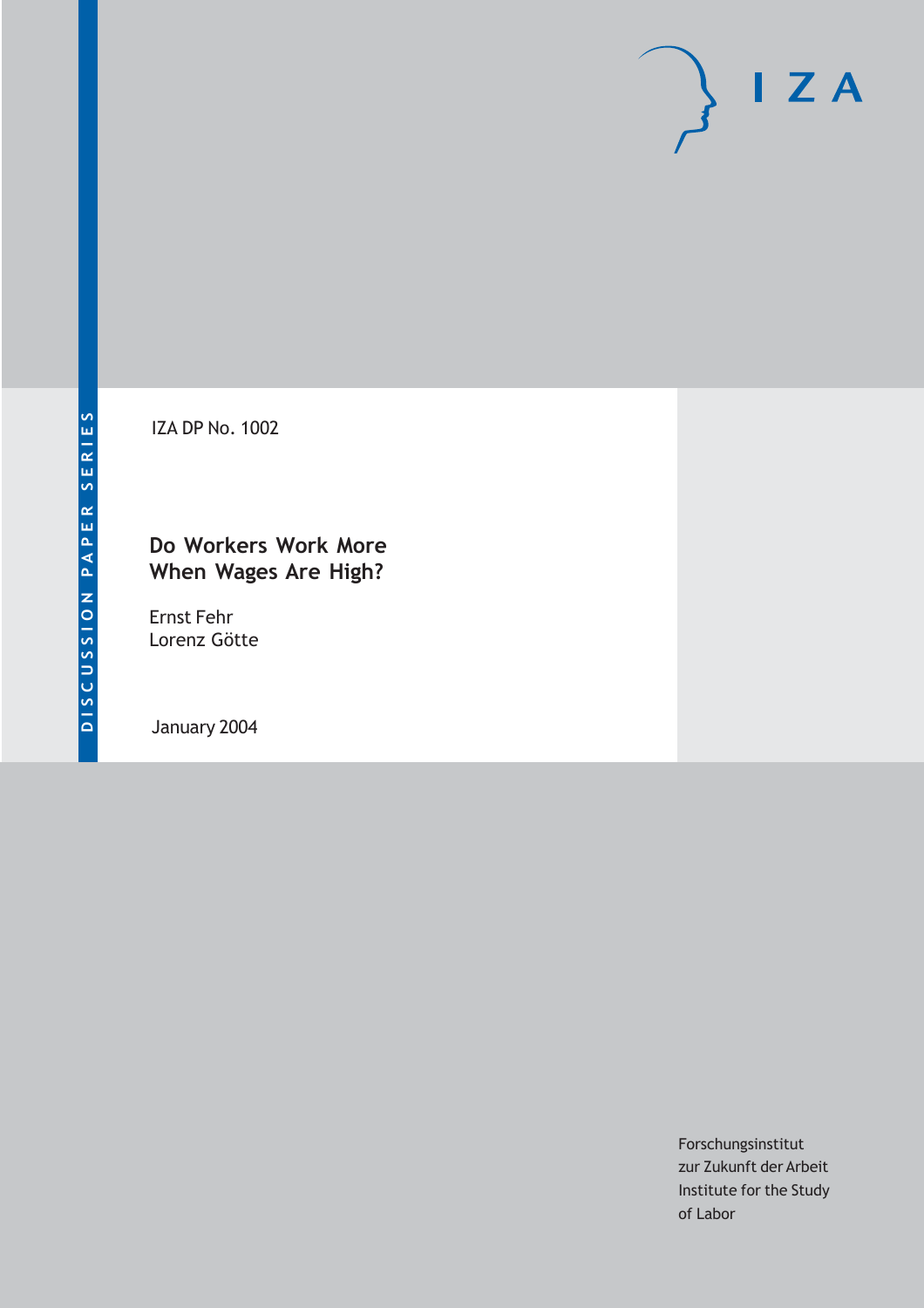# **Do Workers Work More When Wages Are High?**

# **Ernst Fehr**

*University of Zurich, CEPR and IZA Bonn* 

# **Lorenz Götte**

*University of Zurich and IZA Bonn* 

Discussion Paper No. 1002 January 2004

IZA

P.O. Box 7240 53072 Bonn Germany

Phone: +49-228-3894-0 Fax: +49-228-3894-180 Email: [iza@iza.org](mailto:iza@iza.org)

Any opinions expressed here are those of the author(s) and not those of the institute. Research disseminated by IZA may include views on policy, but the institute itself takes no institutional policy positions.

The Institute for the Study of Labor (IZA) in Bonn is a local and virtual international research center and a place of communication between science, politics and business. IZA is an independent nonprofit company supported by Deutsche Post World Net. The center is associated with the University of Bonn and offers a stimulating research environment through its research networks, research support, and visitors and doctoral programs. IZA engages in (i) original and internationally competitive research in all fields of labor economics, (ii) development of policy concepts, and (iii) dissemination of research results and concepts to the interested public.

IZA Discussion Papers often represent preliminary work and are circulated to encourage discussion. Citation of such a paper should account for its provisional character. A revised version may be available on the IZA website ([www.iza.org](http://www.iza.org/)) or directly from the author.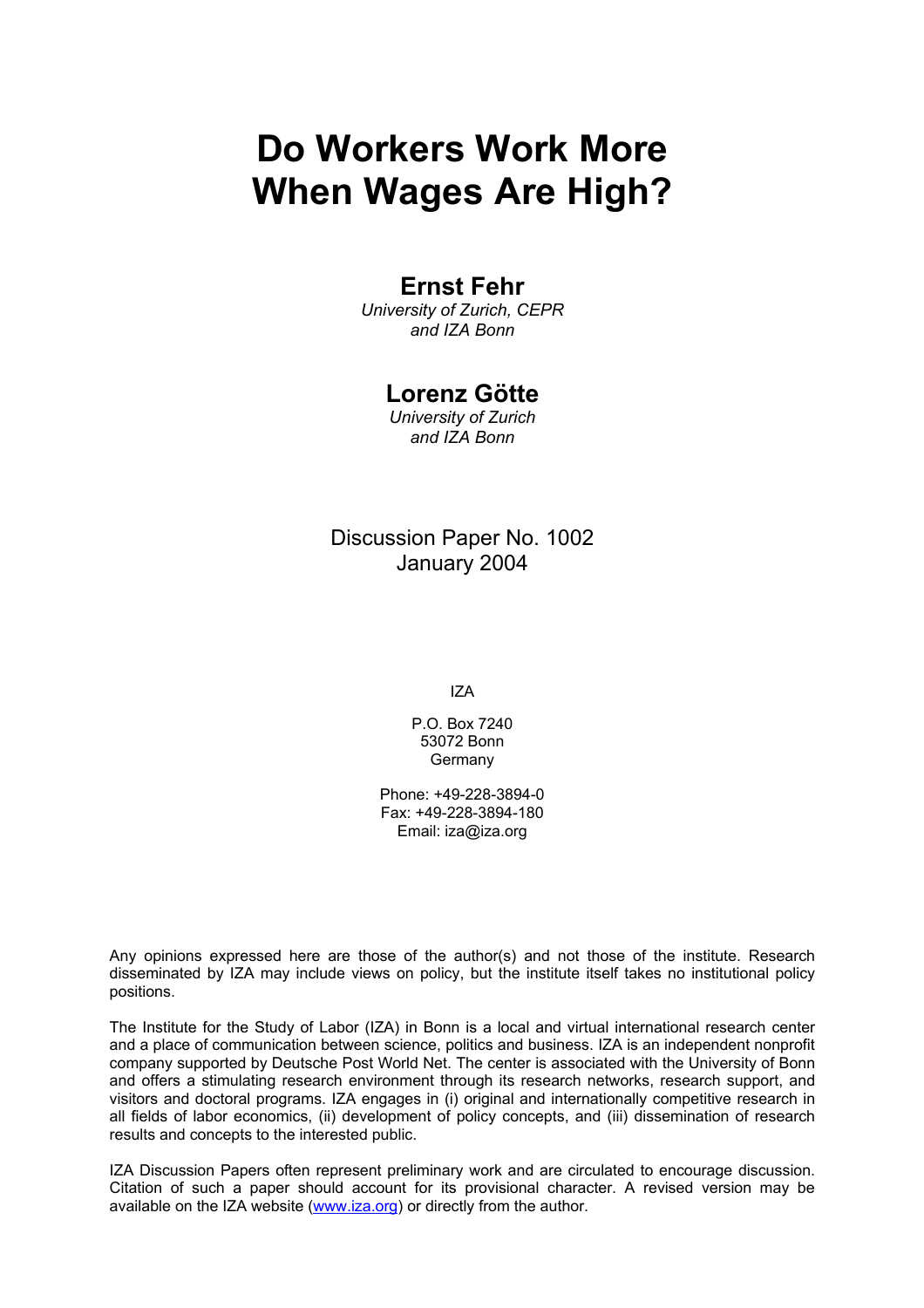IZA Discussion Paper No. 1002 January 2004

# **ABSTRACT**

# **Do Workers Work More When Wages Are High?**

The canonical model of life-cycle labor supply predicts a positive response of labor supplied to transitory wage changes. We tested this prediction by conducting a randomized field experiment with bicycle messengers. In contrast to previous studies we can observe in which way working hours as well as effort respond to a wage increase and we have full control regarding the workers' anticipation of the wage increase. The evidence indicates that workers increase monthly working time and decrease their daily effort but since the working time effect dominates the effort effect overall labor supply increases. The decrease in daily effort contradicts the canonical model of intertemporal labor supply with time separable preferences, since the wage in our experiment directly rewarded effort. We show that a simple model of loss averse, reference dependent, preferences can account for both the increase in working time and the decrease in daily effort. Moreover, we elicit independent individual measures of loss aversion and show that workers who are more prone to loss aversion are more likely to reduce effort in response to higher wages. Our model and our results also reconcile the seemingly contradictory evidence reported in previous studies (Camerer et al. 1997, Oettinger 1999) of high frequency labor supply.

JEL Classification: J22, C93, B49

Keywords: labor supply, intertemporal substitution, loss aversion

Corresponding author:

Lorenz Götte Institut für Empirische Wirtschaftsforschung University of Zurich Blümlisalpstrasse 10 8006 Zürich **Switzerland** Email: [lorenz@iew.unizh.ch](mailto:lorenz@iew.unizh.ch)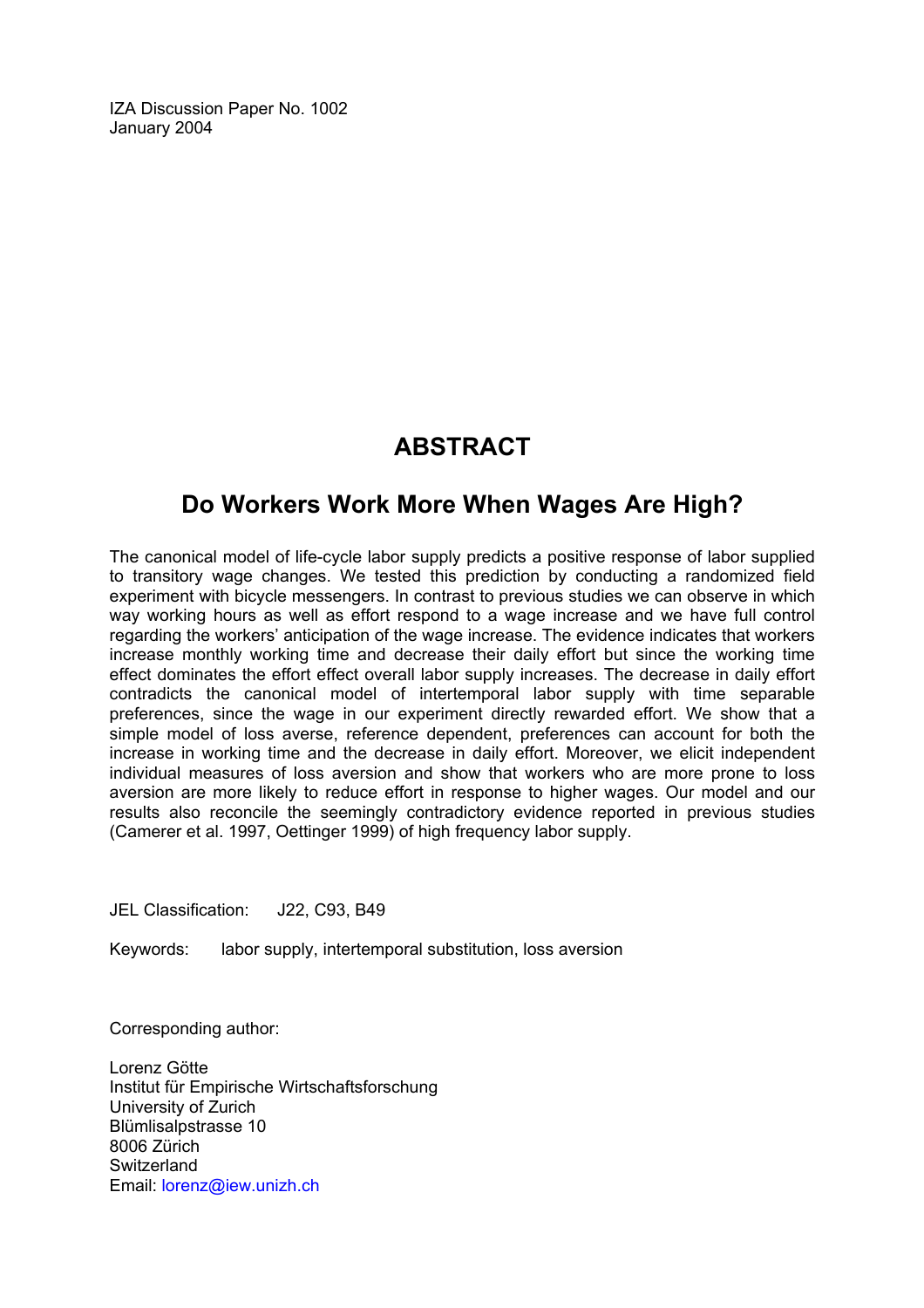The intertemporal substitution of labor supply has far-reaching implications for the interpretation of important phenomena. If, for instance, the intertemporal substitution of labor supply is high, one may interpret the large variations in employment during business cycles as arising from voluntary choices by the workers rather than being caused by job rationing. It also plays a crucial role in the propagation of shocks across periods (Romer, 1996; King and Rebelo, 1999). Previous studies have found little evidence for intertemporal substitution of labor. Often, the estimated elasticities are small and statistically insignificant, and sometimes even negative (see, e.g., Mankiw, Rotemberg and Summers 1985; Pencavel 1986; Altonji 1986; Blundell, 1994; Card 1994 and Blundell and MaCurdy 1999).<sup>1</sup>

However, the low estimates of intertemporal substitution are difficult to interpret because of serious limitations in the available data. The life cycle model of labor supply predicts intertemporal substitution with regard to *transitory* wage changes or wage changes that are *anticipated* by the workers. Yet, the typical wage changes are not transitory; hence they are associated with significant income effects. In addition, it seems almost impossible to reliably infer from existing data whether the workers anticipated the wage change. Another problem arises, if labor markets are characterized by a significant amount of job rationing so that the workers are not unconstrained in their labor supply choices.<sup>2</sup> Moreover, since wages are determined both by supply and demand conditions serious endogeneity problems arise.<sup>3</sup> Thus, if one uses the typically available data one has to make a host of auxiliary assumptions when testing the life cycle model of labor supply.

In this paper, we use an ideal data set to study workers' responses to transitory wage changes. We conducted a randomized field experiment at a bicycle messenger service in Zürich, Switzerland. The bicycle messengers receive no base wage that is independent of effort. They are paid solely a share of the daily revenues they generate. For all the workers we have precise information on the number of shifts they work<sup>4</sup>, and the revenues they generate per shift. The key feature of our experiment is the implementation of an *exogenous* and *transitory* increase in the revenue share by 25 percent. Therefore, we can be sure that the wage change was not induced by unobserved supply or demand variations. Each participant in

<sup>&</sup>lt;sup>1</sup> After reviewing a sizeable part of the literature Card (1994) concludes, for instance, that the "very small magnitude of the estimated intertemporal substitution elasticities" can only account for a tiny fraction of the large person-specific year-to-year changes in labor supply.

<sup>&</sup>lt;sup>2</sup> In countries like Germany, for instance, firms often reduce the weekly working time during recessions. Typically, this reduction is binding for all individual workers, i.e., individuals have only the choice to accept the reduced working time or to quit.

<sup>&</sup>lt;sup>3</sup> Oettinger (1999) shows that if one neglects the endogeneity of wage changes, estimates of labor supply elasticities are severely downward-biased.

<sup>&</sup>lt;sup>4</sup> A shift always comprises five hours. Typically (in 99 percent of the cases), workers work at most one shift per day.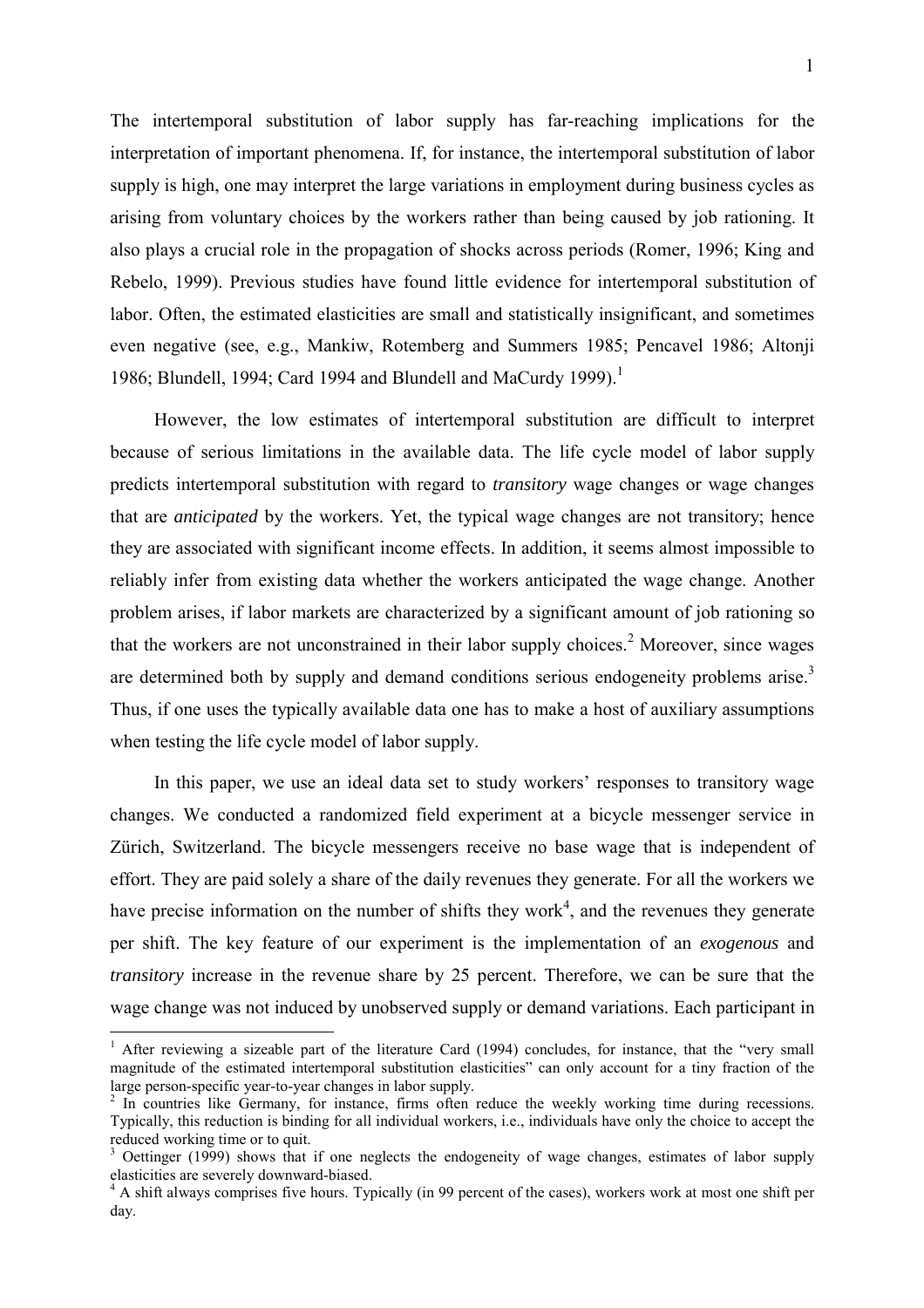the experiment knew ex-ante the precise duration and the size of the wage (revenue share) increase. Since the wage was increased only for one month, its impact on the workers' lifetime wealth is negligible. In the firm under study, the messengers can freely choose how many shifts (hours) they will work, and how much effort they exert (to generate revenues). Our experiment raises the returns to increasing both the number of shifts and effort per shift. Therefore, we have the unique opportunity to study how hours *and* effort respond to the wage increase.

Our experimental results indicate that workers supply significantly more shifts. The elasticity of shifts with respect to wages is approximately 0.8. However, we also observe a significantly negative effort response. The elasticity of the revenue generated during a shift with respect to wages is roughly  $-0.3$ . This means that workers decrease their effort per shift in response to the wage increase. Since the percentage increase in shifts is larger than the decrease in revenue per shift, the overall revenue generated by a worker increases over the experiment, indicating an overall increase in labor supply. The effect on effort per shift remains robustly negative even if we control for individual fixed effects, for daily fixed effects, for workers' fatigue, for competition among the workers and for workers' experience. Thus, the canonical model of intertemporal labor supply based on time separable preferences cannot account for the decrease in effort per shift. This raises the question whether there are alternative models that can explain the simultaneous increase in the number of shifts and the decrease in effort per shift. We show that a simple model of loss averse, reference dependent, preferences can account for both of these facts.

The intuition behind our model is that workers with loss averse preferences have a daily reference income level.<sup>5</sup> Daily incomes below the reference level are experienced as a "loss" and in the loss domain the marginal utility of income is large. In contrast, at and above the reference level the marginal utility of income discontinuously decreases to a lower level. Workers who temporarily earn higher wages are more likely to exceed the reference income level and, hence, their marginal utility of income is low, inducing them to provide less effort. At the same time, however, workers with higher wages have a higher overall utility from working a shift so that they can more easily cover the fixed costs of getting to work. Hence, they are more likely to work.

 $<sup>5</sup>$  Heath, Larrick and Wu (1999) provide evidence that goals often serve the function of a reference point.</sup> Camerer, Babcock, Loewenstein and Thaler (1997), who report a negative labor supply elasticity, also interpret their results in terms of loss aversion.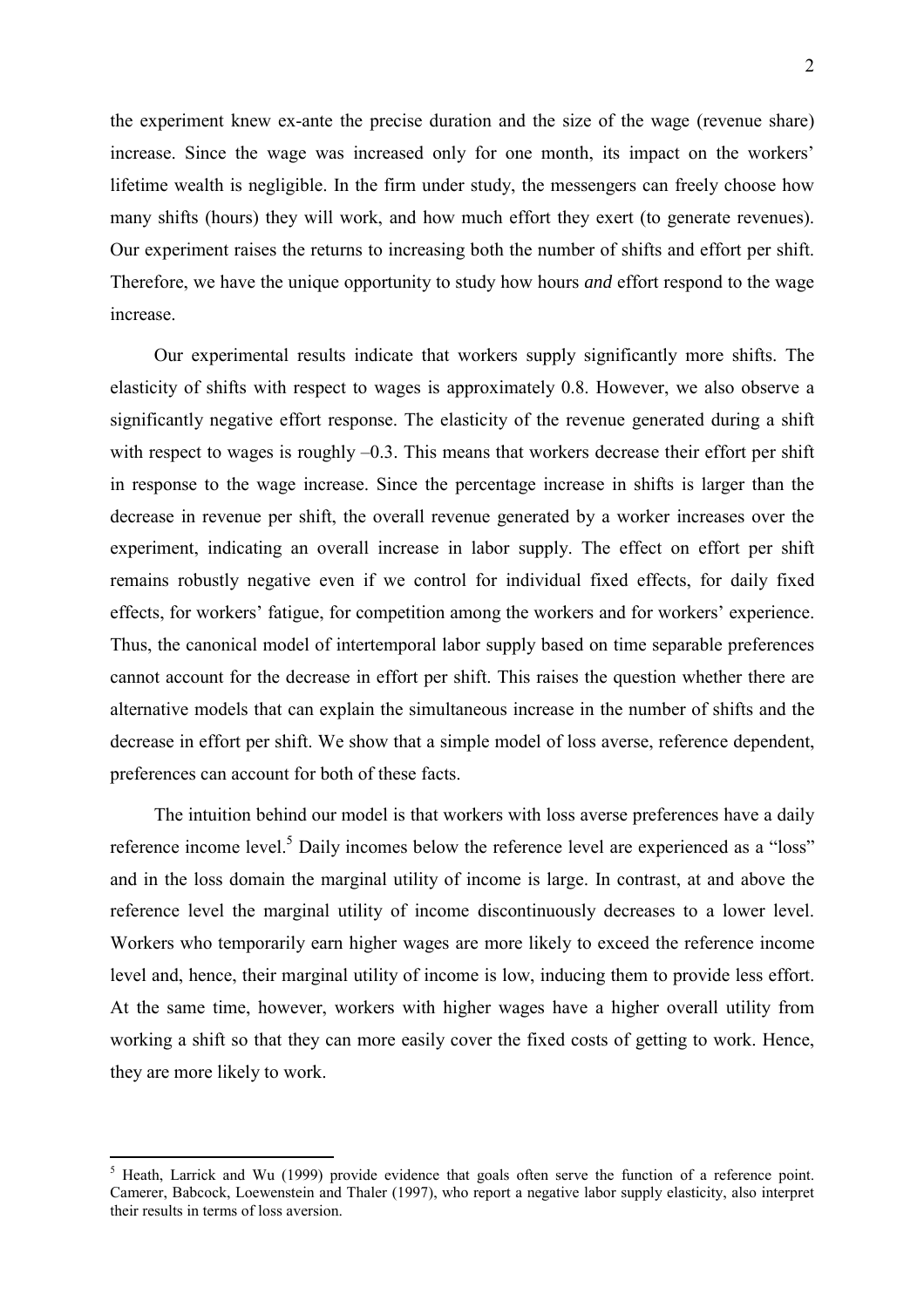Loss aversion and reference dependent choices have been documented in many domains (see, e.g. Kahneman and Tversky 2000). Loss aversion has, in particular, been shown to affect behavior under uncertainty. In order to examine the link between loss aversion and the negative effect of wages on effort per shift in more detail we elicited the degree of loss aversion of individual workers in a follow-up experiment. This experiment gives us an independent measure of loss aversion that can be linked to the workers' effort responses. It turns out that a higher degree of individual level loss aversion is associated with a larger reduction in effort per shift. In fact, our results suggest that *only* those workers who exhibit loss aversion in the follow-up experiment generate less revenue per shift. Workers who do not exhibit loss aversion generate the same revenue per shift. Interestingly, our measure of loss aversion is not related to the number of shifts worked, as predicted by our model. This provides fairly strong support for the interpretation of our results in terms of loss aversion.

Our model also reconciles the seemingly contradictory evidence in the two previous studies of intertemporal labor substitution based on high frequency data. Camerer, Loewenstein, Babcock and Thaler (1997) examined how New York City taxi drivers, having decided to work on a given day, vary their daily working time (which is a good proxy for daily effort) in response to wage variations. They report that workers work less hours (provide less effort) on high-wage days indicating a negative effort elasticity. Oettinger (1999) investigated how stadium vendors adjust their probability of working in response to transitory wage variations. He reports a significant increase in the probability of working when wages are high implying a participation elasticity of around 0.6. At first sight it seems that the results of Camerer et al. (1997) and Oettinger (1999) contradict each other. However, when viewed from the perspective of our simple model of loss aversion the contradiction vanishes. A model with loss averse preferences predicts that a wage increase induces taxi drivers to provide less hours per day but it also predicts that stadium vendors are more likely to work on high wage days.

Recent empirical work has shown that – in simple task environments – piece rates have powerful incentive effects compared to flat time-based payment schedules (Lazear 2000, Paarsch and Shearer 2000). It is worthwhile to stress that this effect is also fully consistent with loss aversion. In a flat time-based scheme workers get paid the same amount irrespective of how hard they work during labor time while in a piece rate system they can increase their utility by working harder. The concept of loss aversion does not imply that incentives do not work. Loss aversion "only" means that – once the income target is met – there is a discontinuous drop in the marginal utility of income, which diminishes the incentive to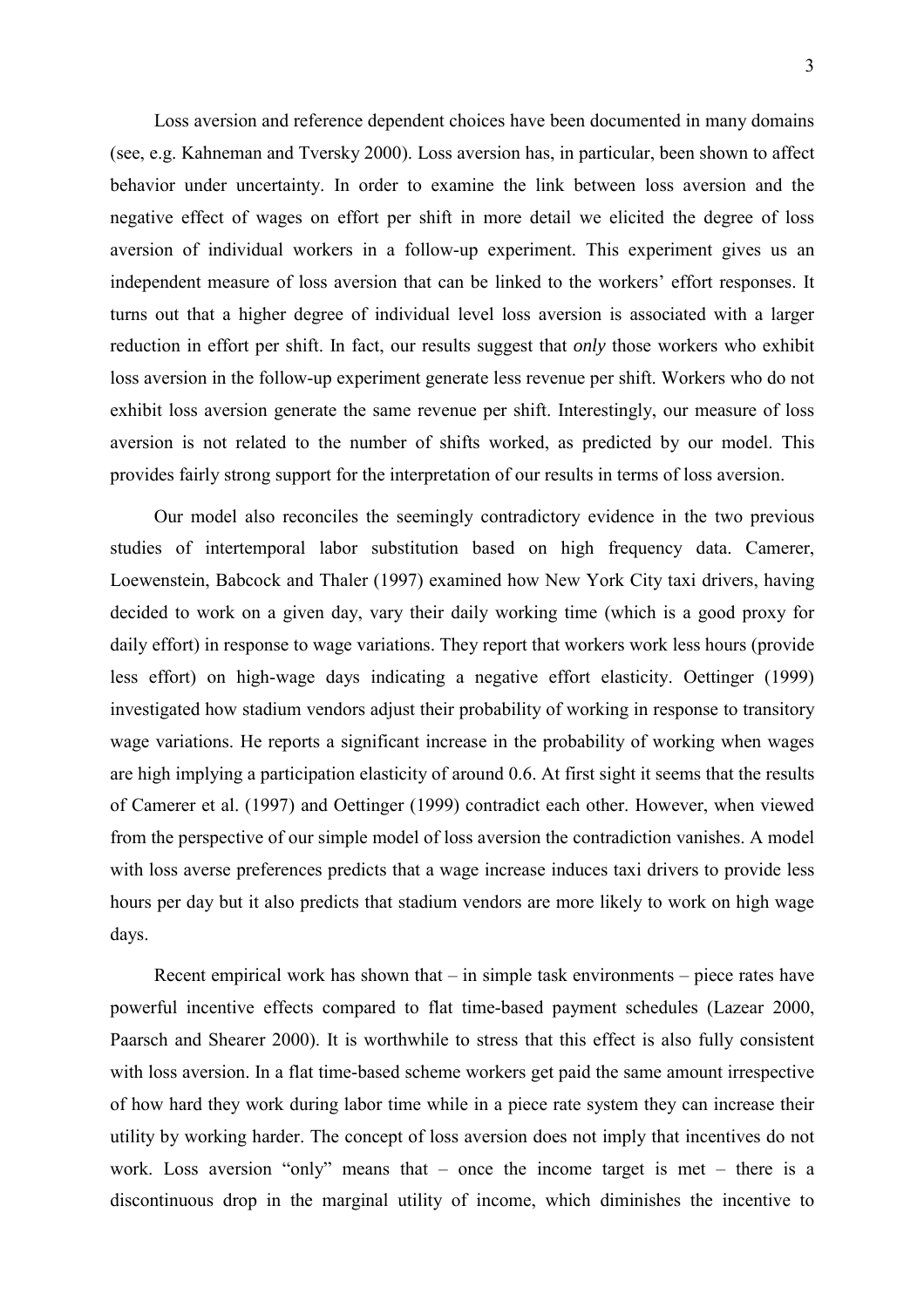provide effort above the target income. In fact, if the parameters of the piece rate incentive scheme imply that individuals are often below their income target, loss averse preferences predict particularly strong incentive effects of piece rates because the marginal utility of income is very high below the income target. Yet, even if the individuals are above their income target most of the time, piece rates provide stronger incentives than time-based schemes.

The remainder of this paper is structured as follows. Section I describes the institutional environment and the details of the field experiment. Section II presents a canonical life-cycle model of labor supply. We use the model to generate the predictions for our experiment. Section III reports the results from the field experiment. In Section IV we discuss two interpretations of our data and present a simple model of loss averse preferences. This section also describes the follow-up experiment and discusses the link between individual loss aversion and workers effort responses. Section V concludes the paper.

### **I. Experimental Set-up**

In this section, we describe our experimental set-up. Our study is based on the complete delivery records of two relatively large messenger services in Zurich, Veloblitz, and Flash Delivery Services (henceforth "Flash"). Each firm employs between 50 and 60 messengers per month. We first describe the organization of work at a bicycle messenger service. There are three important features. First, as we will explain in more detail below, messengers can freely choose how many shifts they work and how much effort they exert. Second, in both firms messengers receive no fixed wage. Instead, each individual receives a fixed share of the revenue that he or she generates. Third, the demand for messenger services is highly volatile across days. This is important, because it implies that messengers are familiar with substantial variations in daily earnings. Hence, if learning is important to understand the logic of intertemporal substitution, then our subjects are a well-trained set of subjects and should respond accordingly during the experiment.

At Veloblitz, we implemented a large and fully anticipated temporary variation in revenue shares. Messengers were randomly assigned to one of two treatment groups, A or B. For group A, we implemented a 25 percent increase in the revenue share during four weeks in September 2000, for group B in November 2000. During both treatment periods, this leaves the other messengers at Veloblitz and all messengers at Flash as control group.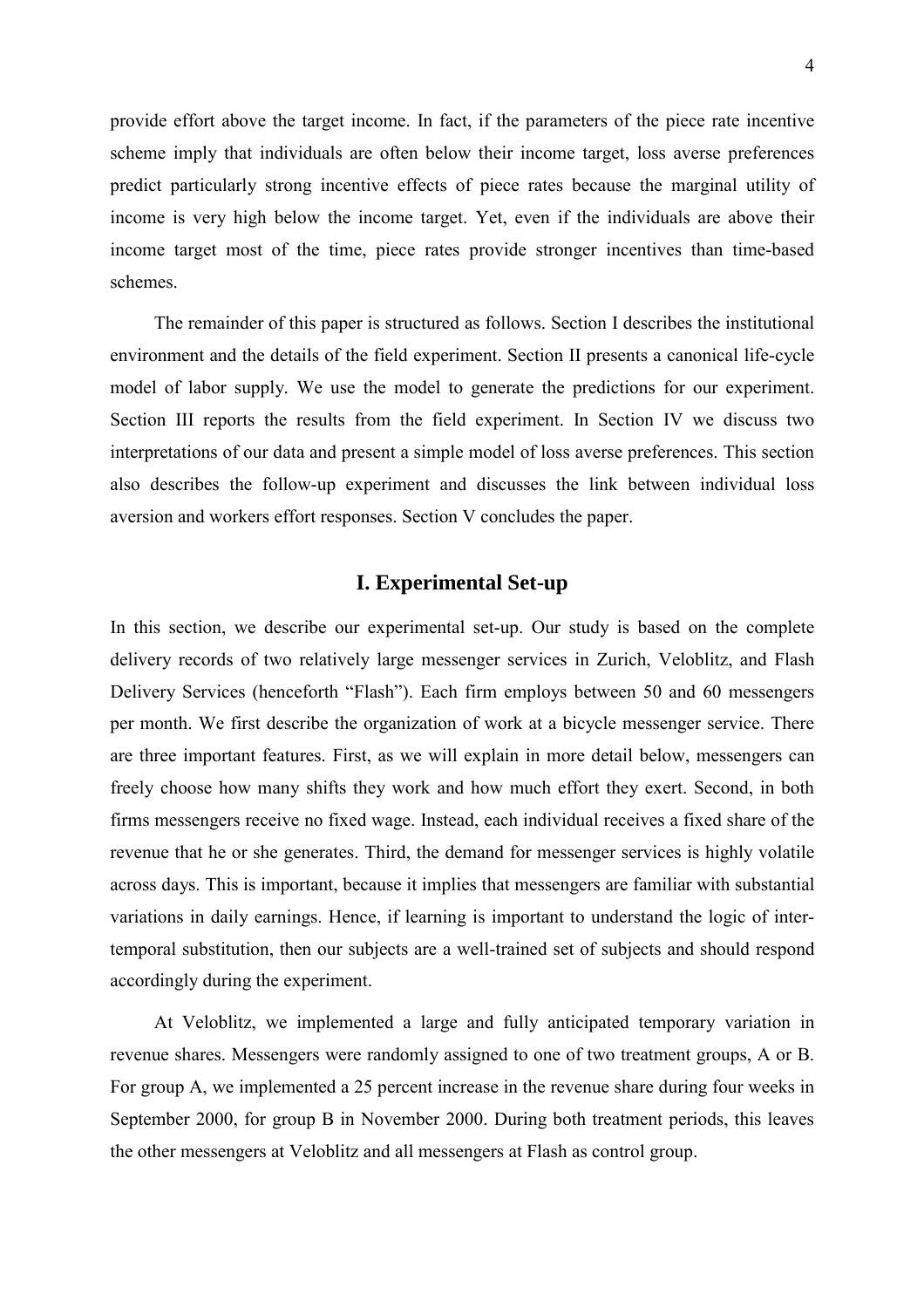### **A. Work at a Messenger Service**

Unless pointed out below explicitly, the arrangements are the same for the two messenger services, Veloblitz and Flash. In order to be accepted by one of the messenger services, an experienced messenger evaluates the applicant with respect to fitness, knowledge of locations and names of streets, courtesy, and skills regarding handling the CB radio.

### *Hours and Effort*

Once accepted as an employee, messengers can freely choose how many five-hour shifts they will work. On each day between Mondays and Fridays, there are about 30 shifts available at Veloblitz, and about 22 at Flash. At the messenger service's office, the shifts are displayed on a shift plan for every calendar week. There are two types of shifts, called ''fixed'' and "variable". A "variable" shift simply means that a shift is vacant on a particular day. Any messenger can sign up to work that shift, e.g., on Wednesday from 8 am to 1 pm. If a messenger commits to a ''fixed'' shift, this means that he will work that shift every week. For example, if a messenger chooses Wednesday, 8 am – 1 pm as a fixed shift, he will have to fill that shift on every Wednesday. Fixed shifts can only be cancelled with at least four weeks notice. Roughly two thirds of the shifts are fixed. All other shifts are variable and available for any messenger to sign up for. Two additional items are worth mentioning. First, at both of the messenger services, there is no minimum number of shifts that the messengers have to work. Second, both messenger services have found it difficult to fill the available shifts. Almost always there is at least one unfilled shift and, on average, almost 3 shifts per day remain unfilled. During the period September 1999 – August 2000, approximately 60 shifts remained unfilled every month. This implies that messengers are unlikely to be rationed in the choice of shifts. Figure 1a provides descriptive statistics on the number of shifts the experimental subjects at Veloblitz worked per month. To provide a standard of comparison we also display the number of shifts the bicycle messengers at Flash worked per month (see Figure 1b). The figure shows that prior to the experiment – between September 1999 and August 2000 – the Veloblitz subjects worked on the average 10 shifts per month. However, some messengers worked considerably more shifts, as indicated by the number shifts chosen by the 75<sup>th</sup> percentile of the workforce, and some worked considerably fewer shifts than average (see the number of shifts at the  $25<sup>th</sup>$  percentile).

### **Insert Figures 1a,b here**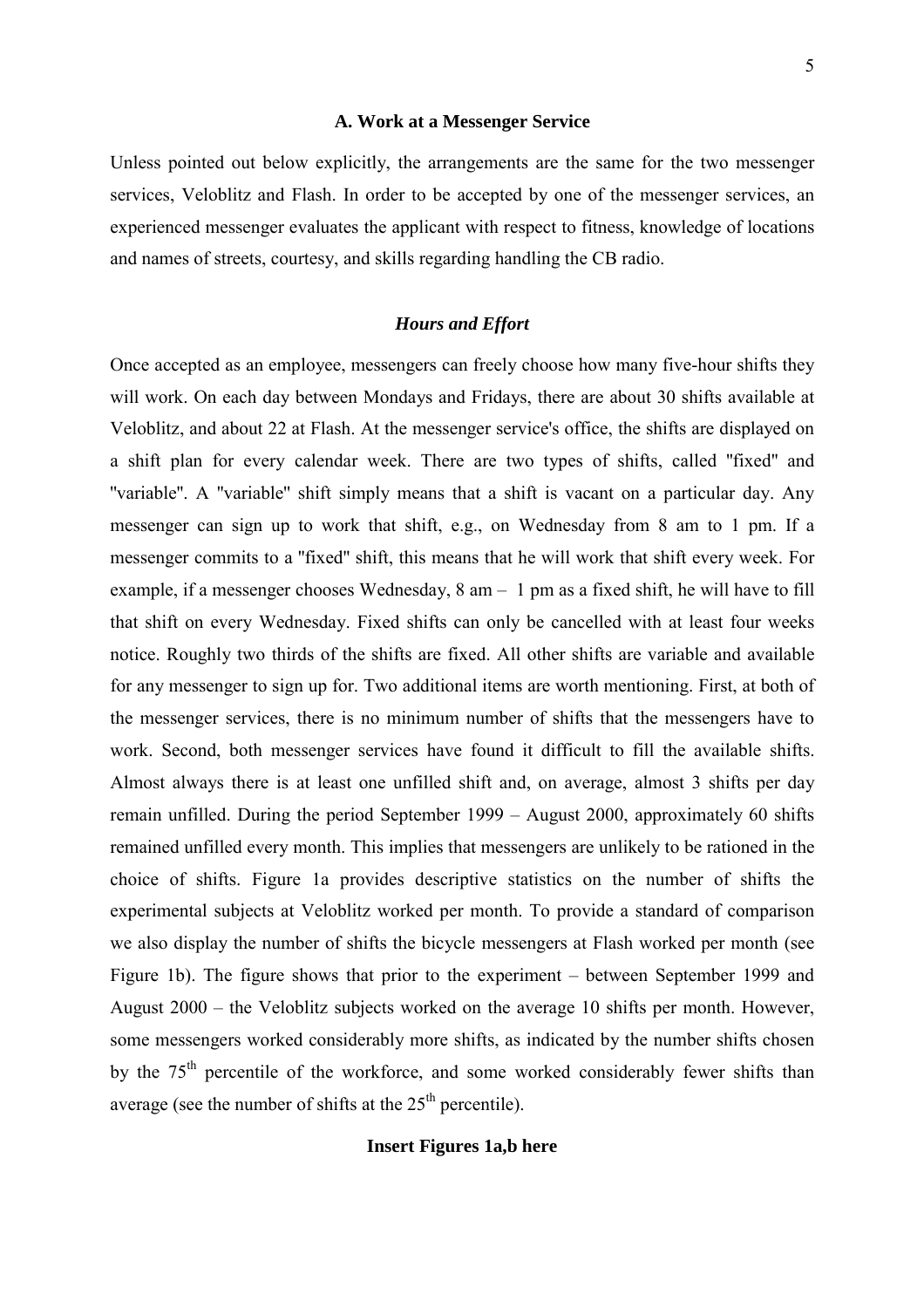Messengers' earnings are given solely as a percentage *w* of their daily revenues. Hence, if a messenger carries out deliveries that generate revenues *r*, his earnings on that day will be *wr*. Importantly, messengers have substantial discretion over how much effort to put into work. During a shift they stay in contact with the dispatcher at the messenger service's office only through CB radio. In order to allocate a delivery, say, from location A to location B, the dispatcher will contact the messenger that he thinks is closest to A to pick up the delivery. All messengers can follow the radio. If they believe that they are closer to A than the messenger that was originally contacted, they can get back to the dispatcher and say so and will then be allocated to that delivery. Conversely, if the messenger does not want to carry out the delivery from A to B, he may just not respond to the call. Thus, messengers have several means of increasing the number of deliveries they complete. They can drive at higher speed, follow the radio more actively, lobby for additional deliveries aggressively, or find the shortest possible ways to carry out a delivery.

Thus, work at a bicycle messenger service comes very close to a model where individuals are unconstrained in choosing how many shifts (hours) to work, and how hard to work (how many deliveries they complete during a shift).

### *The Demand for Messenger Services*

As part of the experimental setup, we obtained the complete records of all the deliveries at Veloblitz and Flash between January 1999 and November 2000. These records contain every single delivery that a messenger carried out on a particular date. They allow us to track precisely when a messenger worked a shift and they contain all deliveries and their prices.

Figure 2 displays the evolution of the total number of normalized deliveries per day, carried out by Veloblitz and Flash. The time period spans working days from January 1999 to November 2000, with the exception of a few days in October 2000, for which the Flash records are missing. Since Flash also employs car messengers, we distinguish between total deliveries and deliveries carried out by bicycle messengers at Flash. All three series are normalized by the value of their first observation, because the messenger services requested that the number of deliveries is not made available to their competitors. Figure 2 shows that both firms grew by approximately 50 percent over the two years considered. It is striking how strongly total deliveries by the two messenger services are correlated. The correlation of the total deliveries per day between the two firms is 0.75. The figure also shows that there is a steady decrease in the share of deliveries carried out by bicycle messengers at Flash.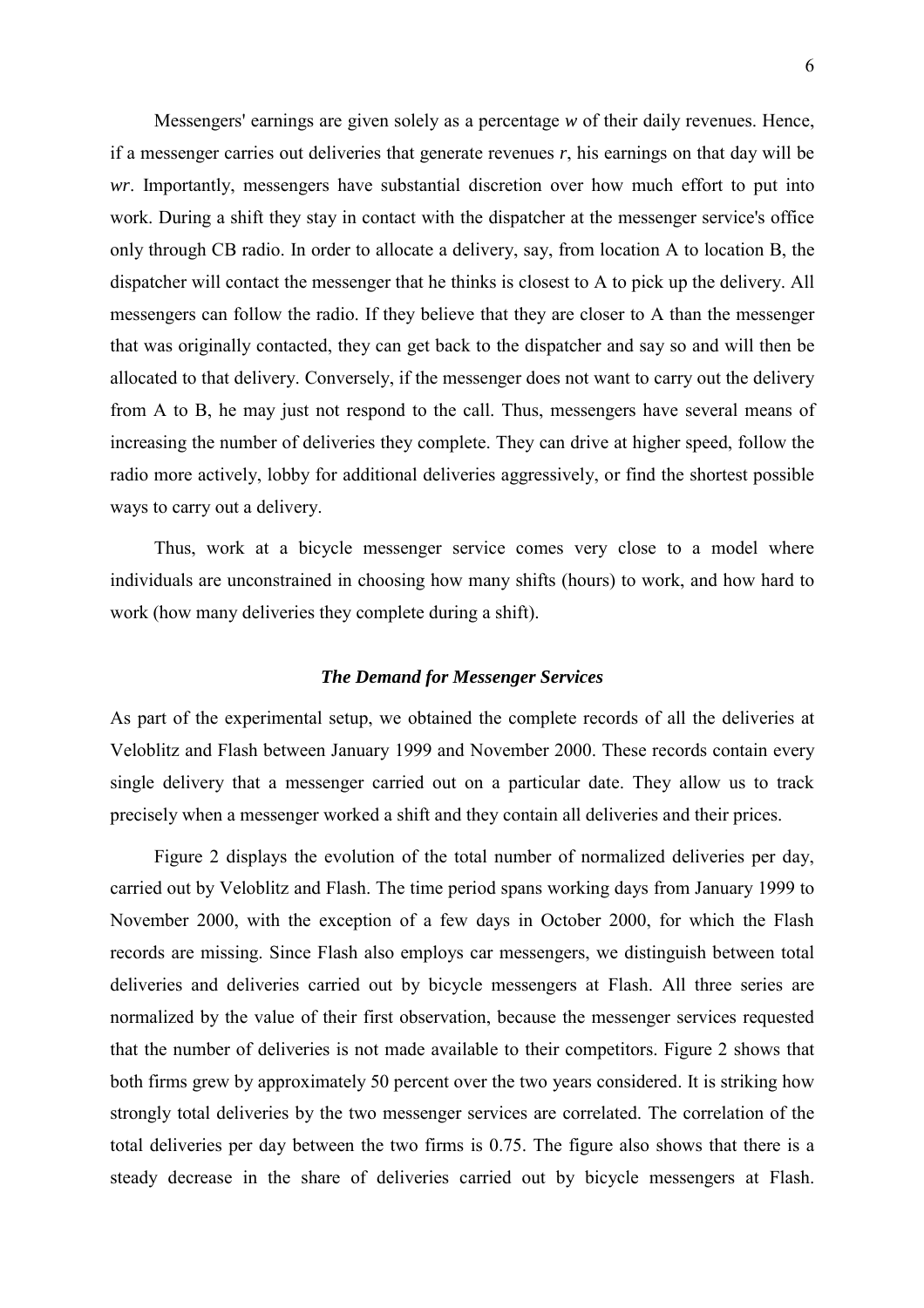However, the daily deliveries of the bicycle messengers at Flash also display strong swings at exactly the same dates when Veloblitz experiences swings and the correlation is 0.71. Figure 2 makes transparent that Flash and Veloblitz operate in the same market. Hence, in the econometric estimates below, we can use the Flash bicycle messengers as a useful control group to reliably control for daily changes in demand.

### **Insert Figure 2 here**

### *Volatility in Earnings*

Figure 2 also suggests that the messengers' daily earnings are highly volatile. The average hourly earnings for messengers are roughly CHF 25 at Veloblitz and slightly less at Flash. Yet, at both messenger services, the number of deliveries and, hence, aggregate firm earnings fluctuate strongly, as Figure 2 shows. Figures 3a and 3b show that this variation in aggregate earnings is also associated with strong fluctuations of individual messengers' revenues per shift. On the average the experimental subjects at Veloblitz generated roughly CHF 300 revenue per shift between September 1999 and August 2000. The within-subject standard deviation of revenues per shift is, however, rather high. It is rarely below CHF 50 and in several months it comes close to CHF 100. This means that the hourly earnings regularly vary between CHF 18.5 and CHF 32.5. Moreover, the figure also indicates that the betweensubject standard deviation in earnings is typically much lower than the within-subject standard deviation. The picture for the control firm exhibits similar features (see Figure 3b). This suggests that demand variations are a strong source of the daily fluctuations in the messengers' earnings (revenues).

### **Insert Figures 3a,b here**

The important point here is that messengers are familiar with substantial variations in earnings opportunities over time. Hence, the wage change implemented by our experiment and described in more detail below, varies wages in a range that is very familiar to the messengers.

### **B. The Experimental Design**

In order to evaluate the impact of an anticipated wage increase on behavior, we conducted the following field experiment at Veloblitz (see also Figure 4 which summarizes the design of the experiment): The messengers who participated in the experiment were randomly assigned to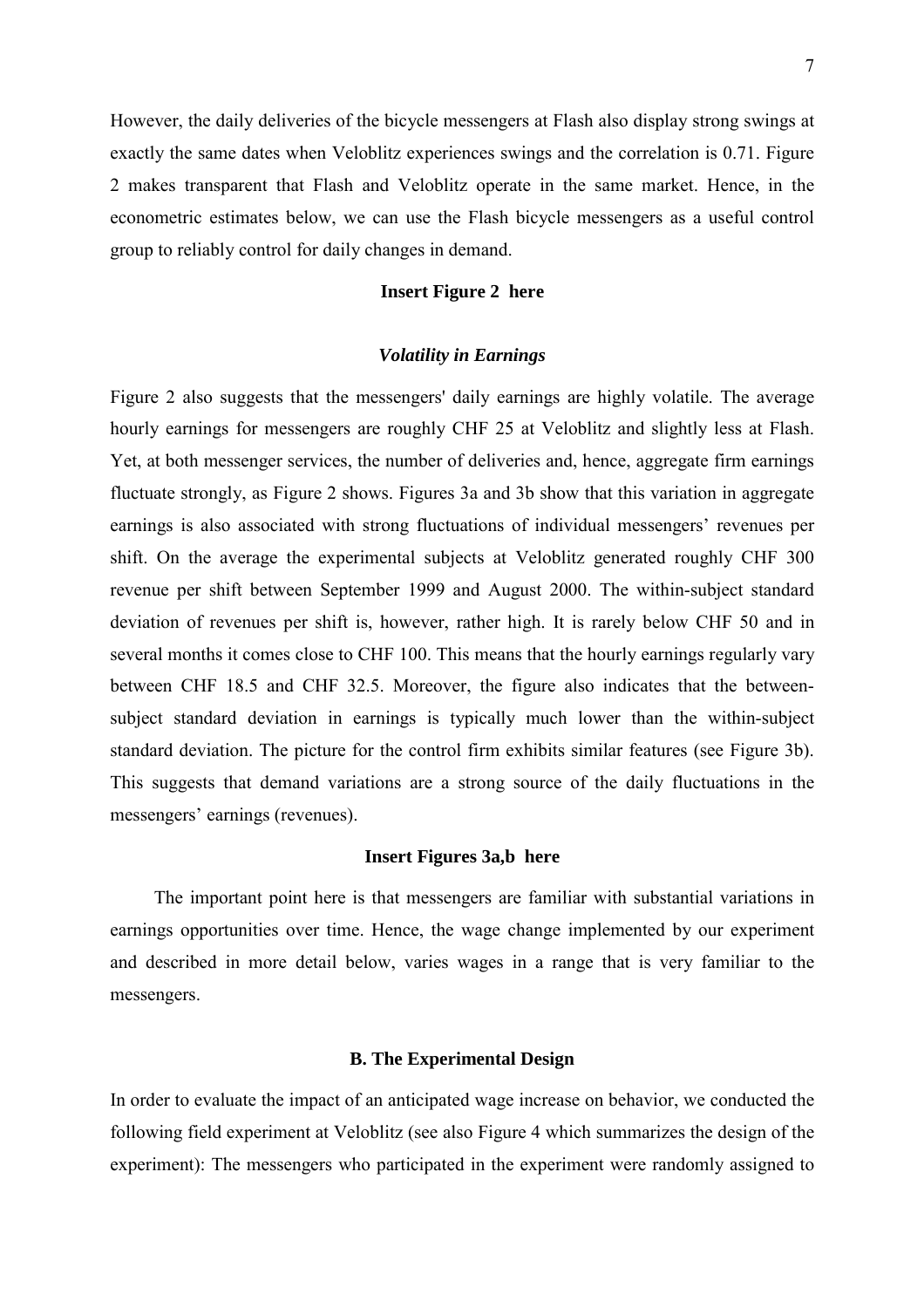one of two groups, A or  $B$ <sup>6</sup> During Treatment A the members of group A received a large wage increase while in Treatment B the members of group B received the same wage increase. During Treatment A the members of group B did not receive a wage increase, i.e. they served as a control group whose behavior can be compared with the behavior in treatment group A. During Treatment B the members of group A did not receive a wage increase, i.e., they served as a control for the treatment group B. In addition there is also a "field control group" consisting of those messengers at Veloblitz who did not participate in any of the treatments and the bicycle messengers at Flash.

The wage increase took the form of an increase in the revenue share. Recall that the messengers' compensation is a percentage *w* of their individual daily revenues. Currently,  $w =$ 0.39 for males, and 0.44 for females at Veloblitz. Male and female messengers in group A received a (roughly) 25 percent higher revenue share of  $w = 0.49$  and  $w = 0.54$ , respectively, during the four weeks between September 11th and October 6th 2000. For members of group B, we increased the share by the same percentage during the four weeks between October 30th and November 24th 2000. The additional earnings were financed by the Swiss National Science Foundation<sup>7</sup> and paid out on December 8th for both groups.

The wage increase and the participation rules were communicated to the messengers on August 29th in a presentation at the Veloblitz office. Moreover, posters at the Veloblitz office and handouts that were placed all over the office ensured that all messengers were informed about the experiment even if they did not attend the presentation. The only constraint for participation in the experiment was that, in order to receive the wage increase, messengers had to fill in a questionnaire at the beginning and at the end of each treatment. After distribution, the messengers had to complete and return the questionnaire roughly within 10 days. If a messenger worked within that period of time, but failed to return the questionnaire, he or she was excluded from the experiment and received no payoff.<sup>8</sup> Hence, in order to participate, messengers had to fill in at most four questionnaires.

### **Insert Figure 4 here**

The messengers did not know that the purpose of the experiment was the study of labor supply behavior. They did not know that we received the full (anonymous) records of each

<sup>&</sup>lt;sup>6</sup> The randomization was based on the administrative codes that the messenger service uses to identify a messenger in its accounting system. The first messenger that worked at Veloblitz was assigned the number 1, the second 2, and so forth. Messengers with odd numbers were assigned to group A, messengers with even numbers to group B.

<sup>7</sup> Under project number 1214-051000.97.

<sup>&</sup>lt;sup>8</sup> One of the authors was available for questions regarding the questionnaires every Monday and Friday throughout the experimental period.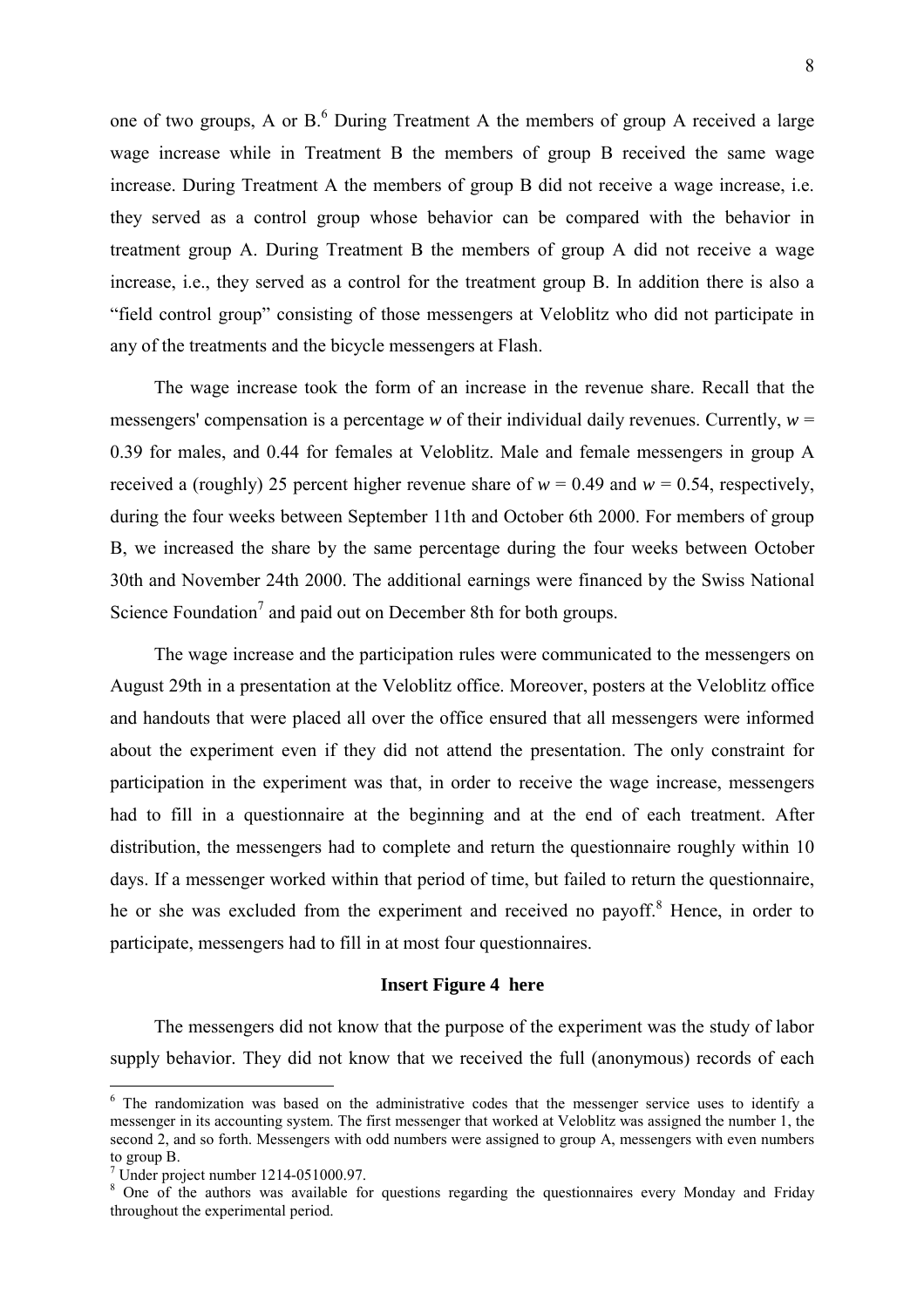messenger about the number of shifts and the number of deliveries completed, either. If pressed, we told the participants that we wanted to study the relation between wages and job satisfaction. The purpose of our study was credible because the questionnaires contained several questions related to job satisfaction.<sup>9</sup>

The experiment as such represents an important innovation to the existing literature for several reasons. First, it implements a fully anticipated, temporary and exogenous variation in the (output based) wage rates of the messengers, which is key to studying the intertemporal substitution of labor. The experimental wage increase was massive. It amounts to a roughly 25 percent higher wage during four weeks, and provides a clear incentive to work more and work harder. Moreover, the participating messengers are experienced, and daily fluctuations in their earnings are common. Hence, we experimentally implement a wage change in an otherwise familiar environment. Second, the data we obtained from Veloblitz allows us to study two dimensions of labor supply: Hours as measured by the number of shifts and effort as measured by the revenues generated per shift or the number of deliveries per shift. No other study that we are aware of can look at these two dimensions simultaneously. Third, we can combine the data set with the full records from a second messenger service operating in the same market. This will prove useful for investigating any effect that the experiment might have had on the control group at Veloblitz, and helps to control for daily fluctuations in demand.

### **C. Treatment Effects**

Three effects will play a key role in our analysis below. We call them the direct treatment effect, the indirect treatment effect, and the announcement effect. Figure 4 helps to illustrate how each of these effects is identified.

1. The **direct treatment** effect is defined as the impact of the wage increase on the treatment group's behavior (shifts worked, revenue generated per shift) relative to the experimental and the field control group during both treatments. To measure this effect econometrically we use a dichotomous variable that equals 1 for all messengers of the treatment group during the

<sup>&</sup>lt;sup>9</sup> These features of the experiment ensure that our results cannot be affected by the Hawthorne effect. The Hawthorne effect means that subjects behave differently just because they know that the experimenters observe their behavior. Yet, our subjects did not know that we could observe their behavior during the wage increase. Moreover, since both the treatment group and the control group are part of the overall experiment, and since our key results rely on the comparison between these groups we control for a potential Hawthorne effect.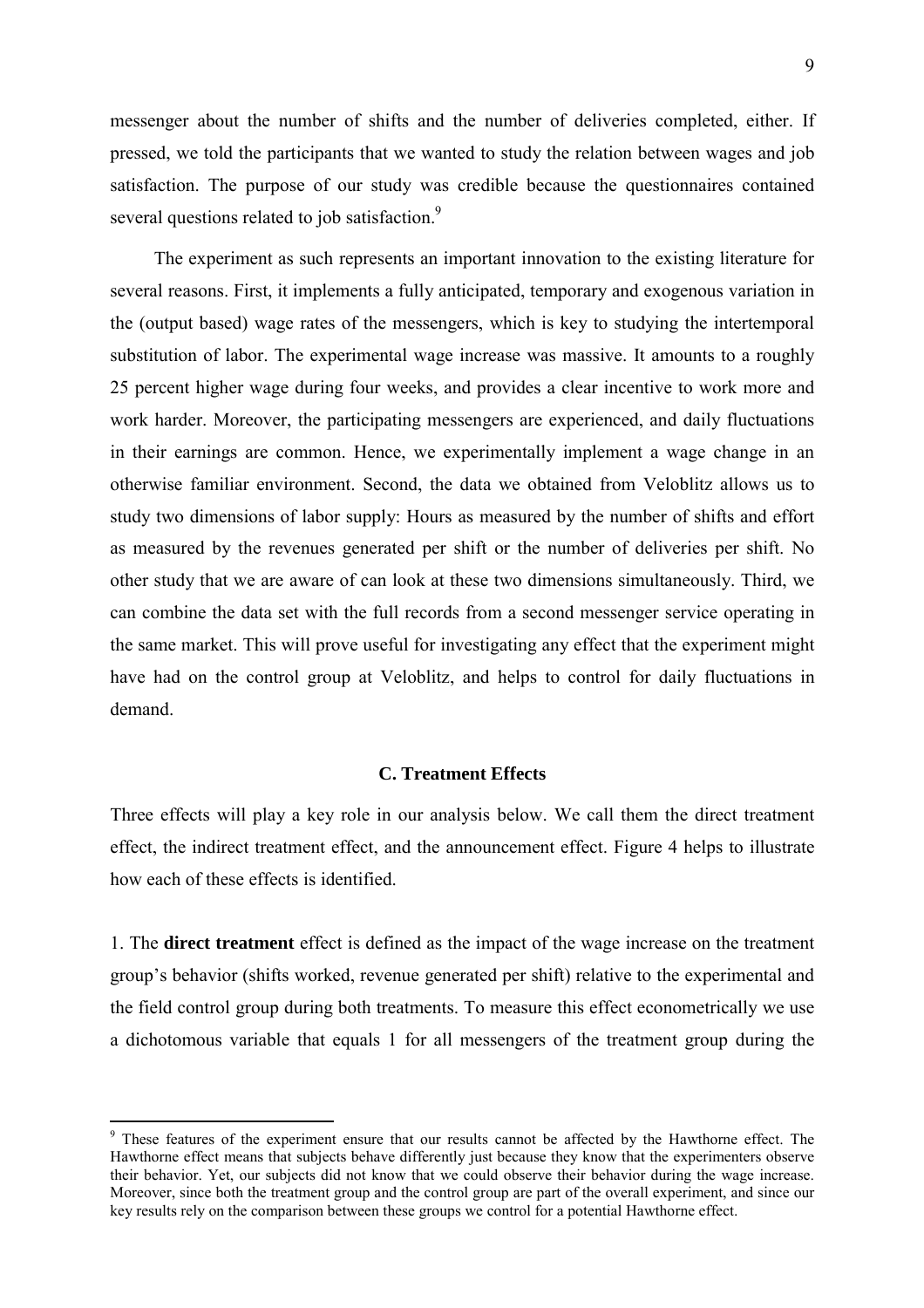treatment period whereas for the messengers of the experimental and the field control group the variable is set to zero.

2. The **indirect treatment** effect is defined as the impact of the experiment on the behavior of *all* the messengers at Veloblitz relative to all the bicycle messengers at Flash during the treatment periods. To measure this effect econometrically we use a dichotomous variable that equals 1 for all messengers at Veloblitz during the treatment period and which equals zero for the Flash bicycle messengers.

3. The **announcement effect** is defined as the impact of the announcement of the experiment on the participating messengers relative to all the other messengers (non-participating messengers at Veloblitz and all the bicycle messengers at Flash). This effect measures how the behavior of participating messengers differs from all the other messengers as of the announcement of the experiment on August 29th. To estimate this effect we use a dichotomous variable that equals 1 for all the participating messengers at Veloblitz as of August 29th.

The announcement effect may consist of several sub-effects: First, it may capture a possible income effect of the experiment. Note that for a rational messenger who maximizes a time separable intertemporal utility function the income effect becomes operative immediately after we announce the experiment, i.e., immediately after the new information about the future income stream is released. Second, the announcement effect may capture other differences between participants and non-participants. Our experiment offers the advantage of implementing a large anticipated wage change in a real-life setting. However, we cannot force individuals to participate. Out of the 58 messengers at Veloblitz, 45 participated in the experiment. One of the 45 subjects ceased to participate during the experiment. Six messengers were on probationary shifts and, therefore, we did not include them as participants in the experiment.<sup>10</sup> Of the remaining 7 non-participating messengers only one individual explicitly refused to participate. The other 6 non-participants were already quite detached from the company, which is indicated by the low number of shifts they had worked since July 2000.<sup>11</sup> Because of their low frequency of showing up at the firm they may have missed the deadline for the completion of the first survey (which was strictly enforced by us), or did not find it worthwhile to participate. Note, however, that a difference between

 $10$  Finally, these messengers were not hired by the firm.

<sup>&</sup>lt;sup>11</sup> Between July and November 2000 they worked roughly one shift per week.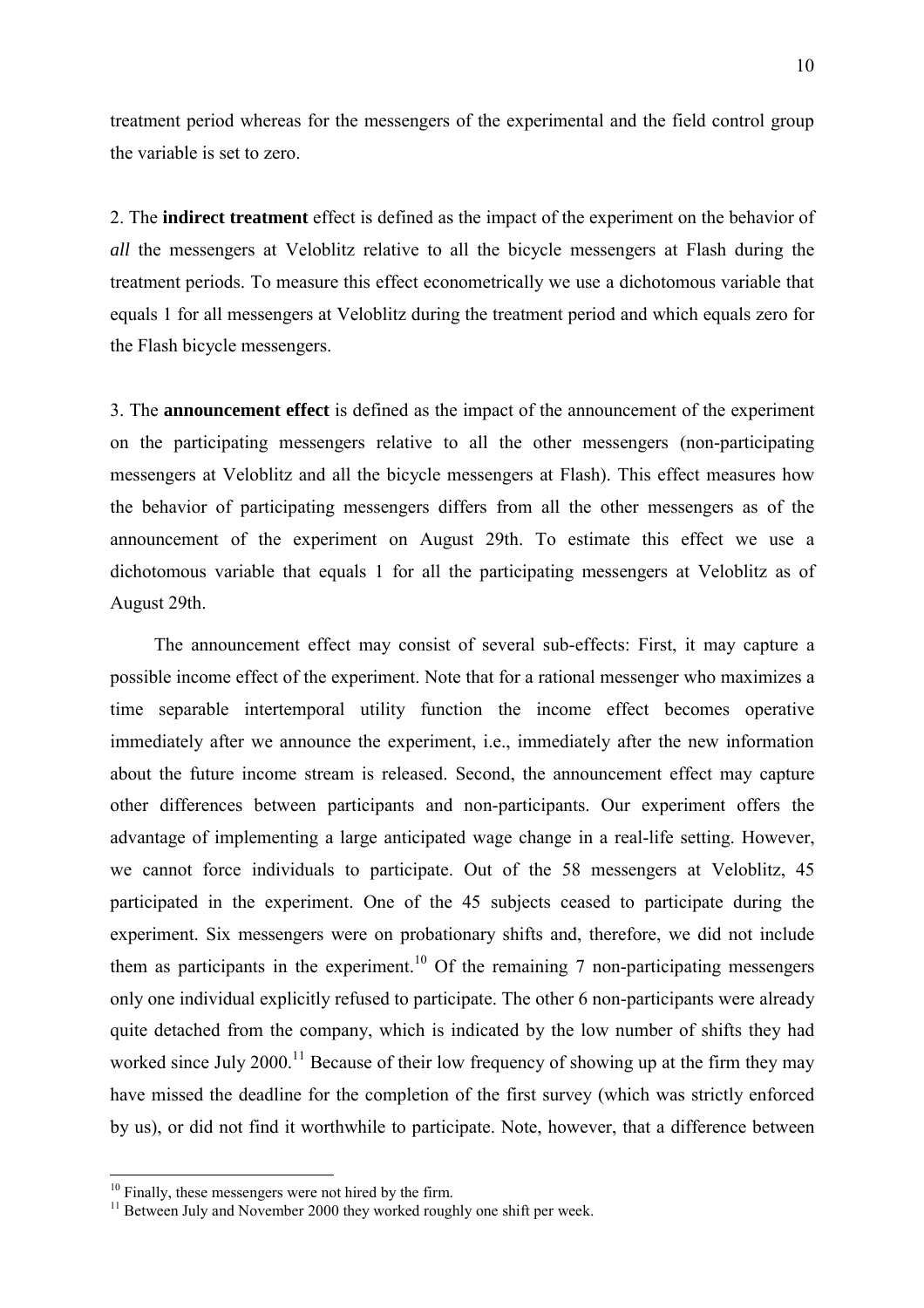participants and non-participants poses no problem for the main purpose of our study. We are only interested in the comparison of the number of shifts and revenues (deliveries) per shift across treatment conditions for the *participating* messengers. These participants were randomly assigned to treatment and control groups and non-participation affects both groups alike.

### **II. The Predictions of the Canonical Model of Labor Supply**

In this section we integrate the institutional setting at our messenger service into a canonical model of intertemporal utility maximization. This enables us to derive the predictions of the canonical model for our experiment. Not surprisingly, it turns out that messengers who receive a larger share of the revenue (i.e. those in the treatment group) are predicted to work more shifts and work harder during a shift compared to the messengers in the control group. The canonical model, therefore, predicts that messengers in the treatment group generate more revenue than messengers in the control group.

### **A. The Basic Model**

We consider an individual with time-separable utility that maximizes lifetime utility

$$
U_o = \sum_{t=0}^{T} \beta^t u(c_t, e_t) \tag{1}
$$

where  $\beta$  < 1 denotes the discount factor,  $u(.,.)$  represents the one-period utility function,  $c_t$ denotes consumption and  $e_t$  is effort in period *t*. The utility function obeys  $u_c > 0$ ,  $u_e < 0$ ,  $u_{cc} <$ 0 and *uee* < 0. The lifetime budget constraint for the individual is given by

$$
\sum_{t=0}^{T} p_t c_t (1+\rho)^{-t} = \sum_{t=0}^{T} (w_t e_t + y_t) (1+\rho)^{-t}
$$
 (2)

where  $p_t$  denotes the price of the consumption good,  $w_t$  the period *t* wage and  $y_t$  non-labor income. For convenience we assume that the interest rate  $\rho$  is constant and that there is no uncertainty regarding the time path of prices and wages. The sign of the comparative static predictions is not affected by these simplifying assumptions. Differentiating the Lagrange function for the above maximization problem with respect to  $c_t$  and  $e_t$  yields the following first order conditions:

$$
u_c(c_b e_t) = \lambda \hat{p}_t \tag{3}
$$

$$
-u_e(c_t, e_t) = \lambda \,\hat{w}_t \tag{4}
$$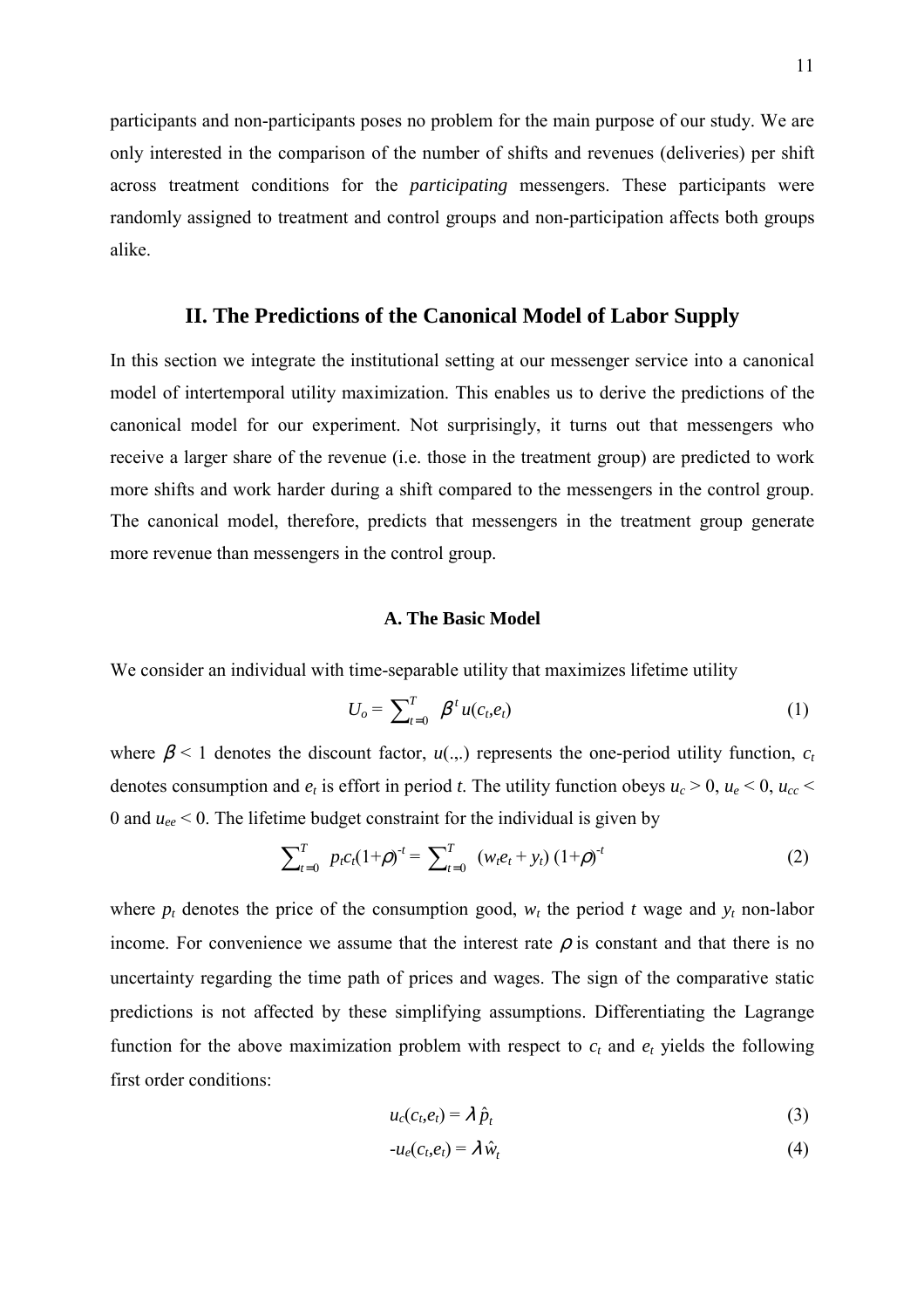In (3) and (4)  $\lambda$  denotes the Lagrange multiplier for the life-time budget constraint, i.e.,  $\lambda$ represents the marginal utility of life-time wealth.  $\hat{p}_t$  is defined as  $\hat{p}_t = p_t(\beta(1+\rho))^t$  and can be interpreted as the discounted price.  $\hat{w}_t$  is defined analogously:  $\hat{w}_t = w_t(\beta(1+\rho))^t$ . Note that  $\lambda$  is constant along the optimal path of  $c_t$  and  $e_t$ . This has the important consequence that an *anticipated* temporary wage variation does not affect the marginal utility of life-time wealth. Thus, anticipated temporary variations in wages (or prices) have no income effects. Yet, if there is a non-anticipated temporary increase in the wage  $\lambda$  changes immediately after the new information about the wage increase becomes available and remains constant at this changed level afterwards. For our experiment this means that the income effect stemming from the temporary wage increase has to occur immediately after the announcement of the experiment on 29<sup>th</sup> August 2000. After that day the marginal utility of life-time wealth again remains constant so that during Treatment A and Treatment B there are no further changes in  $\lambda$ . The difference in behavior between the treatment group and the control group during the two treatments can thus not be due to changes in  $\lambda$ .

In the appendix we show that along the optimal path the within-period decisions of a rational individual maximizing a time-separable concave utility function like (1), subject to constraint (2), can be equivalently represented in terms of the maximization of a static oneperiod utility function that is linear in income. This static utility function can be written as

$$
v(e_t) = \lambda \,\hat{w}_t \, e_t - g(e_t \lambda \,\hat{p}_t),\tag{5}
$$

where  $g(e_t, \lambda \hat{p}_t)$  is strictly convex in  $e_t$  and measures the discounted disutility of effort while  $\lambda \hat{w}_t e_t$  can be interpreted as the discounted utility of income arising from effort in period *t*. Note also that (5) does not only describe the optimal effort choice in period *t* but is also based on the optimal consumption decision in period *t*. For any change in effort the consumption decision also changes in an optimal manner (see appendix).<sup>12</sup>

### **B. The Response to Temporary Wage Changes**

Workers who choose effort according to (5) respond to an anticipated temporary increase in  $\hat{w}_t$  with a higher effort  $e_t$ . A rise in  $\hat{w}_t$  increases the marginal utility returns of effort,  $\lambda \hat{w}_t$ , which induces the worker to work harder. In our experiment the situation is, however, a bit

<sup>&</sup>lt;sup>12</sup> Our characterization is inspired by the results in Browning, Deaton and Irish (1985) who show that the within period decisions can be characterized in terms of the maximization of a static profit function. However, the present exposition is more convenient for our purposes.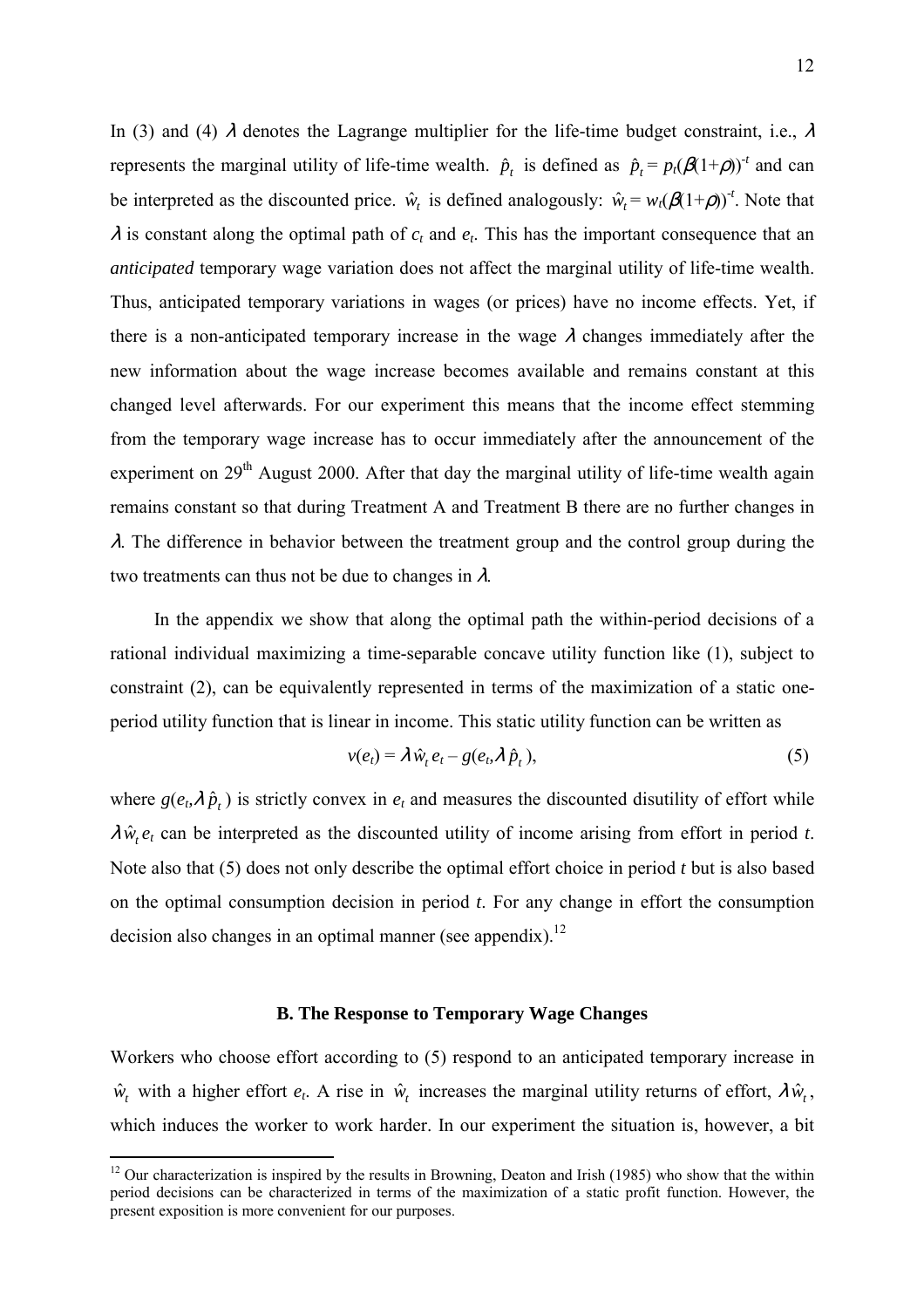more complicated because the messengers can choose the number of shifts and the effort during the shift. Theoretically the existence of shifts can be captured by the existence of a minimal effort level  $\tilde{e}$  that has to be met by the worker or by the existence of fixed costs of working a shift.

For example, if the worker has to work at least  $\tilde{e}$  to receive a positive wage payment, he will never perform below  $\tilde{e}$  unless he does not want to work at all in this period. Under these circumstances a worker first determines the optimal temporary effort level  $e_t^*$  he would choose in case that he works a shift (i.e., in case he chooses  $e_t \geq \tilde{e}$ ).  $e_t^*$  is given by the maximization of (5) subject to the constraint  $e_t \geq \tilde{e}$ . Next he compares the utility from working a shift at level  $e_t^*$ , which is given by  $\lambda \hat{w}_t e_t^* - g(e_t^*, \lambda \hat{p}_t)$ , with the utility of not working at all in period *t*. This is given by  $u(c_t^*, 0)$  where  $c_t^*$  denotes the optimal consumption level at  $e = 0$  in period  $t$ . If

$$
\lambda \,\hat{w}_t \, e_t^* - g(e_t^*, \lambda \,\hat{p}_t) \ge u(c_t^*, 0), \tag{6}
$$

the worker prefers to work a shift in period *t*. On the basis of (5) and (6), it is now easy to see that a wage increase not only induces the worker to work harder, given that he has already decided to work a shift. The wage increase also makes it more likely that the worker chooses to work a shift because it increases the left hand side of  $(6)$ .<sup>13</sup>

### **C. Revenues and Effort**

The particular setting of our field experiment requires the discussion of two departures from the above model. In the experiment effort is not directly rewarded but workers receive a share of the revenues they generate with their effort. Moreover, we cannot rule out that workers are to some extent competing for the same deliveries. This means that if worker *i* provides more effort it may be more difficult for worker *j* to generate revenues. A plausible specification of the revenue function of messenger *i* is, therefore, given by  $r(e_{it}, e_{-it})$  where  $e_{-it}$  is the vector of effort levels of the other messengers in the firm. We assume that  $r(.,.)$  is strictly increasing and concave in  $e_{it}$  and that the marginal revenue of  $e_{it}$  is non-increasing in *e-it*. Under these circumstances a messenger's static objective function is given by

<sup>&</sup>lt;sup>13</sup> The same result can be obtained if shifts are theoretically captured by fixed costs of working. In this case the worker, once he has decided to work a shift, chooses effort by maximizing  $v(e_t)$  subject to  $e_t \ge 0$ . If the maximized value of  $v(e_t)$  minus the fixed costs of working exceeds the utility of not working at all in this period,  $u(c_t^*, 0)$ , the worker prefers to work a shift.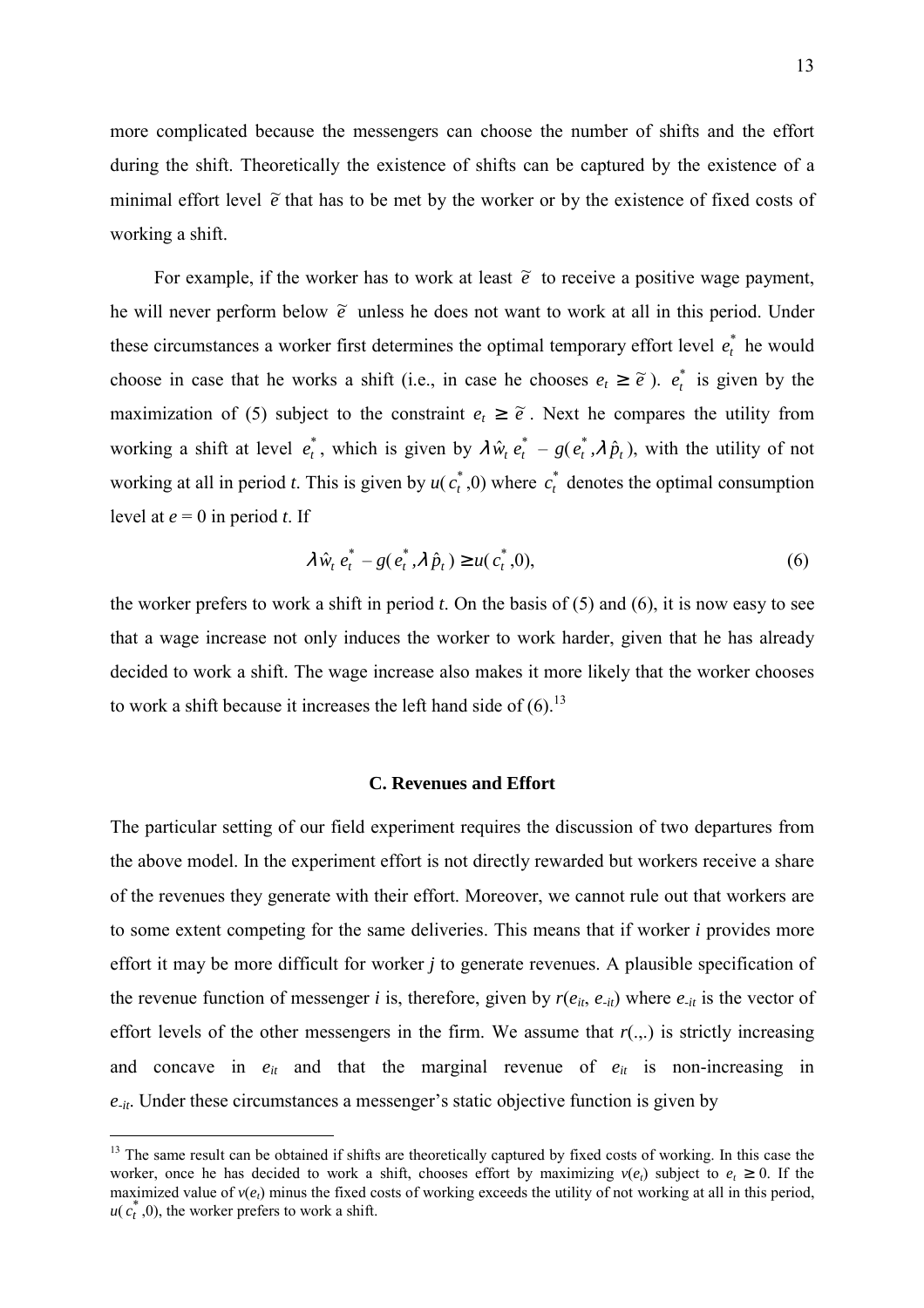$$
v(e_{it}, e_{-it}) = \lambda \,\hat{w}_t \, r(e_{it}, e_{-it}) - g(e_{it}, \lambda \,\hat{p}_t),
$$

where  $\hat{w}_r(r(e_{it}, e_{it})$  denotes the discounted income of worker *i* in period *t*. The messenger maximizes  $v(e_{it}, e_{it})$  for given choices of the other messengers. The first order condition for this problem is

$$
\lambda \hat{w}_t r' (e_{it}, e_{-it}) = g' (e_{it}, \lambda \hat{p}_t)
$$

where  $r'$  and  $g'$  denote the partial derivatives with respect to  $e_{it}$ . Now compare two identical messengers during the experiment.<sup>14</sup> Assume that  $i$  is in the treatment group and receives a commission rate of 1.25*w* per unit of revenue whereas *j* is in the control group and receives *w*. This means that the effort choice of *i* is governed by

$$
1.25\lambda \,\hat{w}_t \, r^{\prime} (e_{it}, e_{\text{-}it}) = g^{\prime} (e_{it}, \lambda \,\hat{p}_t) \tag{7}
$$

while *j* chooses effort according to

 $\overline{a}$ 

$$
\lambda \,\hat{w}_t \, r' (e_{jt}, \, e_{jt}) = g'(e_{jt}, \lambda \,\hat{p}_t). \tag{8}
$$

The obvious difference between the two first order conditions is that the marginal returns to effort are 25 percent higher for *i*, inducing *i* to exert more effort than *j* in equilibrium. Thus, the messengers in the treatment group should exert more effort than the messengers in the control group.<sup>15</sup> Moreover, as in the previous subsection, raising *w* also increases the attractiveness of working additional shifts. Therefore, the members of the treatment group should also work more shifts than the members of the control group.

### **D. Intertemporal Substitution of Labor**

Our field experiment enables us to answer the question how workers respond during treatments A and B to an anticipated exogenous increase in their wage. Before and after our treatments the wages of the workers in the treatment group are kept at the same level as the

<sup>&</sup>lt;sup>14</sup> Recall that messengers are randomly allocated to the treatment and the control group. Thus, for purposes of comparison we can treat the members of these two groups as identical.

<sup>&</sup>lt;sup>15</sup> The formal argument is slightly more involved and is borrowed from Athey and Schmutzler (2001) who derive general conditions under which one can compute comparative static results for all equilibria in games with strategic substitutes. Consider the transition of *i*'s and *j*'s wage from (*w*, 1.25*w*) to (1.25*w*, *w*). The increase in *i*'s wage induces *i* to provide more effort and the decrease in *j*'s wage induces *j* to decrease effort. Moreover, the increase in *i*'s effort may reduce the marginal returns to effort for *j* which provides a further incentive for *j* to supply (weakly) less effort. Similarly, the decrease in *j*'s effort may increase the marginal returns to effort for *i*, which provides a further incentive for *i* to supply (weakly) more effort. Thus, the transition from  $(w, 1.25w)$  to  $(1.25*w*, *w*)$  induces *i* to increase effort whereas *j* reduces effort. Moreover, since *i* and *j* are identical, subject *i* provides the same effort as subject *j* when they are paid *w*. Likewise, *j* provides the same effort as *i* when they are paid 1.25*w*. Thus, it follows that at wages (1.25*w*, *w*) *i* must exert more effort than *j*.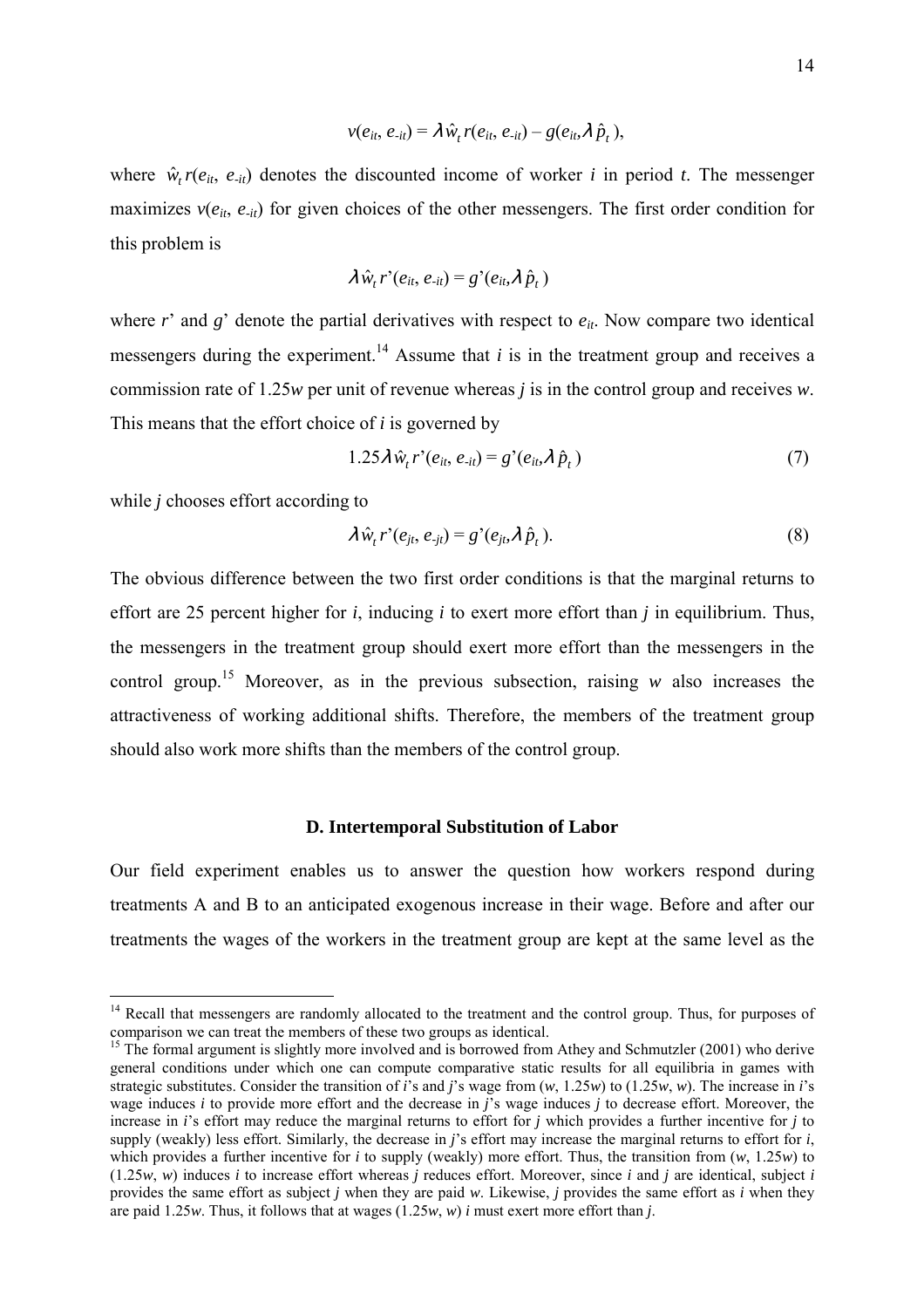wages of the workers in the control group during a treatment. Therefore, the comparison of the labor supply between the treatment group and the control group during the treatments provides us also with information about the intertemporal elasticity of labor supply with respect to a temporary wage increase. Let messenger *i* be a representative member of the treatment group while messenger *j* is a representative member of the control group. Since we randomized the assignment of workers to the treatment and the control group they can be viewed as (statistically) identical individuals. Since the revenue generated by a worker is strictly increasing in the worker's effort, the elasticity of the revenue with respect to the wage, which we define as  $\varepsilon_{rw} = (\ln r_{it} - \ln r_{it})/(\ln 1.25w - \ln w) = (\ln r_{it} - \ln r_{it})/(\ln 1.25)$ , gives us a proxy for the intertemporal elasticity of effort.<sup>16</sup>

The question then is under which conditions can we interpret  $\varepsilon_{rw}$  as (a proxy for) the elasticity of effort of an *individual* worker. This question arises because we raised the wage of many workers during the treatment period and an increase in the effort of one worker may decrease the marginal returns of effort for the other workers. If this is the case  $\varepsilon_{rw}$  might underestimate the true elasticity of effort of an *individual* worker because it also incorporates the attenuation of incentives arising from other workers' increased effort.<sup>17</sup> It is, however, important to stress that this effect can never induce workers in the treatment group to supply *less* effort than the workers in the control group. Except for the higher wage the representative worker in the treatment group faces the same aggregate environmental conditions (including the effort levels of the other workers) as the representative worker in the control group (see conditions (7) and (8)). Therefore the representative worker in the treatment group is predicted to work harder. This means that, due to potential strategic spillovers across workers, <sup>ε</sup>*rw* may underestimate the *size* of the true elasticity of effort but it can never become negative if the assumptions of the canonical model hold.

Moreover, it is possible to show that for a wide class of revenue functions the strategic spillovers across workers do not affect our measure of the elasticity of effort. To show this let

<sup>&</sup>lt;sup>16</sup> Instead of revenues one could also use the number of deliveries per shift as a proxy for effort. Since we have information on individual revenues per shift as well as on individual deliveries per shift we used both proxies for estimating the elasticity of labor supply.

<sup>&</sup>lt;sup>17</sup> It seems to us that the two previously published studies of Camerer et al. (1997) and Oettinger (1999) about  $\frac{1}{2}$ high frequency ("daily") labor supply behavior face the same question. If, on a good day with a high demand for taxi services, many more taxi drivers are on the street, then this could decrease the marginal returns of effort for individual drivers. Likewise, if one can expect a large audience for a particular baseball match, and if, therefore, many more stadium vendors are willing to work during that match, the marginal return for each individual stadium vendor may be smaller.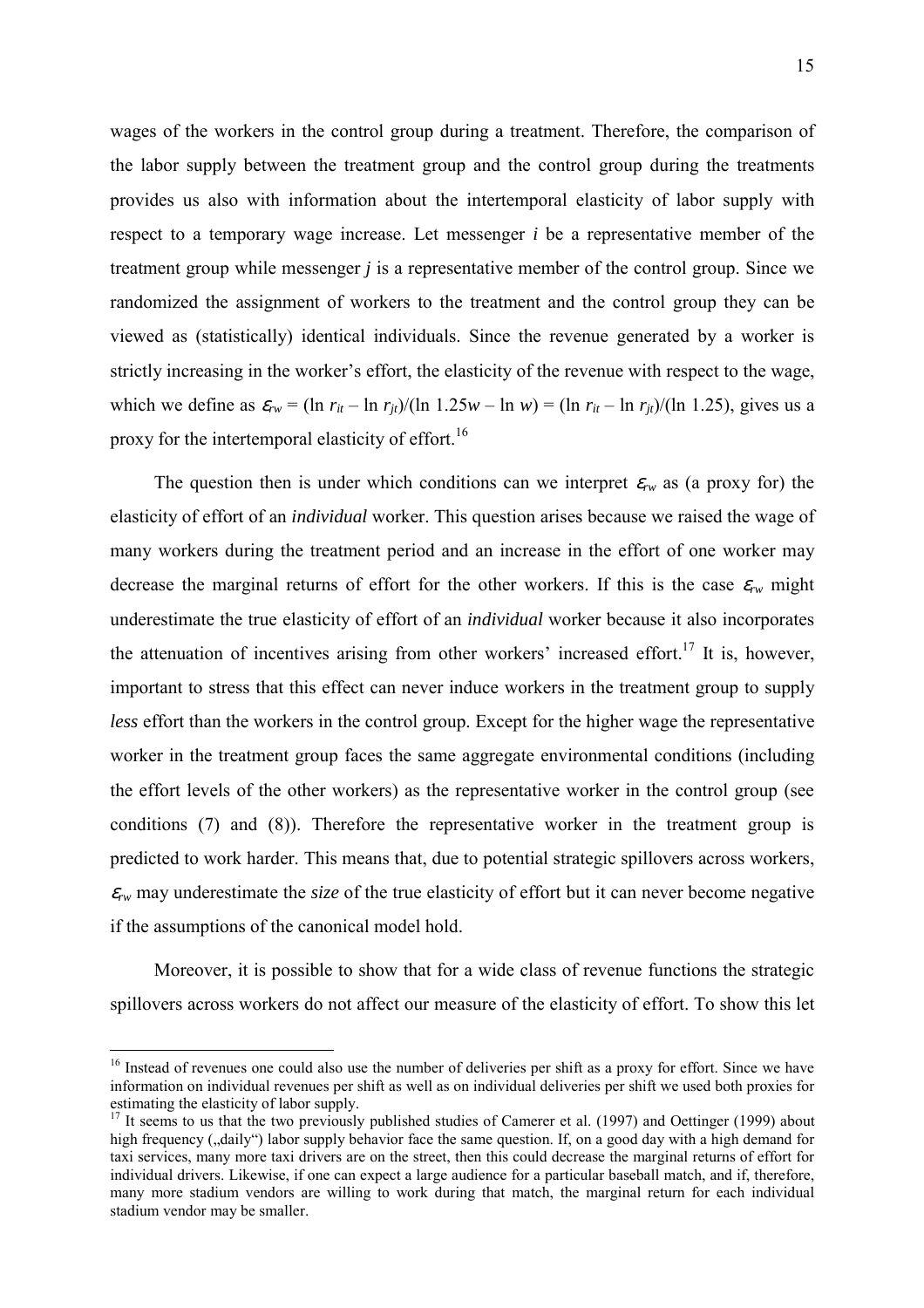us assume that the revenue function can be written as  $r_{it} = f(e_{it})/F(e_t)$  where  $e_t$  denotes the whole vector of effort supplies in the firm. As in the previous subsection we assume that  $r_{it}$  is strictly increasing and concave in  $e_{it}$ . In this case  $\varepsilon_{rw}$  is given by  $(\ln f(e_{it}) - \ln f(e_{it})/\ln 1.25$ , i.e., the other workers' behavior does not affect the elasticity of effort. A special case of the above revenue function is, for instance, the function  $r_{it} = e_{it}/\sum e_{it}$ . In this special case, workers are in extreme competition with each other. Despite this the elasticity of effort is unaffected by the impact of the other worker's effort on *i*'s return.

### **III. Results**

This section reports the results from our field experiment. For most of our estimates we include all the observations between January 1999 and November 2000. We include all the observations where messengers complete more than one delivery per shift, but less than 26. ''Shifts'' with only one delivery are due to booking errors. Likewise, shifts with more than 26 deliveries also involved erroneous booking in all cases that could be verified. Each restriction excludes roughly two percent of the observations. However, our main results do not change if we include these data in our estimates.

### **A. The Choice of Shifts**

This subsection presents the results for the impact of the experiment on the number of shifts worked. In addition we also examine other determinants of the choice of shifts. We will proceed in the following way. First, we provide a simple comparison of the number of shifts in the treatment group with the number of shifts in the experimental control group. The advantage of this test is that it only compares the choices of participating messengers working under different wage levels. This simple comparison gives a first indication of the direct treatment effect.

The number of participating messengers is 22 in both groups A and B. During treatment A, members of the treatment group worked on the average 13.3 shifts, while the control group worked on the average 8.7 shifts. During treatment B, the treatment group worked 11.4 shifts, and the control group worked 8.7 shifts on average. This means that the intertemporal elasticity of substitution with regard to shifts is equal to 1.6 and is significantly different from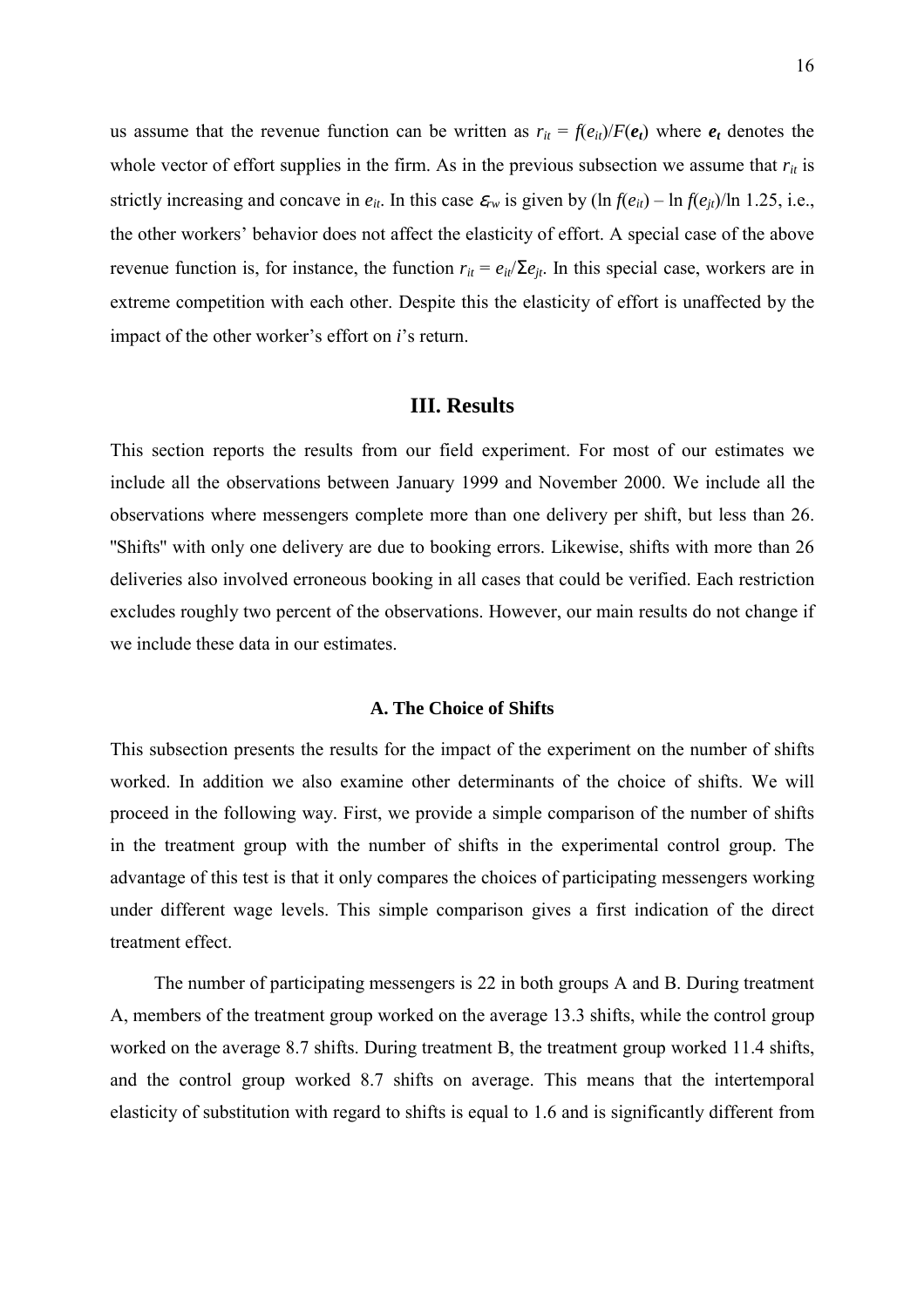zero ( $t = 2.38$ ,  $p \le 0.05$ ).<sup>18</sup> However this raw elasticity may overstate the direct treatment effect. The reason can be inferred from Figures 5a and 5b, which displays the working hazard, i.e., the probability of working a shift, conditional on the number of days that have elapsed since the latest shift. The figure indicates that the decision to work a shift is strongly duration dependent in both firms. If a messenger worked yesterday he is much more likely to work today, too, compared to a messenger who did not work yesterday. This means that a simple comparison does not give us the pure direct treatment effect because duration dependence artificially amplifies the effect of a wage increase: Individuals who – due to the wage increase – worked yesterday are more likely to work today, even if they did not experience a higher wage today. It is not obvious that this effect should be included in the calculation of the relevant elasticity of substitution.

### **Insert Figures 5a,b here**

To rule out this confound we base our test on the survivor function, i.e., on the share of messengers who have not worked for at least T days. If the direct treatment effect is positive, the survivor function of the treatment group should lie below the survivor function of the control group: For any time interval that elapsed since the last shift, a higher share of the messengers in the control group should choose to not work a shift (hence, more messengers of the control group ''survive'' in the leisure state). Figure 6 shows that this is indeed the case. The figure plots  $-In(-ln (.))$  of the survivor function against ln (days since last shifts).<sup>19</sup> The vertical difference between the two curves in Figure 6 can be interpreted as the increase in the probability of working a shift conditional on the time that has elapsed since the latest shift worked. The figure indicates that for most duration levels since the latest shift the probability of working is roughly 20 percent higher in the treatment group. This difference in the survivor functions is significant (log-rank test for equality of the survivor function,  $\chi^2(1) = 4.84$ ,  $p <$ 0.05).

### **Insert Figure 6 here**

To examine the determinants of shifts in more detail we use a proportional hazard model, which is also known as a Cox regression (Cox, 1972). It models the probability of working a shift at date *t* conditional on the characteristics of messenger *i* and the duration

<sup>&</sup>lt;sup>18</sup> We define the intertemporal elasticity of substitution with regard to shifts as  $(\ln s_T - \ln s_C)/(\ln 1.25w - \ln w)$ where  $s_T$  denotes the average number of shifts in the treatment group and  $s_C$  the average number of shifts in the control group.

<sup>&</sup>lt;sup>19</sup> Typically, survivor functions are graphically represented in this way (see e.g., Kiefer 1989).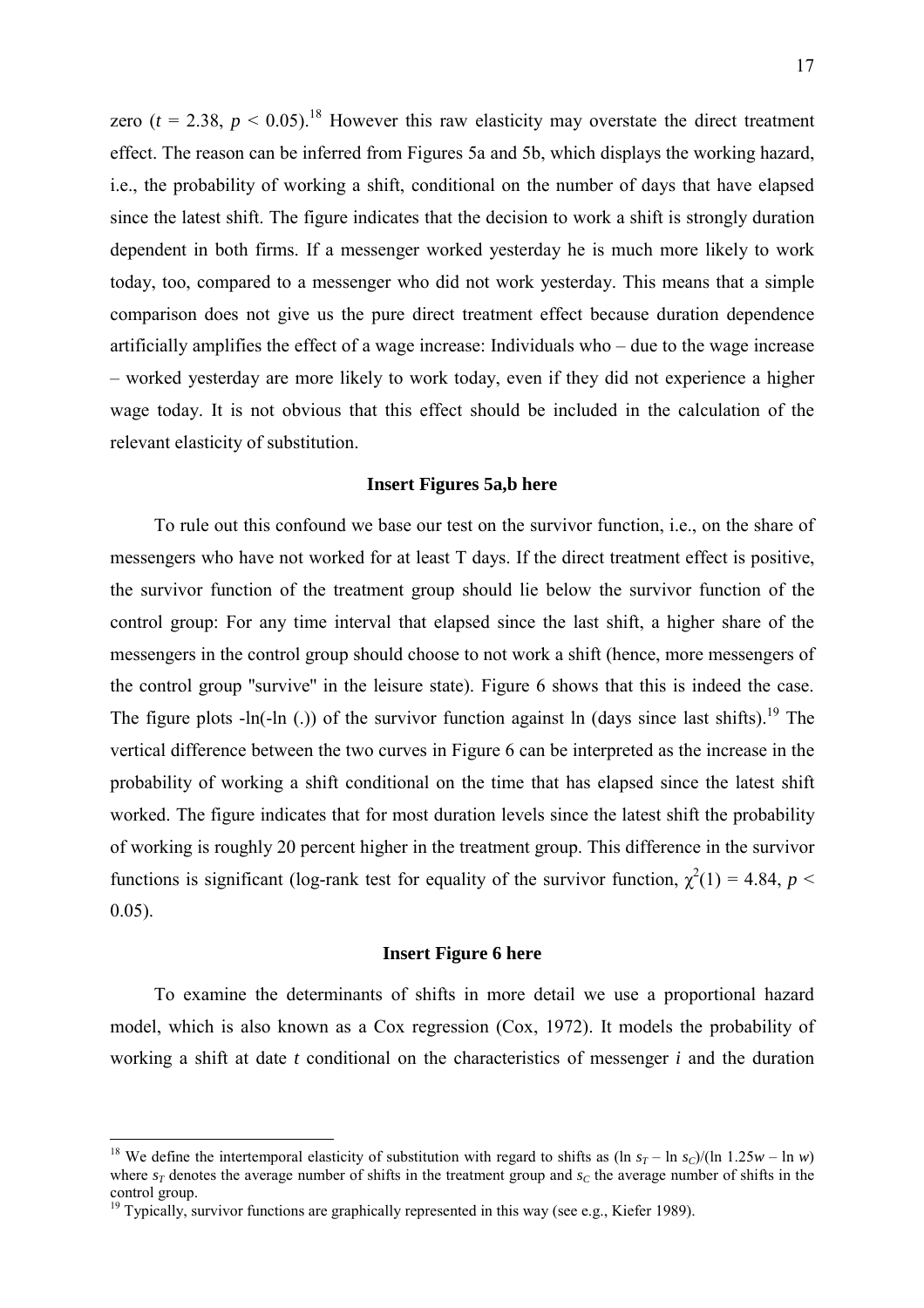dependence that specifies how the conditional probability of working varies with the number of days since the latest shift. Formally, we estimate

$$
Prob (i works today | hasn't worked T days) = exp (\alpha x_{it} + \gamma Treat_{it}) \psi_i(T). \tag{9}
$$

 $\psi_i(T)$  is the unknown time dependence, i.e. a function that indicates the baseline probability of working a shift, if the messenger has not worked for *T* days. As can be seen in Figures 5a and 5b, this time dependence is highly complex. It is an advantage of the Cox regression that there is no need to specify  $\psi_i(T)$  (see Cox, 1972). *Treat<sub>it</sub>* summarizes the treatment variables that we discussed in section I.C. Finally,  $x_{it}$  contains a number of control variables that we discuss below.

We estimate two versions of (9), one in which we stratify by firm, i.e., we allow  $\psi_i(T)$  to be different across firms, and one in which we stratify by messenger, i.e., we allow  $\psi_i(T)$  to differ across individuals (see Ridder and Tunali, 1999). Our estimation results are presented in Table 1. The first regression in Table 1 allows differences in  $\psi_i(T)$  across firms, i.e., it stratifies by firm. The second regression stratifies by messenger. In both regressions we include dummy variables for the different months. To ease the interpretation, Table 1 displays the proportionate change in the working hazard. An estimation coefficient greater than one indicates an increase in the conditional probability of working a shift while a coefficient smaller than one indicates a decrease.

Table 1 shows that the direct treatment effect is positive and significant in both specifications. Moreover, it has roughly the same size in both specifications indicating that even if we allow for different individual patterns of duration dependence the direct treatment effect does not change much. The coefficient of 1.18 in column (2) means that the conditional probability of working is 18 percent higher in the treatment group compared to the control group. This implies that the intertemporal elasticity of substitution with regard to shifts is equal to 0.802.

### **Insert Table 1 here**

The indirect treatment effect measures whether the messengers at Veloblitz behave differently during the treatments compared with the messengers at Flash. Table 1 indicates, however, that with regard to the choice of shifts there are no significant differences between the two firms. The point estimate of the indirect treatment effect is slightly below one but it is far from being significant. This suggests that the implementation of a wage increase at Veloblitz did not cause messengers to be rationed in their choice of shifts.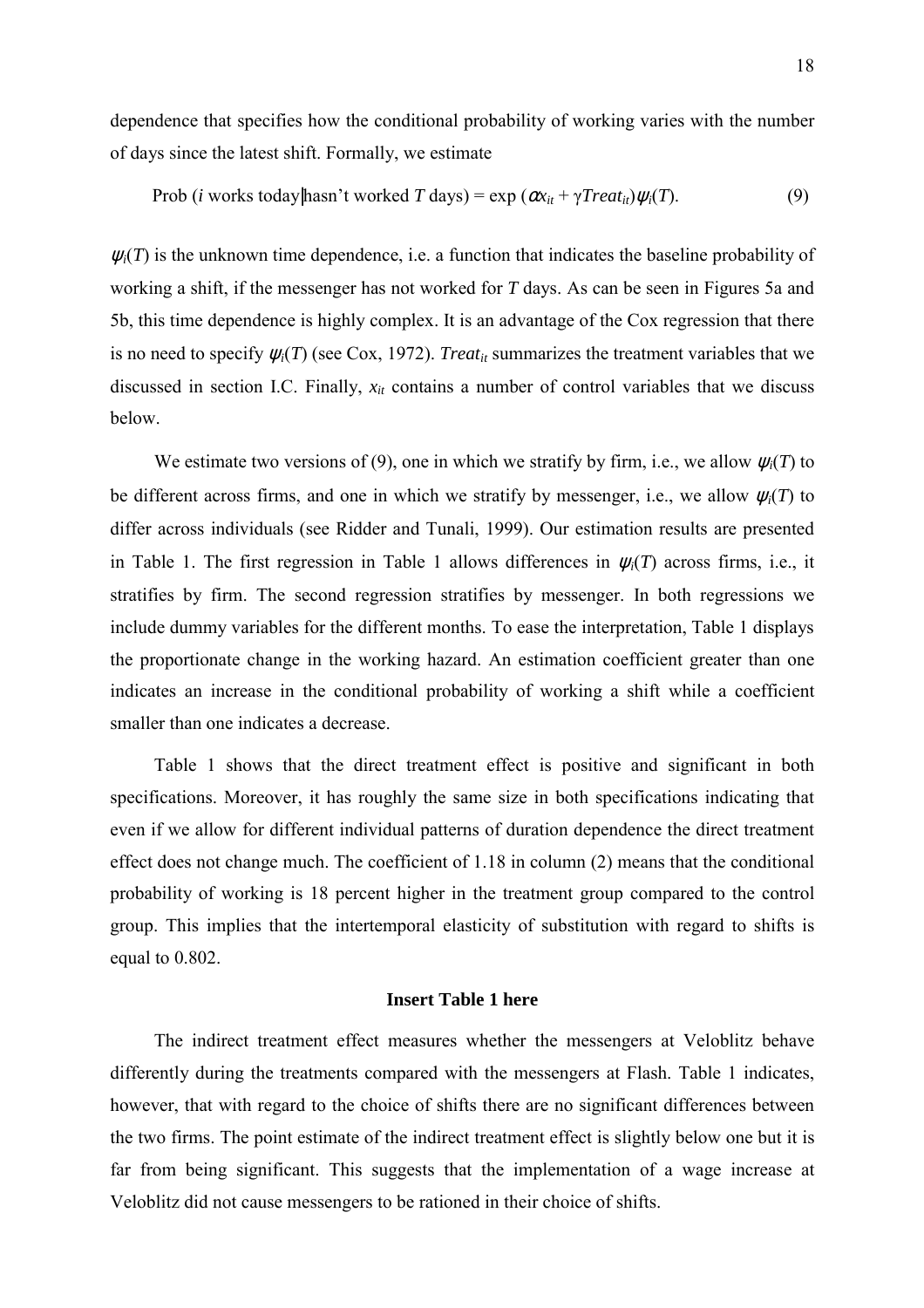The announcement effect is positive and highly significant (recall our discussion in section I.C). The other control variables in Table 1 are also interesting. In the regression we distinguish between tenure, i.e., the time elapsed since the messenger joined the company, and experience which is defined as the number of shifts that the messenger has worked during his employment at the messenger service. Longer tenure decreases the probability to work a shift. Conversely, more experience with work increases the probability, holding tenure constant. Both tenure and experience are highly significant. The results also suggest that female messengers work less frequently. Finally, being in the firm for the first month has no significant impact on the probability of working a shift while workers who work for the firm for only one more month (and quit at the end of the month) work significantly fewer shifts than workers who stay with the firm in future months.

Taken together, the main result in this section is that messengers work considerably more shifts when they receive higher wages. The canonical model of labor supply discussed in section II predicts this result. Thus, with regard to the choice of shifts the model does fine. Next, we examine whether this is also the case with regard to effort behavior.

### **B. The Choice of Effort**

During each shift, the messengers have to choose how much effort to exert. Our data provide two measures of effort – the amount of revenue generated per shift and the number of deliveries completed per shift. Yet, longer deliveries command a higher price and require more effort. Hence, the revenue per shift is our preferred measure of effort. In the appendix we also present estimates of the treatment effects that are based on the number of deliveries. It turns out that our estimates are almost identical for either choice of effort measure.

Figure 7 provides a first indication of the direct treatment effect regarding the choice of effort. The figure shows the distribution of revenues for the treatment group and the control group over the two treatment periods. Figure 7 indicates a surprising result. Despite the fact that the treatment group receives higher wages the distribution of revenues for the treatment group lies to the left of the distribution of the control group. The relative frequency of low revenues is higher, and the relative frequency of high revenues is lower in the treatment group compared to the control group. The null hypothesis of equal distributions can be rejected even if we apply a conservative non-parametric Kolmogorov-Smirnov test ( $p < 0.05$ ).

A similar picture arises if we disaggregate the data according to the two treatment periods. In treatment A, the treatment group generated on the average CHF 297 revenue per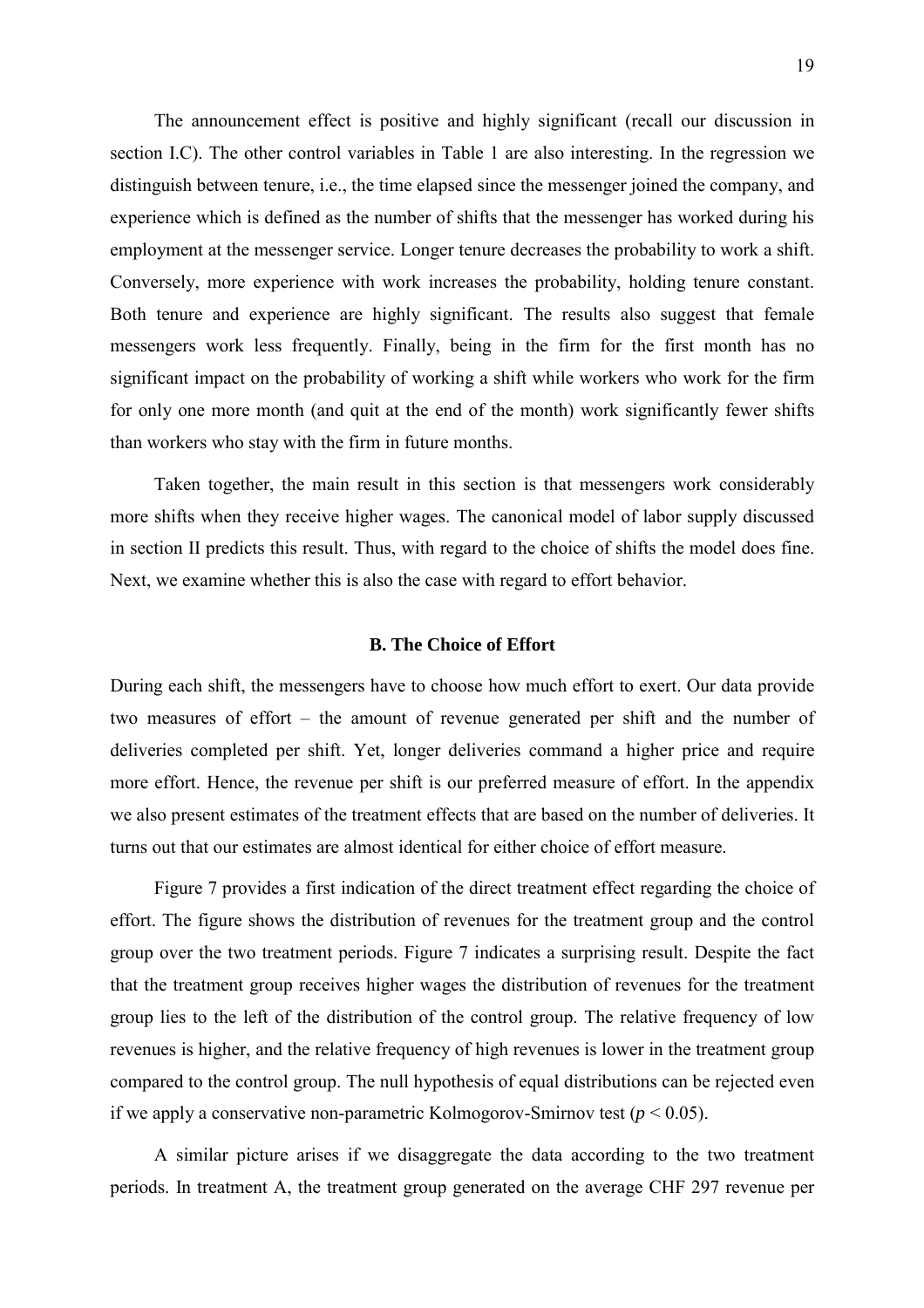shift while in the control group the average revenue per shift was CHF 304. In treatment B, the treatment group acquired CHF 293, while the control group gathered average revenues of CHF 314 per shift. Thus, in both treatments the treatment group, even though at a higher wage, acquired lower revenues indicating that the treatment group put forward less effort. This difference in revenues across treatment and control group is significant ( $t = 2.328$ ,  $p <$ 0.05). Moreover, we get the same conclusions if we use the number of completed deliveries instead of revenues: The members of the treatment group have on average a lower number of deliveries ( $t = 2.554$ ,  $p < 0.05$ ).

### **Insert Figure 7 here**

Although they are informative these simple tests cannot address three important issues. First, we know from the previous section that messengers in the treatment group work more shifts than messengers in the control group. Therefore, if working yesterday hurts today's performance the negative direct treatment effect could be caused by such spillovers. Second, it could be that the two groups worked on different days. Maybe the members of the treatment group just filled any vacant shift, even on days where many other messengers were working or where earnings were expected to be low. Third, there could be a positive correlation between workers' fixed utility costs of working in a shift and their marginal disutility of effort. If this were the case the number of shifts taken by workers with a high marginal disutility of effort would be higher in the treatment group compared to the control group because the higher wage induces relatively more workers with high fixed utility costs to work shifts. To solve these problems we estimated the following regression model:

$$
\ln(r_{it}) = \alpha x_{it} + \gamma Treat_{it} + d_t + \varepsilon_{it}. \tag{10}
$$

Again, the variables of key interest are the direct and the indirect treatment effect, as well as the announcement effect, summarized in the vector  $Treat_{it}$ . To address the first problem mentioned above – the issue of fatigue or, more generally, of spillovers across shifts – we include a set of control variables. They are dummy variables indicating whether a messenger has worked on the day before, is going to work on the next day, and an interaction between the two. If exhaustion plays an important role, these variables should have a negative coefficient. The reason is that the messengers should work less hard if they know that fatigue will impact their future productivity. Similarly, there should be evidence of a negative effect of past work on current productivity.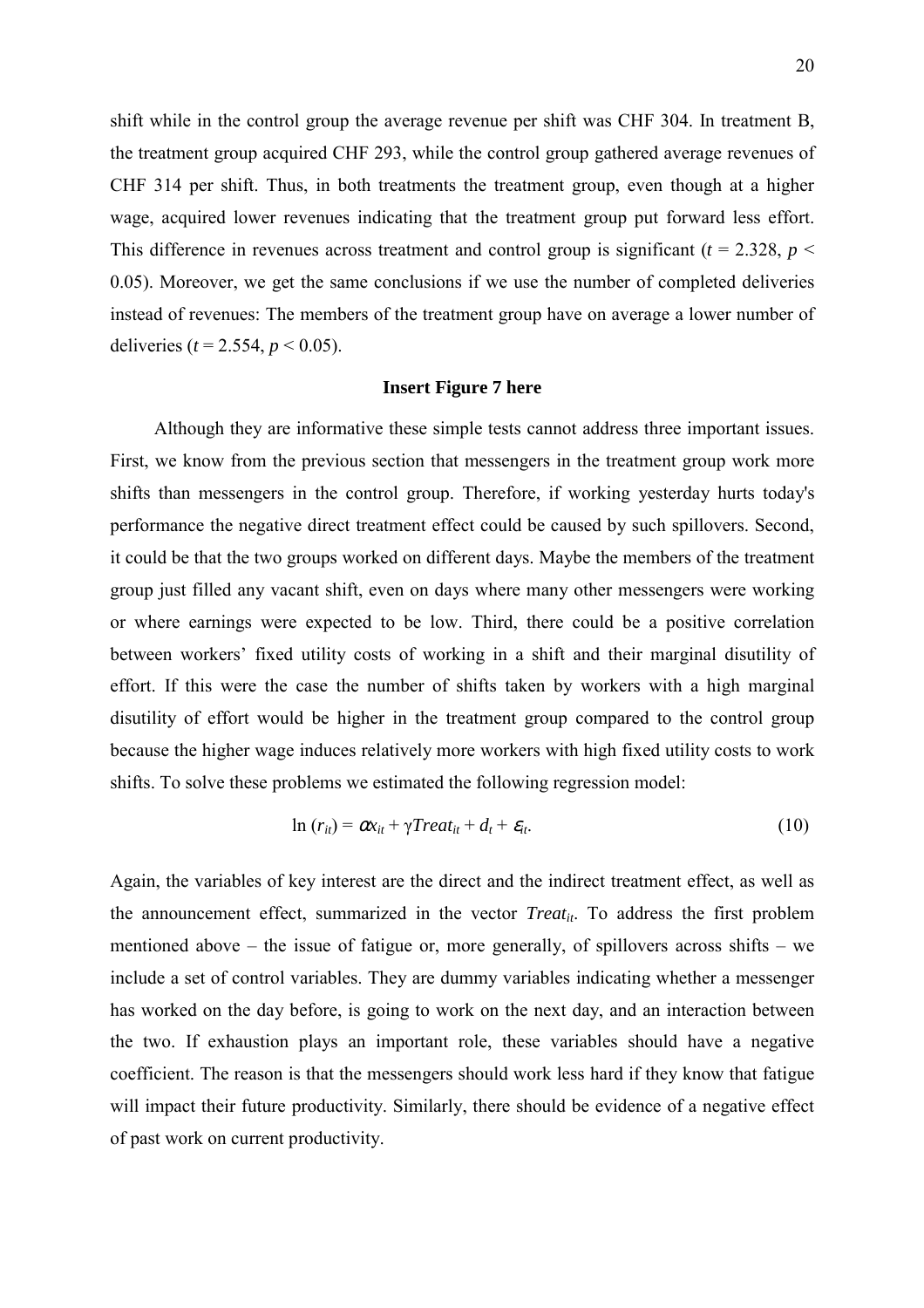To address the second problem – that messengers in the treatment group work on worse-than-average days – we control for working conditions in two ways. First, we include a daily fixed effect  $d_t$  in our regression model. Recall from Figure 2 that the total number of deliveries is highly correlated between Veloblitz and Flash. Hence, daily fixed effects control for variations in demand in a powerful way. Second, we control for the number of competing messengers on a particular day. We include all competing bicycle messengers in both firms plus the number of competing car messengers at Flash. These controls remove all effects stemming from the fact that messengers in the treatment group chose to work also on relatively bad days because their wage was higher.

We address the third problem in several ways because a correlation between fixed and marginal costs of effort may be due to several factors. It may, for instance, be related to the messengers' skill level. Perhaps the wage increase has given unskilled messengers a disproportionate incentive to work more shifts. If this were the case the number of shifts taken by unskilled messengers would be larger in the treatment group compared to the control group and, hence, the negative treatment effect could be due to composition bias. To control for this we add ln(experience) and ln(experience)<sup>2</sup> to control for on-the-job training, as well as a dummy variable indicating whether the messenger has been working at the messenger service for less than a month. We also add a gender dummy that captures possible differences between male and female messengers and a dummy variable indicating whether the messenger is a member of Veloblitz or Flash to capture systematic differences between the two firms. Finally, by adding messenger fixed effects we control for *permanent* individual differences in a powerful way.

However, the correlation between fixed and marginal effort costs may vary over time so that individual fixed effects do not control for this. We can solve this problem by exploiting a particular feature of our data. Recall from section I that there are so-called fixed shifts and variable shifts. A shift is fixed if the worker has committed himself to work during this shift every week. Thus, fixed shifts represent a long-term commitment of the worker. Cancellation of a fixed shift requires one month's notice. In contrast, if a worker decides to work during a variable shift he is not committed in this way. He is just obligated to work that particular shift. The long-term nature of fixed shifts is illustrated by the fact that the fixed shifts did not change during the observation period. Thus, with regard to the fixed shifts there could be no selection of high-marginal-disutility types. Therefore, it makes sense to estimate a direct treatment effect for both the fixed shifts and the variable shifts. If the reduction of effort in the treatment group is indeed caused by the selection of high-marginal-disutility types we should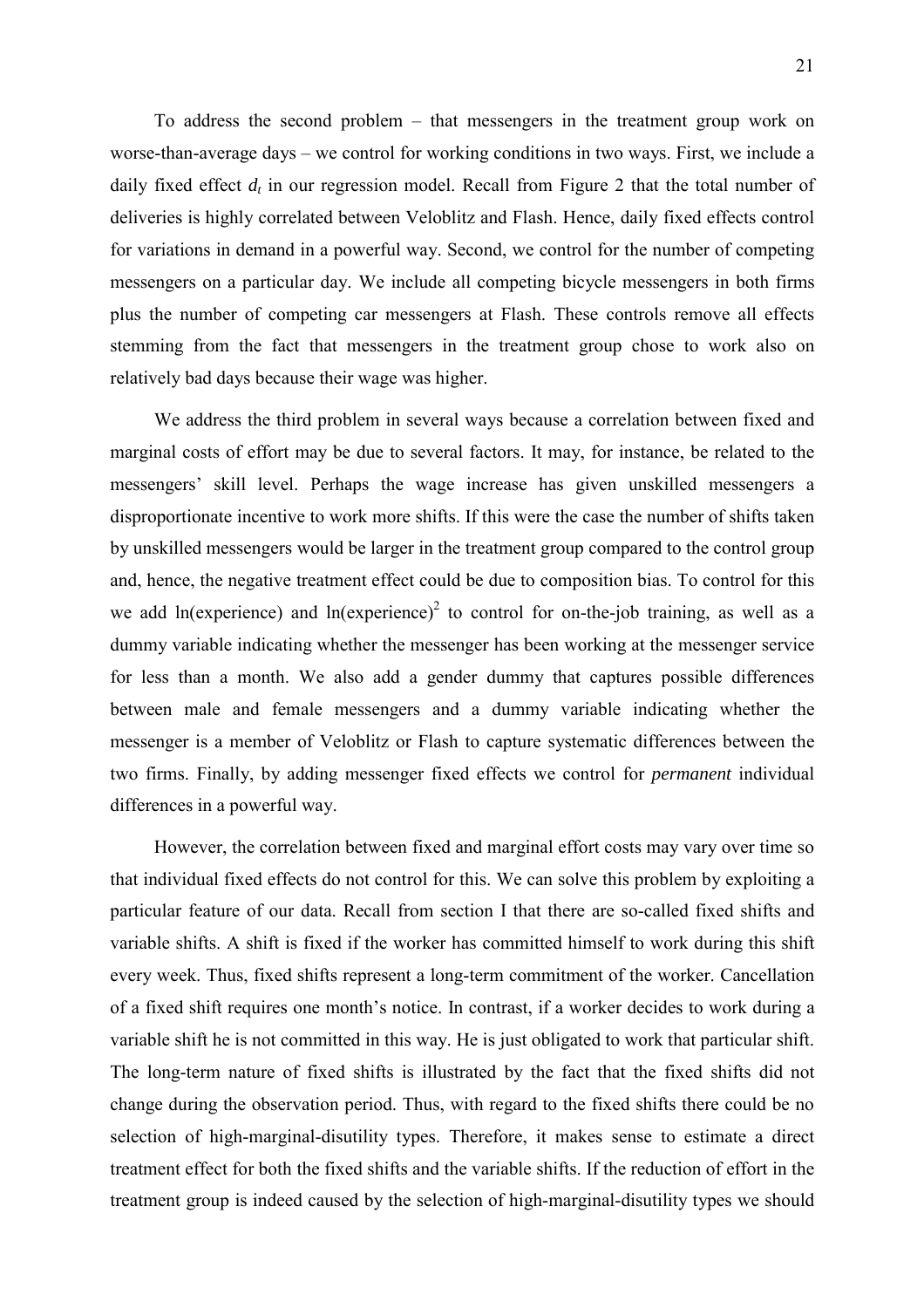observe a negative direct treatment effect only for the variable shifts but not for the fixed shifts. If, however, the negative direct treatment effect also occurs during the fixed shifts we can exclude selection as the source of this effect.

The results of our regressions are displayed in Table 2. Column 1 presents the estimates without the controls for individual fixed effects. In column 2 we control in addition for individual fixed effects and in column 3 we estimate the direct treatment effect separately for fixed and for variable shifts. In all specifications, we compute robust standard errors that allow for arbitrary correlations between the residuals of the messengers on a particular day. In all specifications we control for daily fixed effects. The important result in Table 3 is that the direct treatment effect is negative and highly significant in all specifications. The estimates in column 1 and 2 imply that the intertemporal elasticity of substitution  $\varepsilon_{rw}$  is -0.332 or -0.255, respectively. The coefficients for the direct treatment effect in column 1 and column 2 are not significantly different from each other  $(p = 0.54)$ . Thus, the inclusion of individual fixed effects has no significant impact on the direct treatment effect indicating that the negative effort response to wages cannot be attributed to fixed individual differences. This means, in particular, that less productive messengers do not respond differently to the wage increase compared to more productive messengers. Moreover, when, instead of revenues per shift, we use the number of completed deliveries as a proxy for effort we get basically the same results. In Table A1 of the appendix we present the results of regression 1 and 2 with ln (deliveries) as the dependent variable. These estimates imply almost the same elasticity of substitution as the estimates in column 1 and 2 of Table 2.

The separate estimates for fixed and variable shifts in column 3 yield similar results. Both the coefficient for fixed and for variable shifts is negative and significant. Moreover, the two coefficients are not significantly different from each other  $(p = 0.61)$  and of the same order of magnitude as the coefficients in column 1 and 2. They imply that  $\varepsilon_{rw}$  is between -0.3 and -0.4. This suggests that the negative impact of wages on effort is not due to a selection effect.

### **Insert Table 2 here**

To illustrate the quantitative importance of the messengers' negative effort response to the wage increase it is useful to compare the income of a messenger who provides the same effort irrespective of the wage level and a messenger who exhibits, say, an  $\varepsilon_{rw}$  of -0.33. The income per shift is given by  $z_{it} = r_{it}(e_{it}(w))w$ . Therefore, the elasticity of the income per shift with respect to the wage, which we denote by  $\varepsilon_{zw}$ , is given by  $\varepsilon_{zw} = 1 + \varepsilon_{rw}$ . This implies that a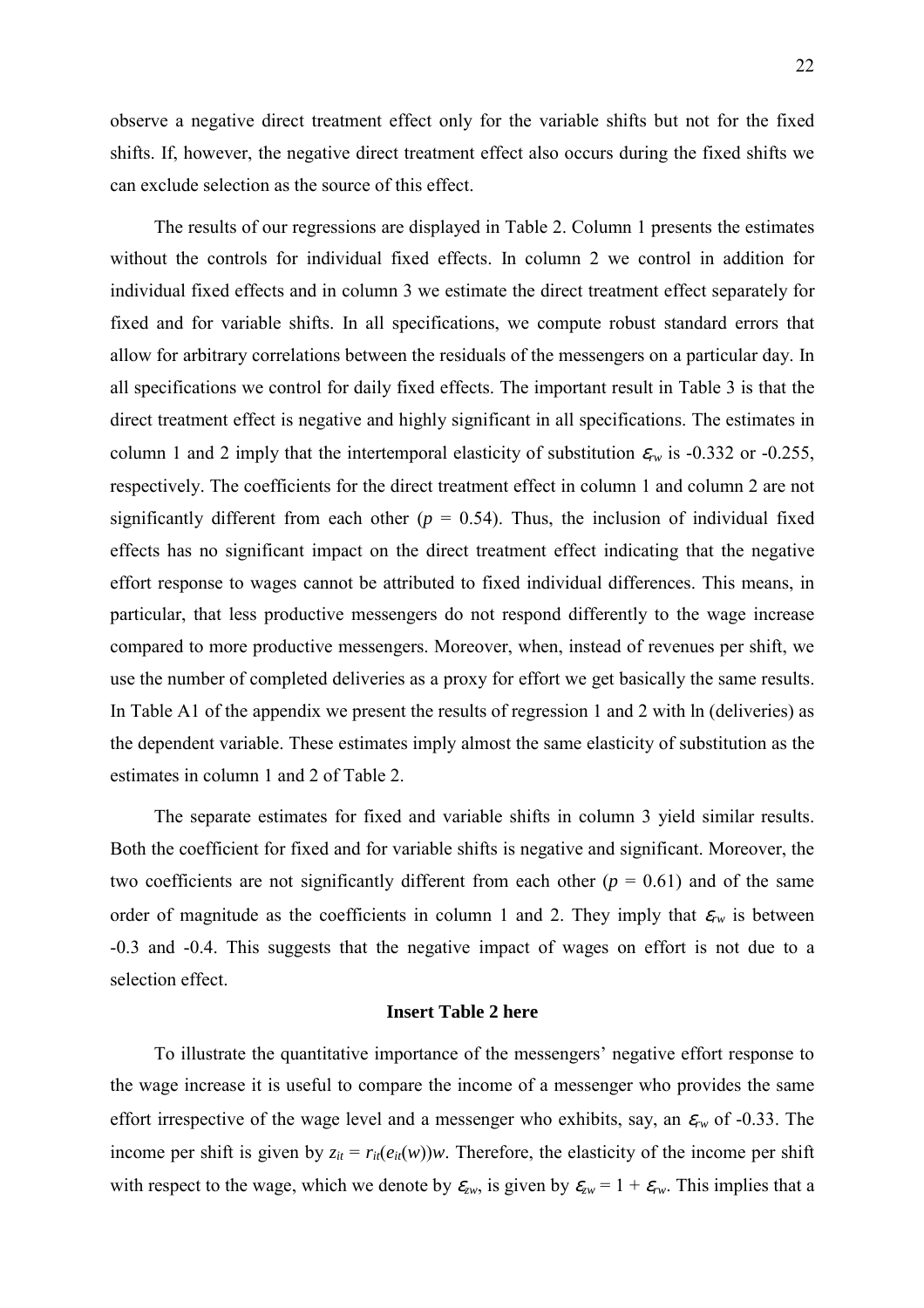worker who exhibits  $\varepsilon_{rw}$  = -0.33 forgoes one third of the income increase that is generated by the wage increase relative to a worker who keeps effort constant. Thus, the workers forgo a substantial fraction of the potential income gains by reducing their effort.

Turning to the control variables, we find that the daily fixed effects are highly significant (F-test,  $p < 0.01$ ). Adding daily fixed effects to the regression reduces the variance of the error term by roughly 60 percent. The number of competitors working a shift also has a large influence on revenues per shift. The point estimate for the number of competing bicycle (car) messengers is around -0.035 (-0.047) in all three specifications and always highly significant. These estimates imply that adding one bicycle (car) messenger to a shift depresses all the other messengers' deliveries by roughly 3.6 (4.7) percent. The number of messengers working per shift varies strongly across days, and its standard deviation is about two. Hence, variations of +/- two messengers are not rare. Our estimates suggest that this produces variations of 14 to 19 percent in the messengers' revenues.

Fatigue does not seem to play a role in determining a messenger's revenues. The point estimates on "will work on next day", "worked yesterday" and the interaction variable is positive and almost always highly significant. Hence, contrary to the fatigue hypothesis, messengers generate even more revenue when another day of work is ahead, or when they have worked yesterday, too. This is in line with what the messengers told us. Many of them report that having worked yesterday may even make effort less onerous today because it keeps their muscles active. $20$ 

Finally, we find a large and significant effect of on-the-job training on revenues per shift. The estimated profile is strictly increasing and concave in ln(experience) for the observed sample variation of ln(experience). Even when we control for individual fixed effects, the quantitative impact of on-the-job training on revenues is quite large. The estimated coefficient of 0.095 in column (2) implies that raising experience from 0 shifts to 10 shifts increases revenues by 24.3 percent. Raising experience further to 60 shifts, increases revenues by an additional 18.4 percent.

Taken together, the results of this section show that the negative response of revenues (or completed deliveries) to the wage increase is a robust fact that cannot be accounted for by the various alternative explanations discussed above. Although the messengers in the treatment group have a clear incentive to work harder during a shift they work less hard. This

<sup>&</sup>lt;sup>20</sup> See also Kulik (1999) who shows that subjects from Veloblitz exhibit a level of maximum oxygen intake far above the average level. High maximum oxygen intake is key to good endurance performance and is very hard to alter by training or lifestyles.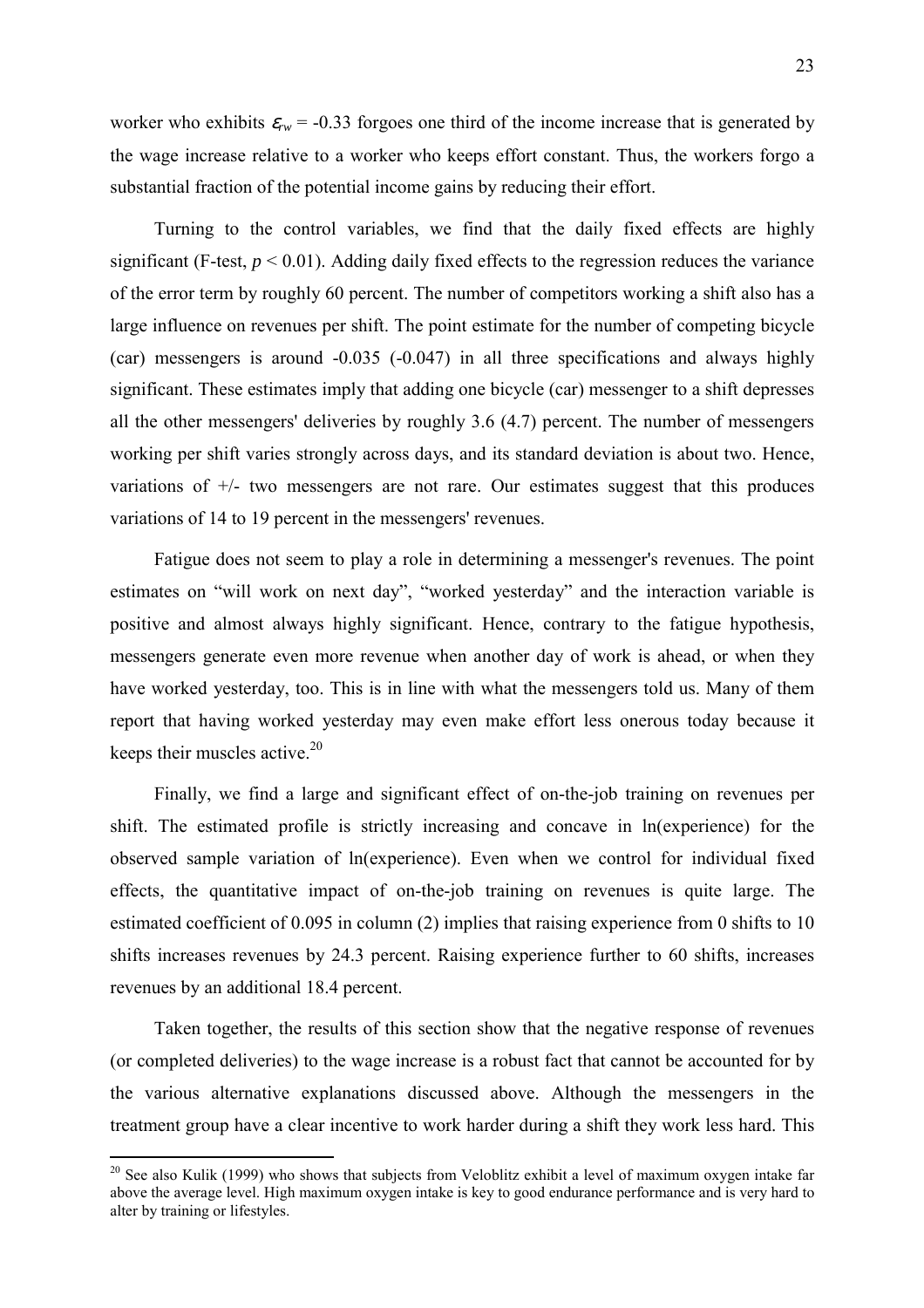contradicts the canonical model of labor supply presented in section II. This contradiction is even more puzzling in view of the fact that the messengers' choice of shifts is consistent with the model. In the next section we discuss various explanations for this puzzle.

### **IV. Discussion**

Although the messengers in the treatment group work less hard during a shift their overall labor supply increases because the increase in the number of shifts overcompensates the decrease in the effort per shift. The elasticity of the number of shifts with regard to the wage is approximately 0.8 whereas the elasticity of revenues per shift with respect to the wage is roughly –0.3. The challenge for any model of labor supply is to explain why the number of shifts goes up while the effort per shift goes down.

Interestingly, our results are consistent with the two other studies of high frequency labor supply behavior. Camerer et al. (1997) find that taxi drivers in New York – once they have decided to work on a given day – tend to provide less effort (i.e. work less hours) on days with higher wages. This is similar to the reduction of the effort per shift observed in our experiment. Oettinger (1999) finds that stadium vendors are more likely to work on those days on which wages are predictably high. Our messengers behave in the same way because they are more likely to work a shift when the wage is high. This suggests that the behavioral pattern observed in our experiment might be the result of more general behavioral forces.

### **A. Two Interpretations**

One possibility to explain these facts is that  $-$  in contrast to the assumption made in section II – the messengers' utility function is not fully separable across periods. If, for instance, time separability only holds for blocks of periods with each block being comprised of *J* days, the utility function takes the form  $u = u(c_1, ..., c_k, e_1, ..., e_J)$ . Even if  $u(., . . .)$  is strictly concave, the only robust prediction then is that  $\sum_{t=1}^{J} e_t$  must increase in response to a wage increase, *but not every*  $e_t$  is predicted to increase because non-zero cross partial derivatives between labor supply at date *t* and *s* may cause spillover effects across periods (see Browning, Deaton, and Irish, 1985; equation 1.19). Thus, working more shifts during the block of *J* periods but providing less effort per shift is consistent with this prediction. One disadvantage of this model is that it would also be consistent with the fact that workers work less shifts but provide more effort per shift.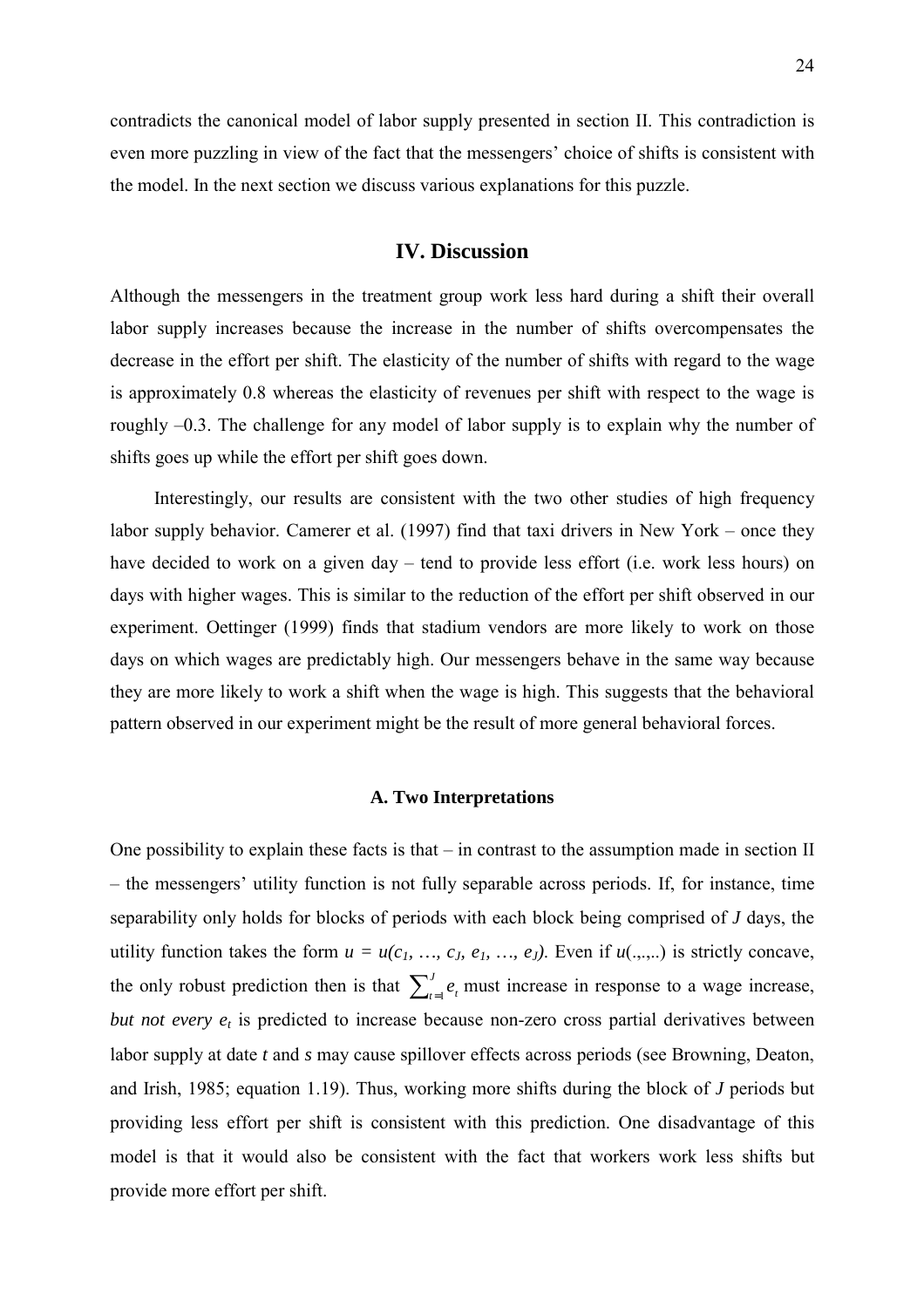Another potential explanation of our facts is that individuals might have preferences that include a daily income target  $\tilde{y}$  that serves as a reference point. This explanation is suggested by the large number of studies indicating reference dependent behavior (for a selection of papers on this see Kahneman and Tversky 2000). In terms of the canonical model, the existence of reference dependent behavior can be captured by the following oneperiod utility function.

$$
v(e_t) = \frac{\lambda(\hat{w}_t e_t - \tilde{y}) - g(e_t, \lambda \hat{p}_t)}{\gamma \lambda(\hat{w}_t e_t - \tilde{y}) - g(e_t, \lambda \hat{p}_t)} \quad \text{if } \hat{w}_t e_t \le \tilde{y}
$$
\n(11)

The key difference to the model in section II is the presence of a daily income target  $\tilde{y}$ that is associated with loss aversion. Loss aversion is indicated by the parameter  $\gamma > 1$  which captures the extent to which the income target affects behavior. Previous evidence (see Kahneman and Tversky 2000) suggests that for many individuals  $\gamma \approx 2$ . Thus, falling short of the income target  $\tilde{y}$  imposes a large utility cost on these individuals.<sup>21</sup> In addition, it creates powerful incentives to exert more effort because the marginal utility of effort is high. However, once individuals attain the target  $\tilde{y}$ , the marginal utility of income drops discretely (from  $\gamma \lambda$  to  $\lambda$ ), causing a substantial reduction in the incentive to supply effort.

The preferences described in (11) yield a straightforward explanation of our evidence. In addition, they are also consistent with the evidence in Camerer et al. (1997) and Oettinger (1999). A rise in wages increases the utility of working on a given day. Thus, at higher wages it is more likely that the utility of working  $v(e_t)$  exceeds the fixed costs of working. Hence, workers are more likely to work on high-wage days. At the same time, however, the increase in wages makes it more likely that the income target is met or exceeded already at relatively low levels of effort. Therefore, compared to the control group the workers in the treatment group are more likely to face a situation in which the marginal utility of income is  $\lambda$  instead of  $\nu$ , i.e., they face lower incentives to work during the shift.<sup>22</sup> To provide an example, suppose that the daily income target of a messenger is CHF 100 per shift. Members of the control group, who receive a revenue share of roughly 40 percent, have to generate revenues of CHF

<sup>&</sup>lt;sup>21</sup> For this reason  $\gamma$  can be thought of as a measure of the degree of loss aversion.<br><sup>22</sup> If  $\gamma$  is sufficiently high relative to the wage increase one may obtain the extreme result that before and after the increase the worker provides effort to obtain exactly  $\tilde{y}$ . In this case the worker's effort obviously decreases in response to the wage increase because at higher wages  $\tilde{y}$  is obtained at lower effort levels. In general, the larger γ*,* the sharper the kink in the objective function and the more likely the worker's optimal effort choice *e*\* will be at the kink, i.e., the more likely  $\gamma \lambda \hat{w}_t > g'(e^*) > \lambda \hat{w}_t$  holds. Note, however, that even if the worker is not a "perfect" income targeter, i.e., even if before or after the wage increase he does not earn exactly  $\tilde{y}$ , negative effort responses may occur.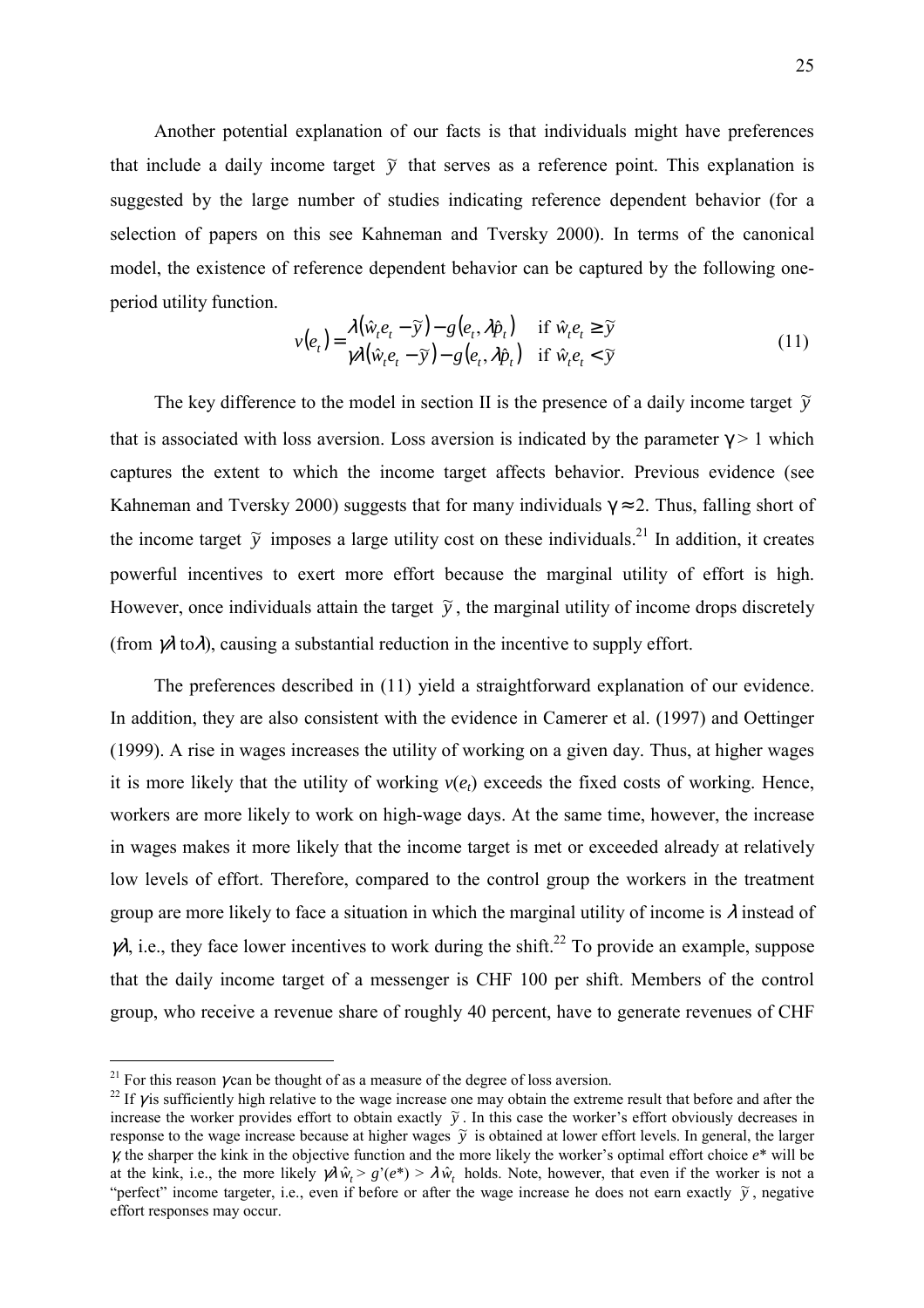250 per shift to meet that target whereas members of the treatment group, who receive a revenue share of roughly 50 percent, have to generate only a revenue of CHF 200 to meet the target. Thus, members of the treatment group will face a low marginal utility of income ( $\lambda$ ) instead of  $\chi$ ) at much lower levels of effort than members of the control group. As a consequence, members of the treatment group will provide less effort than members of the control group.

There are two other points that deserve to be emphasized. First, loss averse preferences only predict lower effort in response to higher wages in environments where daily earnings are strongly fluctuating around the income target. If the workers in the control and the treatment group were always above (or always below) their target they would always face the same marginal utility of income. In the context of our experiment strong income fluctuations (see Figures 2 and 3) are indeed very frequent. Second, loss averse preferences also predict that piece rate incentives elicit higher effort levels compared to flat time-based payment schemes. In fact, if the parameters of the piece rate incentive imply that individuals are often below their income target, loss averse preferences predict particularly strong incentive effects of piece rates compared to time-based schemes. Moreover, even if the individuals are above their income target most of the time, piece rates provide stronger incentives than time-based schemes. This means that the evidence in Lazear (2000) and Paarsch and Shearer (2000), who show that piece rates elicit more effort than time-based incentives, is fully compatible with loss averse preferences.

### **B. Individual Differences in Loss Aversion**

In our view loss averse preferences as modeled in (11) provide a plausible explanation for the evidence. The plausibility of this explanation would be further enhanced if it were possible to find independent individual measures of loss aversion for the experimental participants and to link these measures to their behavior during the experiment. In other words – if it were indeed the case that messengers who display more loss aversion – as measured by an independent test – are also more likely to respond to higher wages with a lower effort per shift, the credibility of this explanation would be greatly enhanced. Moreover, the existence of loss aversion among the messengers would also constitute direct evidence against the competing explanation based on the assumption that utility is not time separable, because loss aversion is incompatible with standard utility functions irrespective of whether they are time-separable or not.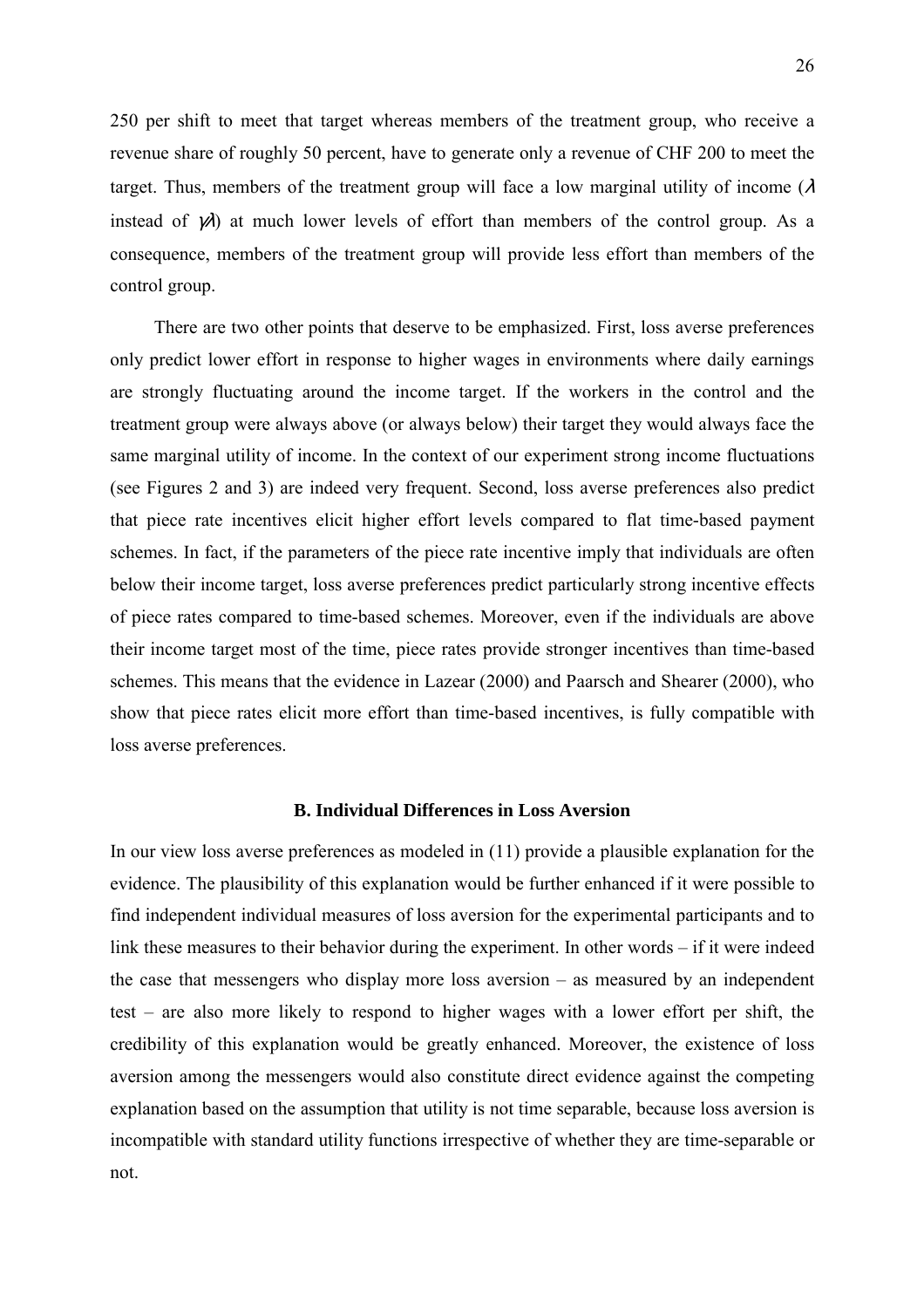Loss aversion and reference dependent behavior have implications in a variety of domains. Loss averse choices have been documented, in particular, in the realm of decisionmaking under uncertainty (Kahneman and Tversky 1979). Therefore, we measured the messengers' loss aversion by observing choices under uncertainty in an experiment that took place eight months after the experimental wage increase. As part of this study, we presented the messengers with the opportunity to participate in the following two lotteries:

- Lottery A: Win CHF 8 with probability 1/2, lose CHF 5 with probability 1/2. If subjects reject lottery A they receive CHF 0.
- Lottery B: This lottery consists of six independent repetitions of Lottery A. If subjects reject lottery B they receive CHF 0.

Subjects could participate in both lotteries, or only in one lottery, or they could reject both lotteries. Before paying the subjects three weeks later, we provided them with another opportunity of participating in two lotteries. This time the alternative to the lottery choice was a sure gain.

- Lottery C: Win CHF 5 with probability 1/2, win nothing with probability 1/2. If subjects reject lottery C they receive CHF 2.
- Lottery **D:** This lottery consists of six independent repetitions of lottery C. If subjects reject lottery D they receive CHF 12.

As before, subjects could participate in both lotteries, they could participate in only one lottery or they could reject both lotteries.

The above lotteries enable us to construct individual measures of loss aversion. In particular, subjects who reject one of our lotteries can be classified as loss averse. This is transparent for lotteries A and B because both in A and B it is obvious that participating in the lottery can lead to losses. However, in case of lottery C and D subjects may also "lose", i.e., fall behind the sure gain in case that the lottery is chosen. In principle, one might think that the rejection of A or B (or of C or D) is also compatible with risk aversion arising from diminishing marginal utility of lifetime income. This interpretation is, however, ruled out by Rabin's calibration theorem (Rabin 2000). Rabin showed that a theory of risk averse behavior based on the assumption of diminishing marginal utility of *life-time* income implies that people essentially *must be* risk neutral for low stake gambles like our lotteries. Intuitively, this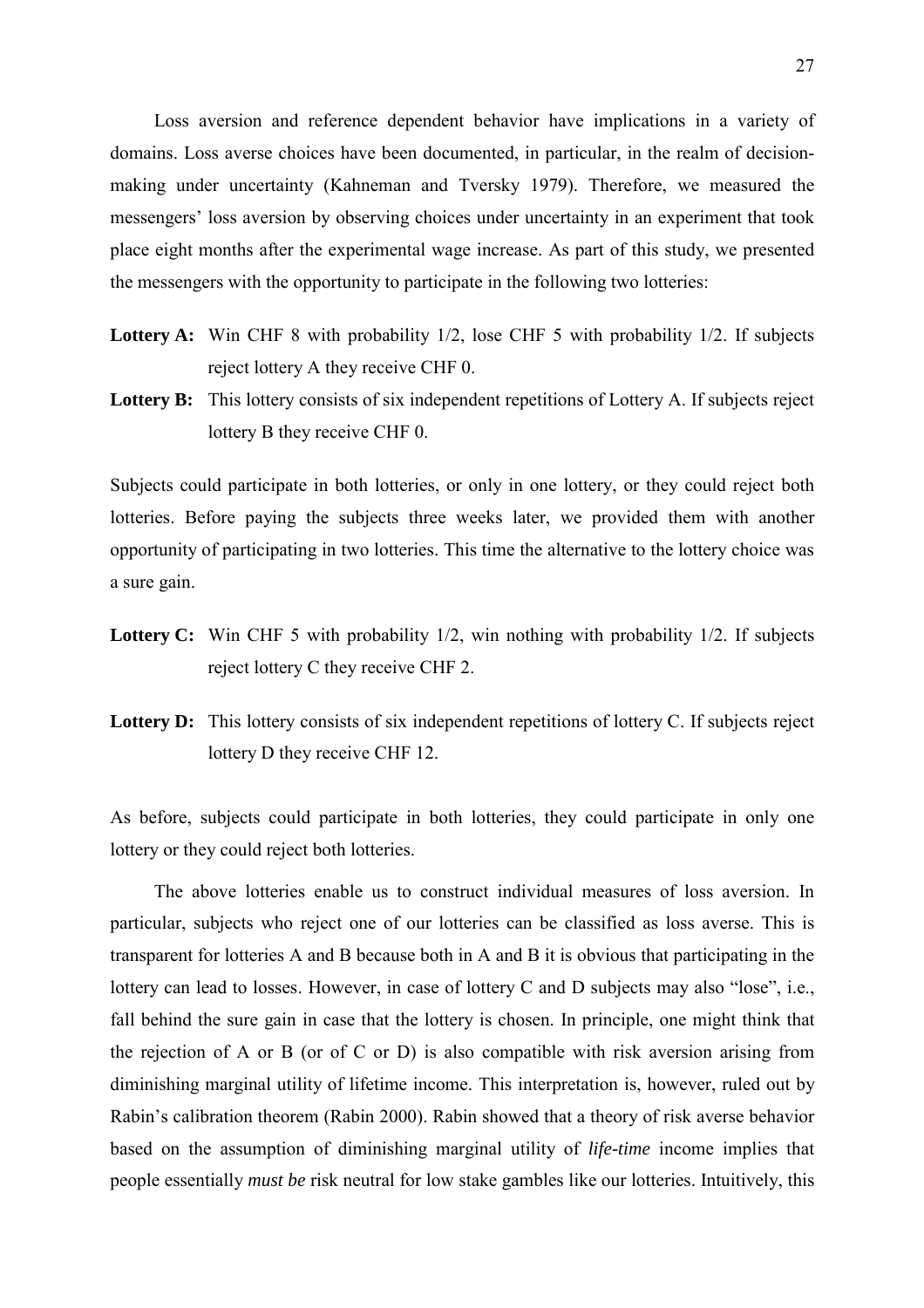follows from the fact that risk averse behavior for low stake gambles implies ridiculously high levels of risk aversion for slightly higher, but still moderate, stake levels. Yet, such unreasonably high levels of risk aversion can be safely ruled out. To illustrate this, if one assumes that the rejection of lottery A is driven by diminishing marginal utility of life time income, then the subject will also reject a lottery where one can lose \$100 with probability ½ and win *any* positive prize with probability ½. Thus, there is no finite prize that induces this subject to accept a 50 percent chance of loosing \$100. Similar results can be shown to hold for the other lotteries  $^{23}$ 

Table 3 presents the results of our lotteries. It turns out 62 percent of the subjects reject lottery A or B and 33 percent reject either lottery C or D. Lottery A is rejected in 54 percent of the cases while lottery C is rejected in 28 percent of the cases. Lottery B is rejected in 42 percent of the cases whereas lottery D is rejected in 14 percent of the cases. These results are qualitatively similar to the results obtained in a many other studies (e.g., Read, Loewenstein, and Rabin, 1999; Cubbit, Starmer and Sudgen, 1998; Hogarth and Einhorn, 1992; Keren and Wagenaar, 1987). The only difference is that, overall, messengers are less likely to reject the lotteries than subjects in comparable studies. However, the differences in rejection rates between the different lotteries are quite similar.

### **Insert Table 3 here**

The reason for conducting several lotteries was that we wanted to construct several measures of loss aversion. Since choice behavior is always noisy to some extent it is good to have several measures. This enables us to check the robustness of our conclusions with regard to the different measures. If it can be shown that – irrespective of the details of how we measure loss aversion – the messengers who exhibit loss aversion in the lottery also are more likely to lower their effort during a shift in response to a wage increase we have strong support for the view that it is loss aversion that drives the messengers' effort choices.

<sup>&</sup>lt;sup>23</sup> Our lotteries shed light on the nature of loss aversion in a variety of ways but, for our purposes, the best indicator is the mere rejection of one of the lotteries. Other indications of loss aversion can be gained, for instance, by a comparison between lottery A and B or between lottery C and D. Note that the likelihood of making a loss (relative to the alternative option of a zero income) is much larger in lottery A than in lottery B. Likewise, the likelihood of "losing", i.e., of falling behind the sure alternative, is much greater for lottery C than for lottery D. Hence, if individuals reject A more frequently than B or if they reject C more frequently than D we have evidence for loss aversion. Note also that an expected utility maximizer who rejects lottery A will never accept lottery B. The same holds for C and D, respectively.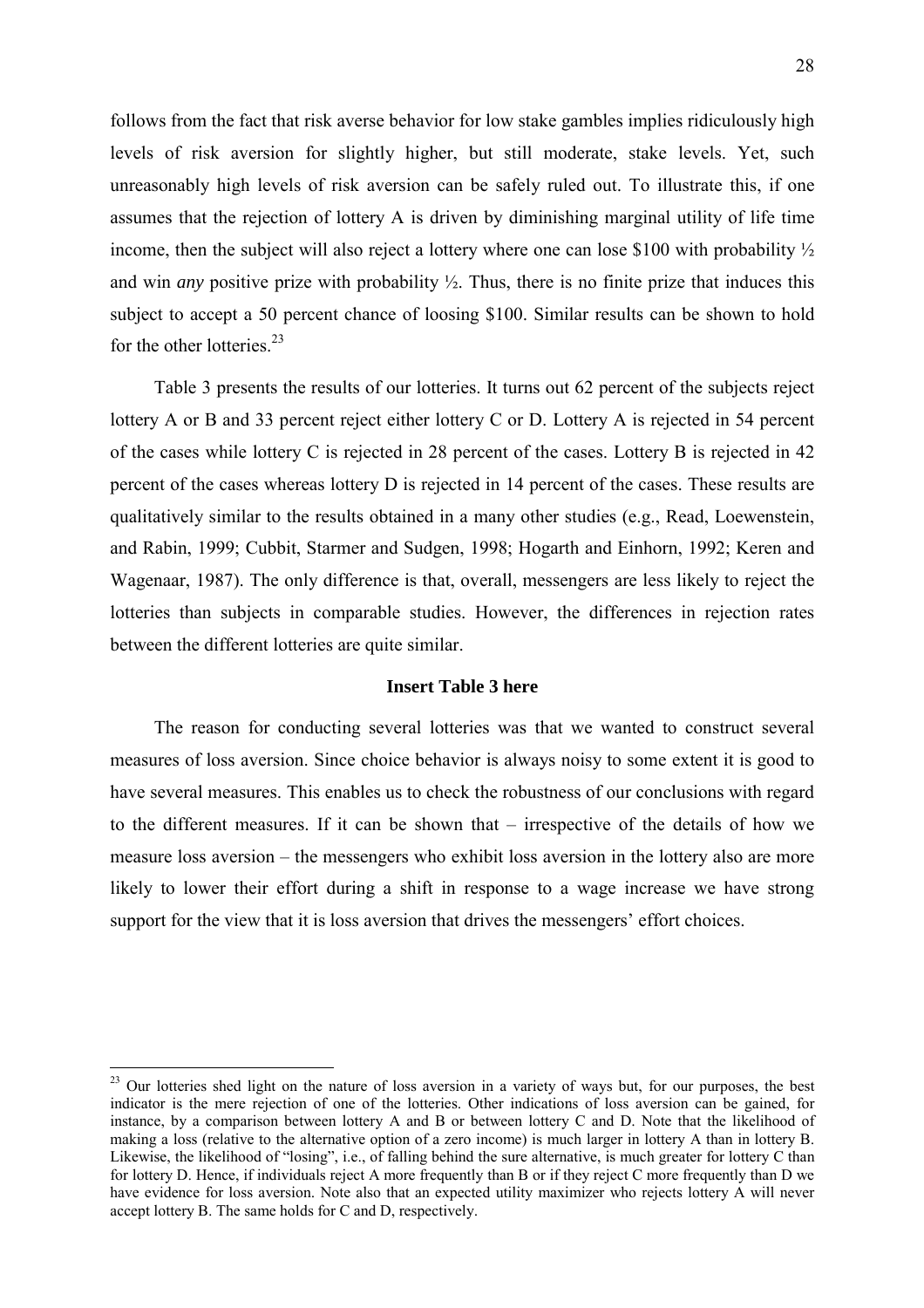### **C. The Relation between Loss Aversion and the Choice of Effort**

For the purpose of relating individual effort choices to individual measures of loss aversion we constructed three measures. The first measure of loss aversion, LA1, is a dummy variable that is equal to 1 if the messenger rejected either lottery A or lottery C, and zero otherwise. The second measure, LA2, is a discrete variable that takes on zero if both lottery A and C are accepted, that takes on 1 if one of the two lotteries is rejected and the number 2 if both A and C are rejected. Thus, LA2, measures individual differences in loss aversion in more detail. Our third measure, LA3, is analogously constructed as LA2 except that lotteries B and D are the objects of interest. Before we present our results we would like to emphasize that our measures of loss aversion allow us to capture individual differences in the degree of loss aversion but not absolute levels of loss aversion. All we can say is that an individual who accepted lottery A and C, say, is likely to be less loss averse than an individual who rejected A or C. Yet, it may still be the case that an individual who accepts A and C displays some loss aversion if confronted with other choices.

To provide a first indication of the relation between loss aversion and effort per shift we present Figures 8a and 8b. In Figure 8a, we split up the treatment group according to LA1 and display the distribution of revenues per shift for the two subgroups. The figure shows that the distribution generated by the messengers who rejected lottery A or C is shifted leftwards relative to the distribution generated by the messengers who accepted A and C. This difference in distributions is highly significant ( $p = 0.004$ ) according to a non-parametric Kolmogorov-Smirnov test. Thus, the loss averse messengers of the treatment group generate less revenue compared to those messengers of the treatment group who do not display loss aversion according to LA1. In Figure 8b we compare those members of the treatment group, who do not display loss aversion according to LA1 (accept both lottery A and C), with the members of the control group. The figure shows that the distribution of revenues across the two groups is very similar. In fact, a Kolmogorov-Smirnov test reveals no significant differences ( $p = 0.32$ ). This suggests that only the loss averse members of the treatment group generated lower revenues in response to higher wages while the other members of the treatment group kept revenues at the same level as the members of the control group.

### **Insert Figures 8a,b here**

To what extent is this result robust to the introduction of other control variables? We examined this by running the same regression as in column 1 of Table 2 except that we also included the interaction between the direct treatment effect with our loss aversion measures.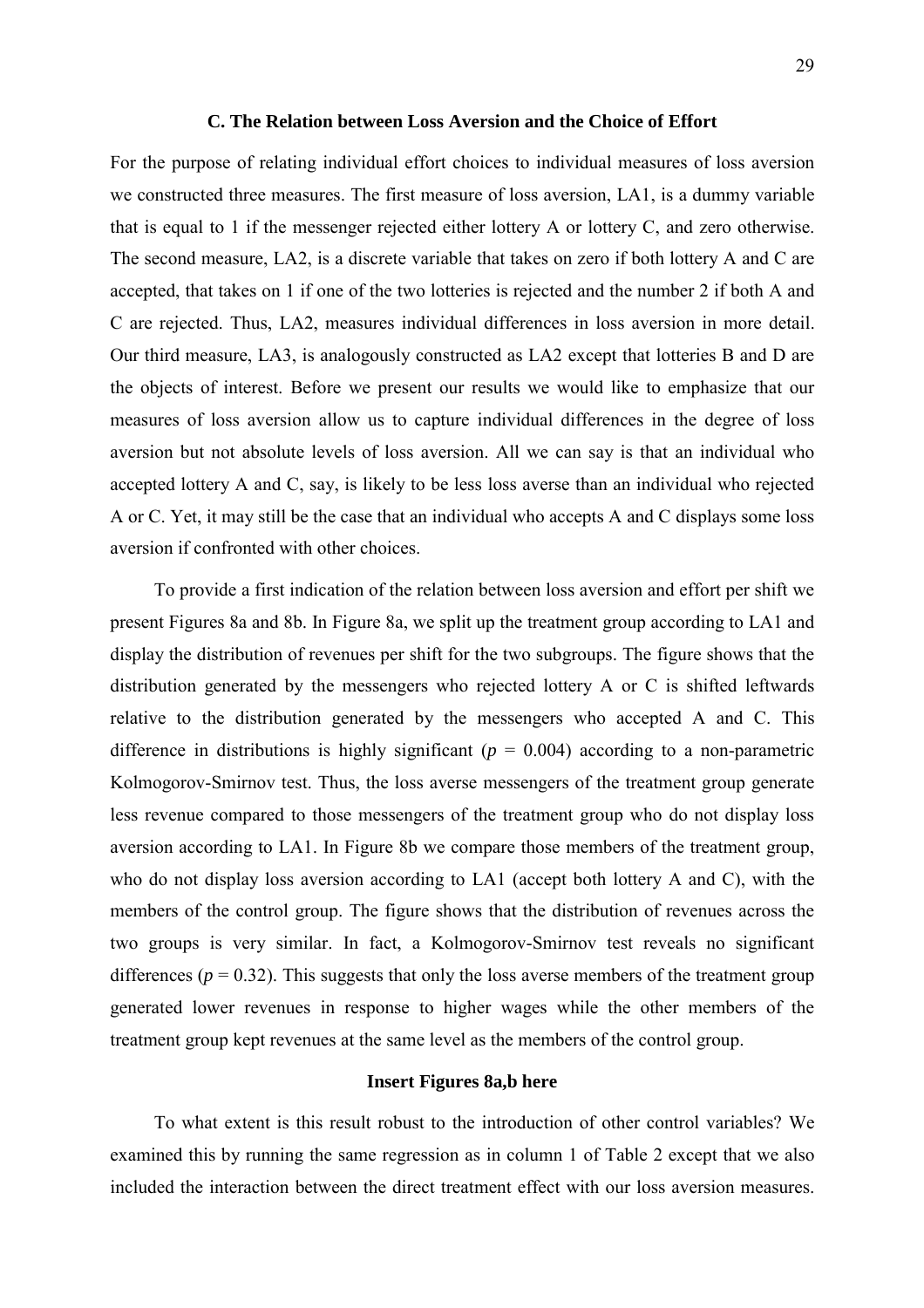The results of the regressions are presented in Table 4. In column 1 we present the estimates of the direct treatment effect (as an elasticity) and the interaction term when we use measure LA1. Column 2 reports the results based on measure LA 2 and column 3 displays the results for measure LA3. The striking result in Table 4 is that, for all measures of loss aversion, the direct treatment effect is sizeable and significantly negative for the loss averse members of the treatment group while for those who do not display loss aversion the elasticity is not significantly different from zero. This suggests that only those messengers who exhibited loss aversion in the lottery experiment responded to higher wages with the provision of less revenue per shift.

Recall that LA2 and LA3 allow us to estimate the impact of loss aversion on effort behavior in a more detailed way because these measures distinguish between the case where a messenger rejects only one lottery and rejects both lotteries. The estimates of the interaction term in column 2 and 3 imply that messengers who reject only one lottery exhibit an elasticity of –0.273 or –0.318, respectively, whereas messengers who reject both lotteries exhibit an elasticity that is twice as high in absolute values.

### **Insert Table 4 here**

In the middle panel of Table 4 we present restricted estimates where we have set the direct treatment effect (without the interaction term) to zero. This allows us to estimate the interaction term with more precision. Finally, in the bottom panel of Table 4, we include messenger fixed effects to check whether the interaction term is not picking up systematic differences between the different groups of messengers that are unrelated to the experiment. However, our elasticity estimates remain sizeable and highly significant even if we control for individual fixed effects.

So far, we have shown that differences in loss aversion predict differences in effort responses during a shift. However, loss averse preferences as modeled in (11) also predict that loss averse messengers will work more shifts when they face a higher revenue share. The same is predicted for messengers who exhibit no or little loss aversion. Thus, differences in loss aversion are not associated with systematically different responses in the choice of shifts. It would thus be reassuring for an explanation based on (11) if the loss averse members of the treatment group did not respond differently than the other members of the treatment group.

The impact of loss aversion on the choice of shifts can be tested using the same measures as before. In Table 5 we present the results of Cox regressions for the choice of shifts. The regressions in Table 5 are based on the same controls as the regression in column 2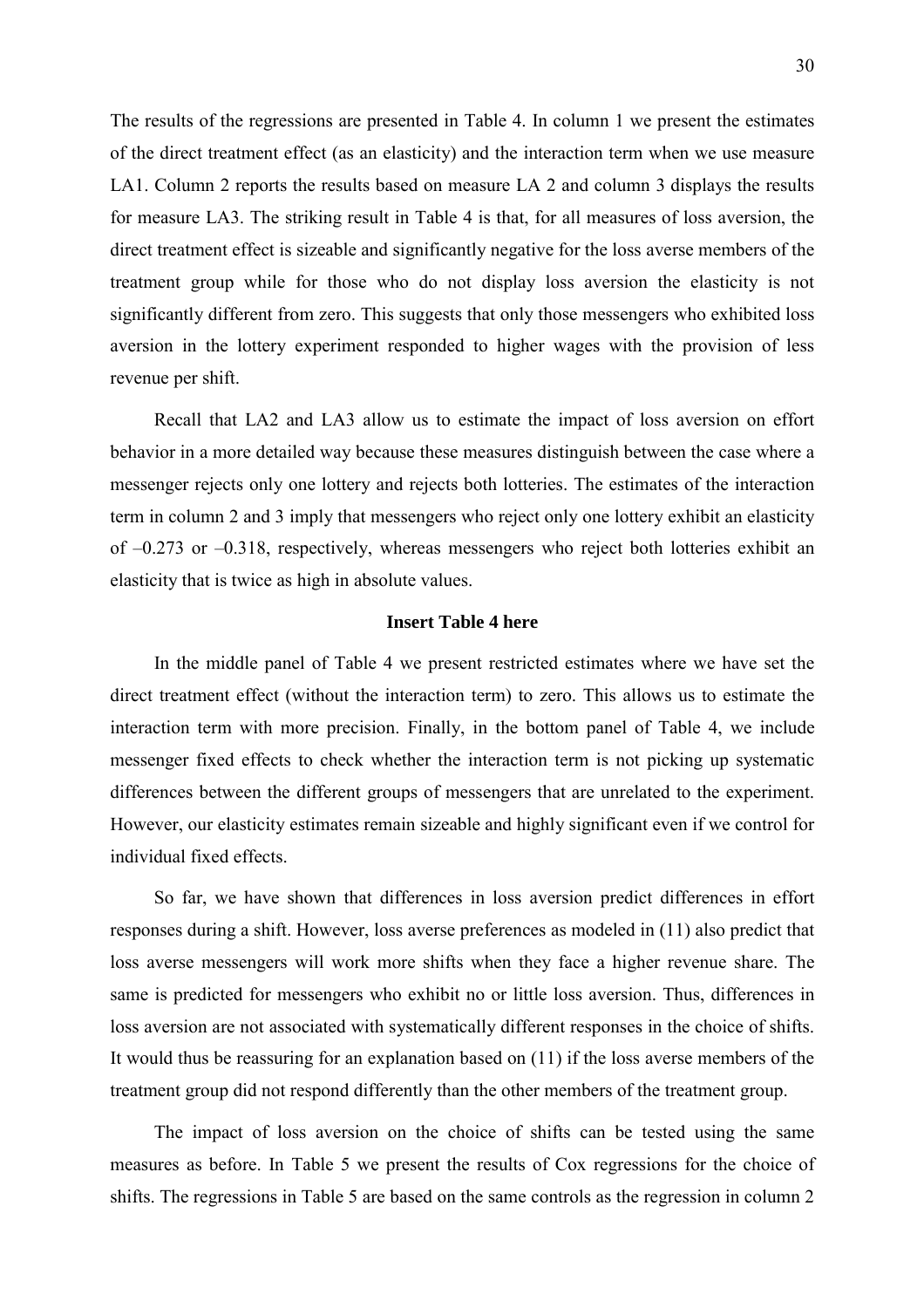of Table 1 but, in addition, we also added an interaction between the direct treatment effect and our measures of risk aversion. The table indicates that all three measures add no explanatory power to the model and leave the direct treatment effect essentially unchanged. While the direct treatment effect is always significantly positive the interaction term is close to 1 and never significant.<sup>24</sup> Thus loss aversion has no systematic impact on the choice of shifts.

### **Insert Table 5 here**

### **V. Summary**

This paper reports the results of a randomized field experiment examining how workers, who can freely choose their working time and their effort during working time, respond to a fully anticipated temporary wage increase. We find a strong positive impact of the wage increase on working time but also a sizeable and significantly negative impact on effort during working time. Since the positive impact on working hours (number of shifts) dominates the negative impact on effort per shift the overall supply of effort increases. The effect on effort per shift remains robustly negative even if we control for individual fixed effects, for daily fixed effects, for workers' fatigue, for competition among the workers and for workers' experience. Thus, the canonical model of intertemporal labor supply based on time separable preferences cannot account for the decrease in effort per shift.

We show that a simple model of loss averse, reference dependent, preferences can account for both the increase in working hours and the decrease in effort per hour. Workers with such preferences have a daily reference income level. Daily incomes below the reference level are experienced as a "loss" and in the loss domain the marginal utility of income is large. In contrast, at and above the reference level the marginal utility of income discontinuously decreases to low levels. Workers who temporarily earn higher wages are more likely to exceed the reference income level and, hence, they face a lower incentive to provide effort because their marginal utility of income is low. At the same time, however, workers with higher wages have a higher overall utility of working on a given day so that they can more easily cover the fixed costs of showing up at work. Hence, they are more likely to work. Our model also reconciles the seemingly contradictory evidence in the two previous studies of intertemporal labor substitution based on high frequency data because these studies looked at different dimensions of labor supply. Whereas Camerer et al. (1997) examined how

 $2<sup>24</sup>$  Recall that a coefficient of 1 in our Cox regressions indicates the absence of an effect.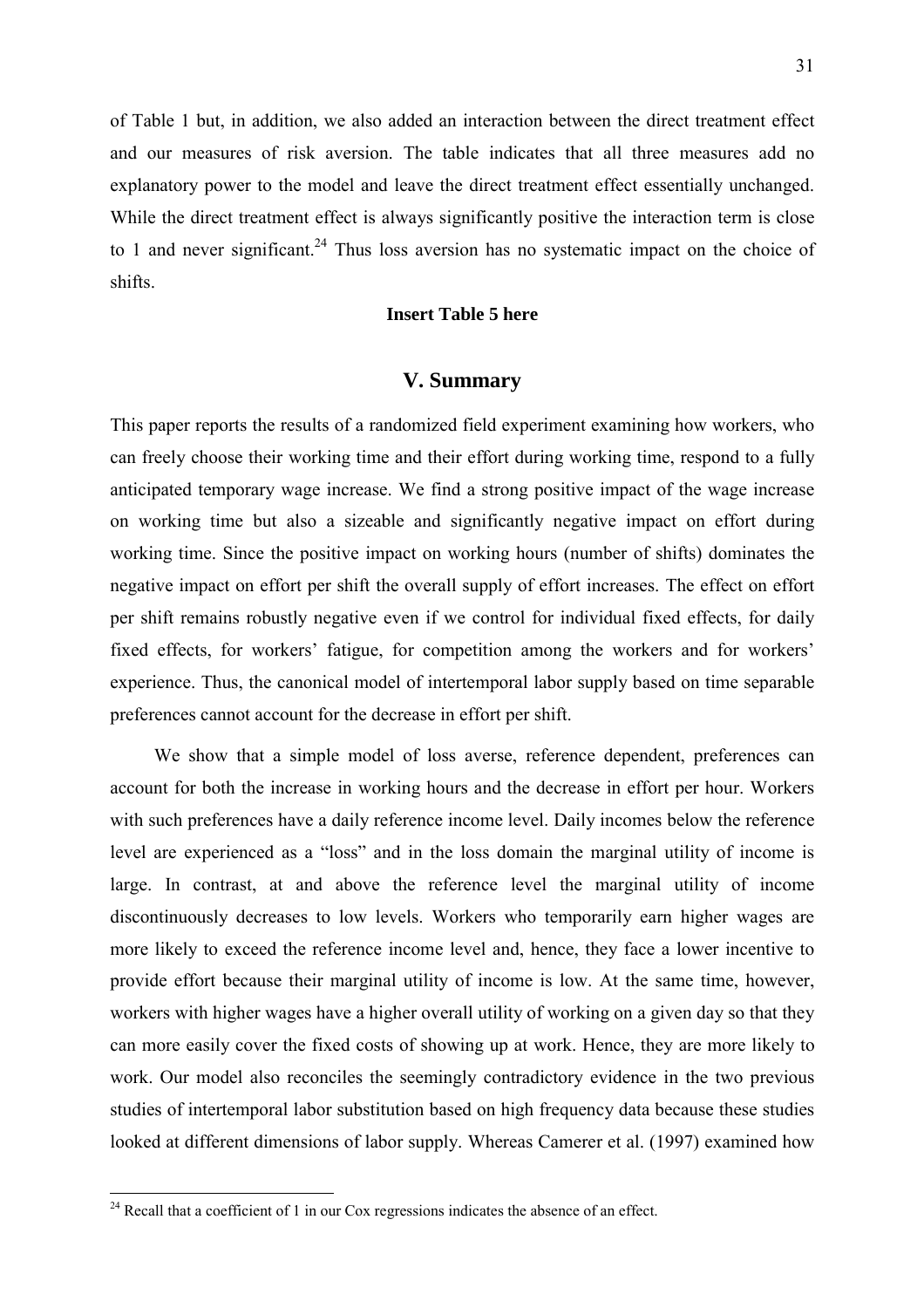taxi drivers, who have decided to work on a given day, vary their daily working time (which is a good proxy for daily effort) in response to wage variations, Oettinger (1999) investigated how the probability of working on a given day is affected by wage variations. A model with loss averse preferences predicts that a wage increase induces taxi drivers to provide fewer hours per day but it also predicts that workers are more likely to work on high wage days. This is exactly what Camerer et al. (1997) and Oettinger (1999) observed.

The interpretation of our experimental results in terms of loss aversion is further supported by the fact that workers who are more prone to loss aversion respond to the wage increase with a stronger reduction in hourly effort. Moreover, differences in loss aversion have no impact on the workers' choice of working time. In line with the model, individuals who exhibit relatively more loss aversion show the same working time response as individuals who exhibit little or no loss aversion. Taken together, our results, therefore, suggest that loss averse, reference dependent, preferences should be considered as a serious candidate in the future analysis of labor supply decisions.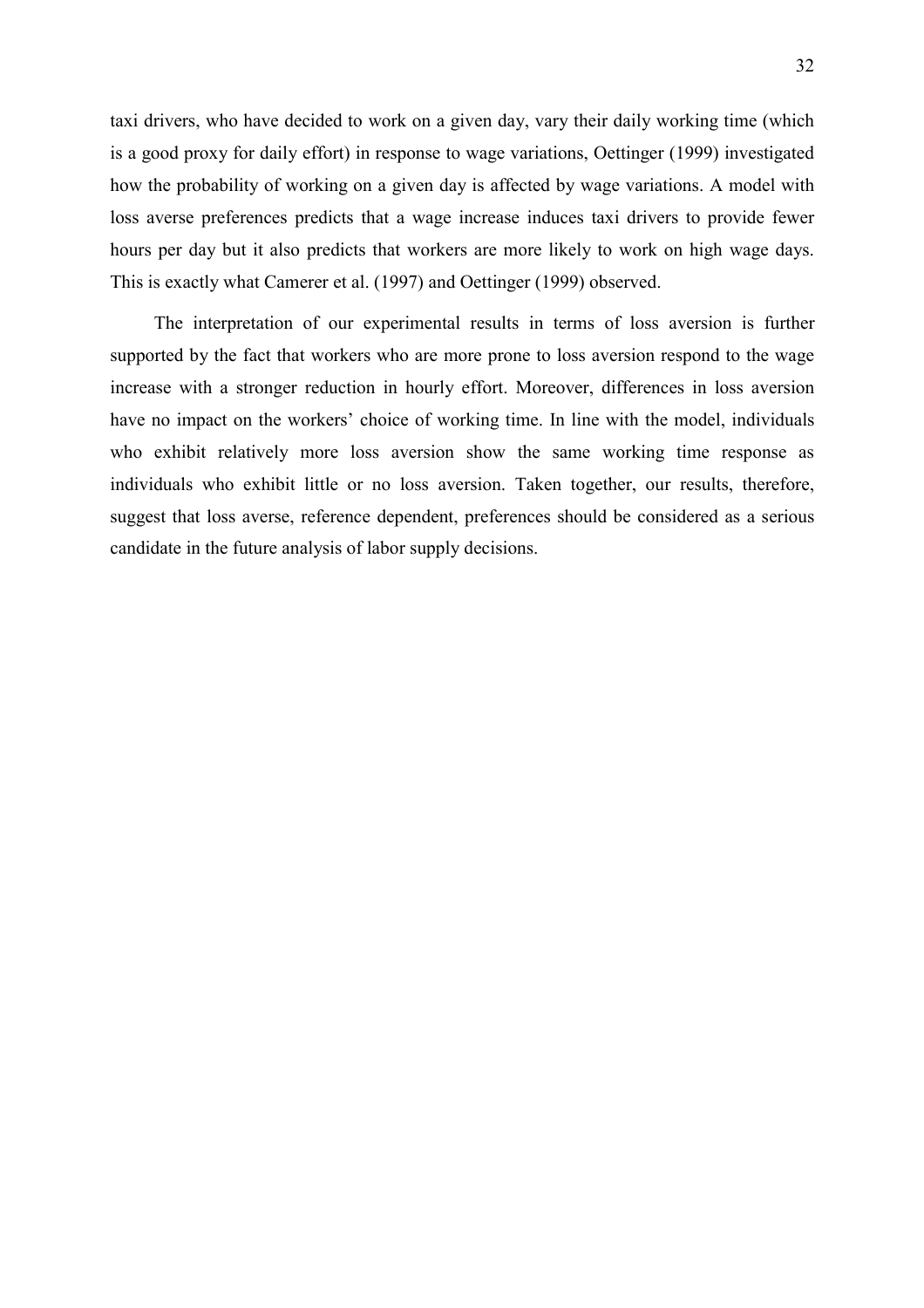### **References**

- Altonji, Joseph G. (1986), Intertemporal Substitution in Labor Supply: Evidence from Micro Data, Journal of Political Economy, 94(3), Part 2, S176-S215.
- Athey, Susan and Armin Schmutzler (2001), Investment and Market Dominance, RAND Journal of Economics  $32(1)$ ,  $1 - 26$ .
- Blundell, Richard (1994), Evaluating Structural Microeconometric Models of Labor Supply. In: Christopher Sims (Ed.), Advances in Econometrics: Sixth World Congress of the Econometric Society, Vol. II, 3 – 48.
- Blundell, Richard; MaCurdy, Thomas E. (1999), Labor Supply: A Review of Alternative Approaches, in Ashenfelter, Orley and David Card (eds.): Handbook of Labor Economics vol. 5.
- Browning, Martin, Angus Deaton and Margaret Irish (1985), A Profitable Approach to Labor Supply and Commodity Demands over the Life-Cycle, Econometrica 53(3), 503-543.
- Camerer, Colin, Linda Babcock, George Loewenstein and Richard Thaler (1997), Labor Supply of New York City Cabdrivers: One Day at a Time, Quarterly Journal of Economics; 112(2), 407-41.
- Card, David (1994), Intertemporal Labor Supply: An Assessment. In: Christopher Sims (Ed.), Advances in Econometrics: Sixth World Congress of the Econometric Society, Vol. II,  $49 - 78.$
- Cox, D. R. (1972). Regression Models and Life-Tables (with discussion). Journal of the Royal Statistical Society Series B 34, 187-220.
- Cubbit, Robin, Christ Starmer and Robert Sugden (1998), On the Validity of the Random Lottery Incentive System, Experimental Economics 1(2), 115 – 131.
- Heath, Chip, Larrick, Richard and George Wu (1999). Goals as Reference Points, Cognitive Psychology 38, 79-109.
- Hogarth, Robin and Hillel Einhorn (1990), Venture Theory: A Model of Decision Weights, Management Science 36, 780 – 803.
- Kahneman, Daniel and Amos Tversky (1979), Prospect Theory, Econometrica 47, 263-291.
- Kahneman, Daniel and Amos Tversky (2000) Eds., Choices, Values, and Frames. Cambridge University Press.
- Keren, Gideon and Willem Wagenaar (1987), Violation of Utility Theory in unique and repeated Gambles, Journal of Experimental Psychology: Learning, Memory, & Cognition. Vol 13(3), 387-391.
- Kiefer, Nicholas M. (1989), Economic Duration Data and Hazard Functions, *Journal of Economic Literature* 26(2), 646 – 679.
- King, Robert G., Rebelo, Sergio (1999), Resuscitating Real Business Cycles. in: Handbook of Macroeconomics.
- Kulik, Karsten (1999), Veränderung des Laktatmetabolismus der Atmungsmuskulatur nach Atmungsausdauertraining, M.A. Thesis, University of Zurich.
- Lazear, Edward P. (2000), Performance Pay and Productivity, American Economic Review; 90(5), 1346-61.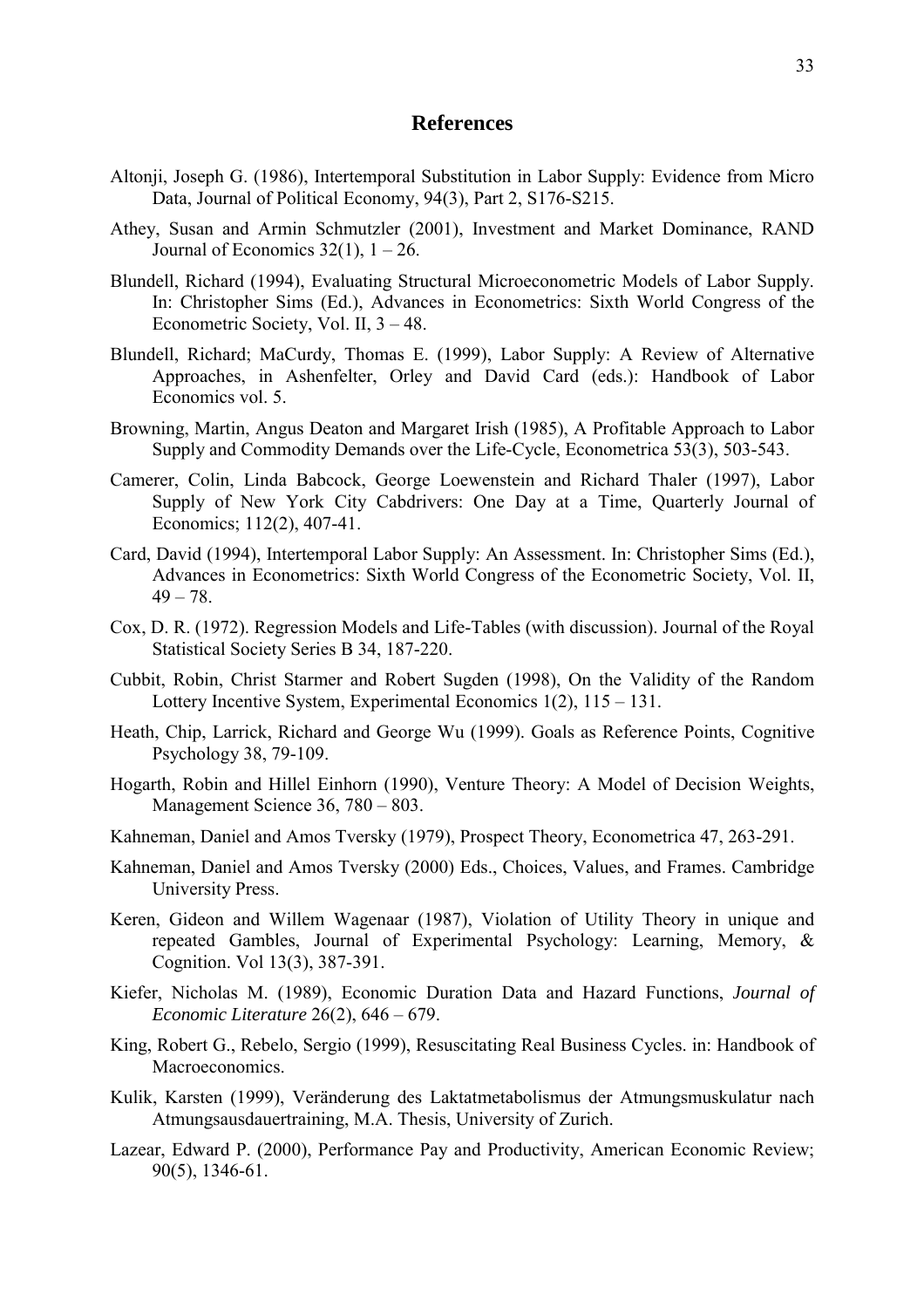- Mankiw, Gregory, Julio Rotemberg and Lawrence Summers (1985), Intertemporal Substitution in Macroeconomics, Quarterly Journal of Economics, 100 February, 225 – 251.
- Oettinger, Gerald S. (1999), An Empirical Analysis of the Daily Labor Supply of Stadium Vendors, Journal of Political Economy; 107(2), 360-92.
- Paarsch, Harry and Bruce Shearer (1999), The Response of Worker Effort to Piece Rates: Evidence from the British Columbia Tree-Planting Industry, Journal of Human Resources 34(4), 643 – 667.
- Pencavel, John (1986), Labor Supply of Men: A Survey. in: Ashenfelter, Orley and Richard Layard (Eds.), Handbook of Labor Economics, Amsterdam: North Holland.
- Rabin, Matthew (2000), Risk Aversion and Expected Utility Theory: A Calibration Theorem, Econometrica; 68(5), 1281-92.
- Read, Daniel; Loewenstein, George; Rabin, Matthew (1999), Choice Bracketing, Journal of Risk and Uncertainty; 19(1 3), 171-97.
- Ridder, Geerd and Tunali, Insan (1999). Stratified Partial Likelihood Estimation. Journal of Econometrics 92(2), 193-232.
- Romer, David (1996), Advanced Macroeconomics, Upper Saddle River: McMillan.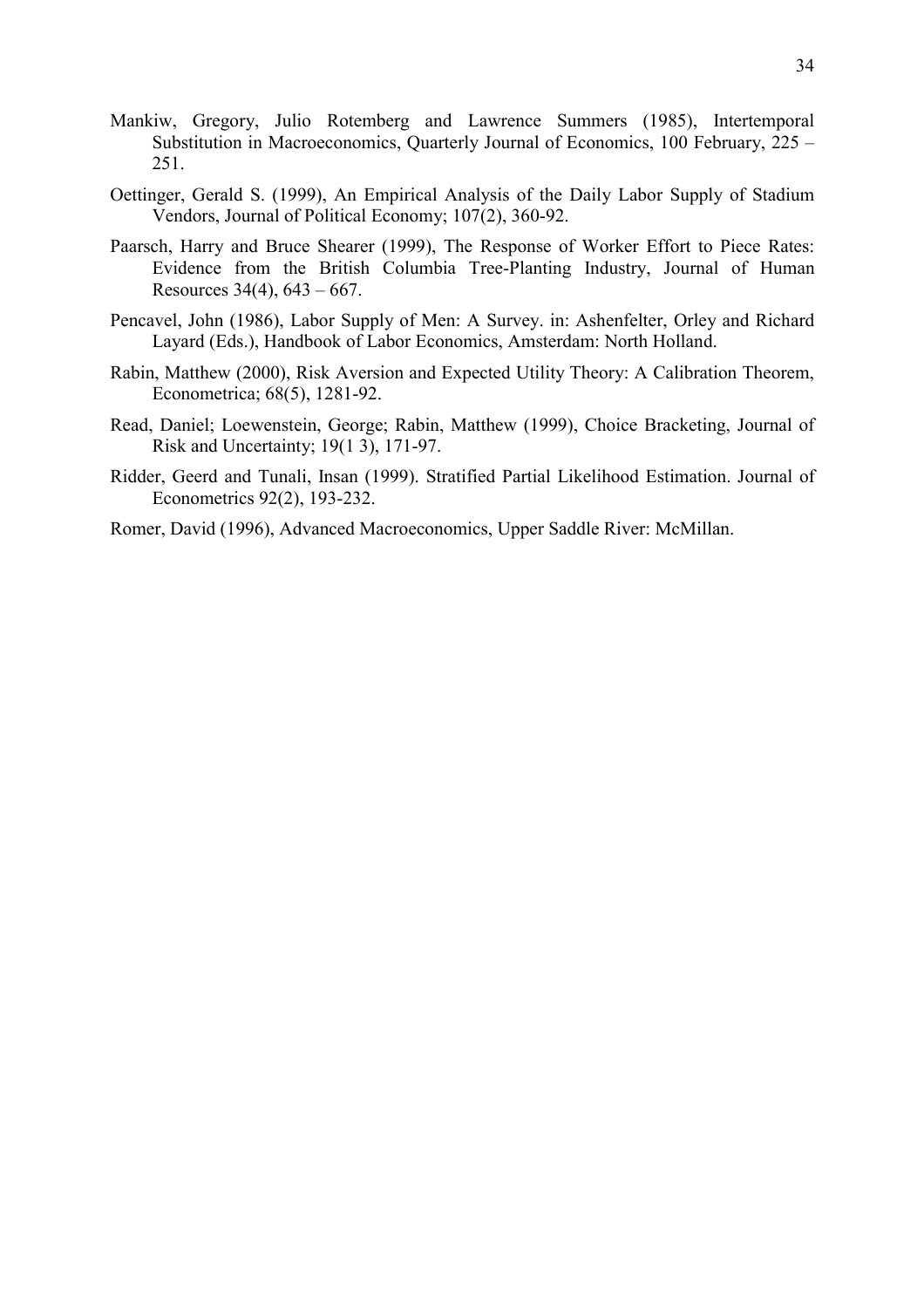# Appendix

# 1 The First Order Conditions

The associated Lagrangian to the canonical life-cycle model is

$$
L = \frac{\cancel{X}}{t=0} \beta^{t} u (c_{t}, e_{t}) - \lambda \frac{\cancel{X}}{t=0} (p_{t} c_{t} - (w_{t} e_{t} + y_{t})) (1 + \rho)^{-t}.
$$

The first order conditions to this problem are

$$
\beta^{\rm t} u_{\rm c} (c_{\rm t}, e_{\rm t}) = (1 + \rho)^{-{\rm t}} \lambda p_{\rm t}
$$

and

$$
-\beta^{\dagger}u_{e}(c_{t},e_{t}) = (1+\rho)^{-1}\lambda w_{t}.
$$

Define the discounted price  $\hat{p}_t = (1 + \rho)^{-t} \rho^{-t} p_t$  and the discounted wage  $\hat{w}_t$  analogously. The first order conditions then have the somewhat simpler form

$$
u_{\rm c}(c_{\rm t},e_{\rm t}) = \lambda \hat{p}_{\rm t} \tag{A.1}
$$

$$
-u_{e}(c_{t},e_{t}) = \lambda \hat{w}_{t}.
$$
 (A.2)

Equation  $(A.1)$  implies that, at every date  $t$ , the individual equates the marginal utility of consumption to the marginal utility of lifetime income  $\lambda$  times the discounted price of the consumption good. Similarly, when choosing how hard to work, the individual chooses effort such that the marginal disutility of effort is equal to the marginal utility of lifetime income times the discounted wage per unit of effort  $\hat{w}_t$ .

# 2 An equivalent representation of within-period preferences

It is possible to represent within-period preferences in terms of a static objective function. The following derivation is similar to the one in Browing, Deaton, and Irish (1985), but we emphasize a different aspect.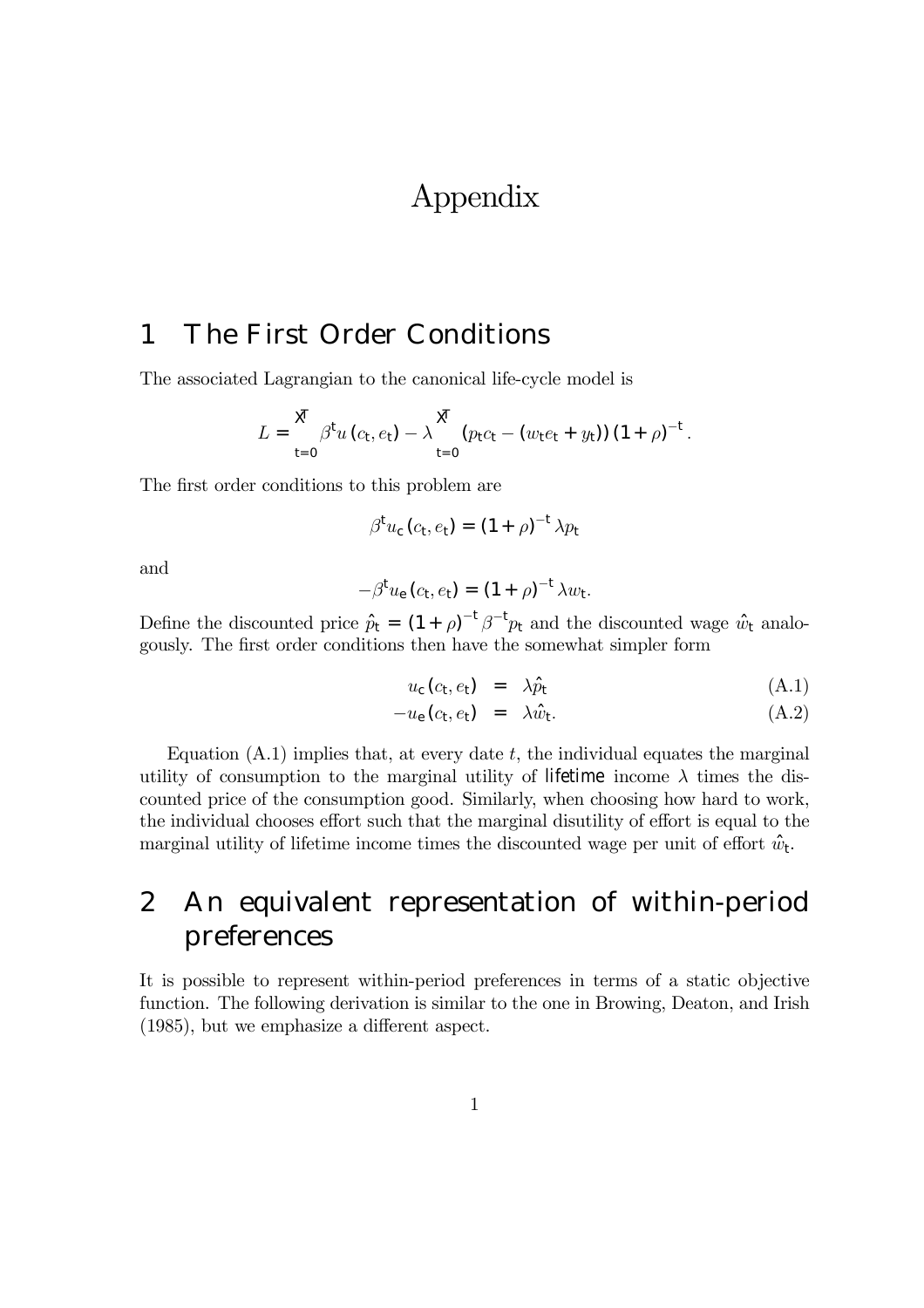1. Consider equation (A.1) again. Since  $u$  () is strictly concave,  $u_c$  () is strictly decreasing in  $c$  and can be solved for  $c_t$ :

$$
c_{\rm t}=u_{\rm c}^{-1}\left(e_{\rm t},\lambda\hat{p}_{\rm t}\right).
$$

Substitute this into (A.2) to obtain

$$
-u_{\rm e} \left[ u_{\rm c}^{-1} \left( e_{\rm t}, \lambda \hat{p}_{\rm t} \right), e_{\rm t} \right] = \lambda \hat{w}_{\rm t}.
$$
 (A.3)

Hence, equation (A.3) expresses  $e_t$  as a function of  $\lambda \hat{p}_t$  and  $\lambda \hat{w}_t$  alone.

2. Now consider the static one-period objective function

$$
v\left(e_{t}\right) = \lambda \hat{w}_{t} e_{t} - g\left(e, \lambda \hat{p}_{t}\right) \tag{A.4}
$$

where  $\lambda$  is the lifetime marginal utility of income along the optimal path, and  $g(e, \lambda \hat{p}_t)$  is convex and can be interpreted as the disutility of effort. To see this, define  $\overline{3}$ 

$$
g\left(e_{t},\lambda\hat{p}_{t}\right)=-\int_{0}^{2}u_{e}^{3}u_{c}^{-1}\left(x,\lambda\hat{p}_{t}\right),x dx.
$$

It is obvious that the FOC to  $(A.4)$  is identical to  $(A.2)$ , since.

$$
g_{e}(e_{t},\lambda\hat{p}_{t})=-u_{e} u_{c}^{-1}(e_{t},\lambda\hat{p}_{t}),e_{t}.
$$

- 3. It remains to be shown that  $g(e_t, \lambda \hat{p}_t)$  is convex, i.e., that its second derivative w.r.t.  $e_t$  is positive. To see this, we proceed in two steps
	- (a) Consider how the individual adjusts  $c_t$  in response to a small perturbation of  $e_t$  along the optimal path (i.e.,  $\lambda$  remains constant):

$$
\frac{dc_{\rm t}}{de_{\rm t}} = -\frac{u_{\rm ce}}{u_{\rm cc}}
$$

by  $(A.1)$ .

(b) Take the second derivative of  $g(e_t, \lambda \hat{p}_t)$  to obtain

$$
g_{ee}(e_t, \lambda \hat{p}_t) = -u_{ee} - u_{ce} \frac{dc_t}{de_t} = -u_{ee} + \frac{u_{ce}^2}{u_{cc}} = \frac{-1}{u_{cc}}^3 u_{cc} u_{ee} - u_{ce}^2 \quad . \quad (A.5)
$$

To determine the sign, observe that the conditions for concavity of  $u$   $\hat{O}$  are

$$
u_{\rm cc} < 0
$$
\n
$$
u_{\rm ee} < 0
$$
\n
$$
u_{\rm cc}u_{\rm ee} - u_{\rm ce}^2 > 0
$$

which imply that  $(A.5)$  is greater than zero. This establishes the convexity of  $q$  ( $e_t$ ,  $\lambda \hat{p}_t$ ).

Thus, in the canonical life-cycle model, a rational, forward looking individual behaves as if he maximized the one-period objective function (A.4).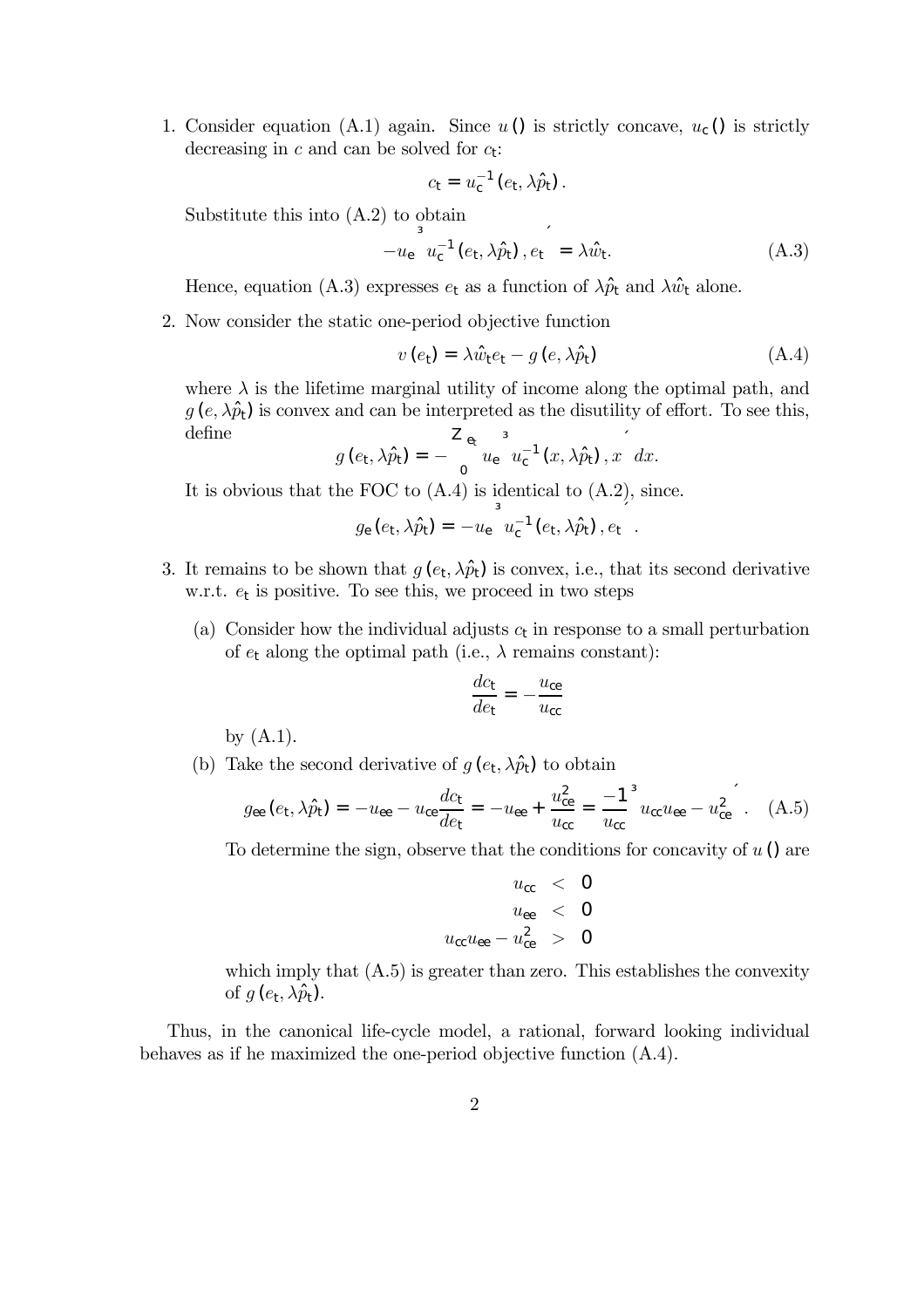# TABLE A1: ROBUSTNESS CHECK EXPLAINING THE DIRECT TREATMENT EFFECT ON EFFORT DEPENDENT VARIABLE: LOG(# DELIVERIES PER SHIFT) OLS REGRESSIONS

|                                                         | (1)                        | (2)                        |
|---------------------------------------------------------|----------------------------|----------------------------|
| <b>Treatment Effects</b>                                |                            |                            |
| <b>Direct Treatment Effect</b>                          | $-0.075***$<br>$(-3.071)$  | $-0.059**$<br>$(-2.544)$   |
| Implied Intertemporal Elasticity of<br>Substitution     | $-0.336$                   | $-0.264$                   |
| <b>Indirect Treatment Effect</b>                        | $0.04*$<br>(1.676)         | 0.029<br>(1.332)           |
| <b>Announcement Effect</b>                              | $0.06***$<br>(2.801)       | 0.031<br>(1.453)           |
| <b>Control Variables</b>                                |                            |                            |
|                                                         |                            |                            |
| Daily Fixed Effects                                     | Yes***                     | Yes***                     |
| <b>Messenger Fixed Effects</b>                          | No                         | Yes**                      |
| # Competing Bicycle Messengers                          | $-0.038***$<br>$(-11.968)$ | $-0.038***$<br>$(-13.023)$ |
| # Competing Car Messengers                              | $-0.04***$<br>$(-9.491)$   | $-0.049***$<br>$(-9.966)$  |
| Will work on next day (DV)                              | $0.07***$<br>(8.778)       | $0.043***$<br>(5.526)      |
| Worked yesterday (DV)                                   | $0.033***$<br>(4.124)      | 0.009<br>(1.159)           |
| Will work on next day, and<br>has worked yesterday (DV) | $0.03***$<br>(2.963)       | $0.024**$<br>(2.357)       |

(continued on next page)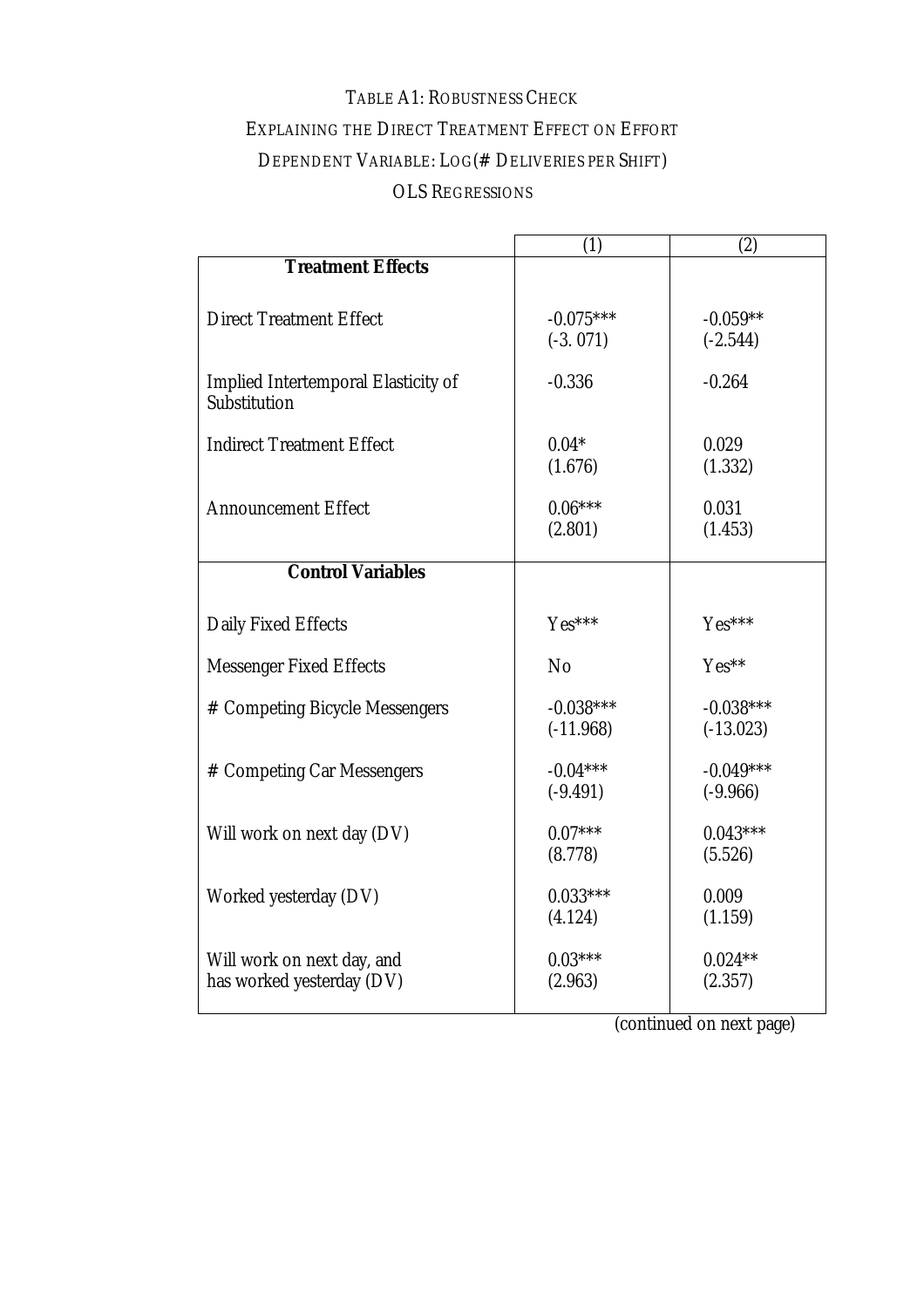| Log(Experience)                               | $0.17***$   | $0.132***$            |
|-----------------------------------------------|-------------|-----------------------|
|                                               | (17.37)     | (7.822)               |
| $Log(Experiment)^2$                           | $-0.013***$ | $-0.011***$           |
|                                               | $(-11.197)$ | $(-4.343)$            |
| First Month (DV)                              | $-0.022$    | $-0.031*$             |
|                                               | $(-1.267)$  | $(-1.903)$            |
| Last Month (DV)                               | $-0.021$    | $-0.028**$            |
|                                               | $(-1.41)$   | $(-2.035)$            |
| Female (DV)                                   | $-0.076***$ |                       |
|                                               | $(-5.566)$  |                       |
| Member of Veloblitz (DV)                      | 0.213       |                       |
|                                               | (6.492)     |                       |
| <b>Controls for Composition of Deliveries</b> | Yes***      | $Yes^{*\overline{*}}$ |
| Within Days $R^2$                             | 0.222       | 0.414                 |
| Fraction of unobserved variance due to        | 0.666       | 0.729                 |
| daily fixed effects                           |             |                       |
| <b>Number of Observations</b>                 | 21,737      | 21,737                |

Notes: a. \*, \*\*, \*\*\* denotes significance at the 10, 5, and 1 percent level, respectively b. z-statistics in parentheses.

c. constant term omitted.

d. DV indicates dummy variable.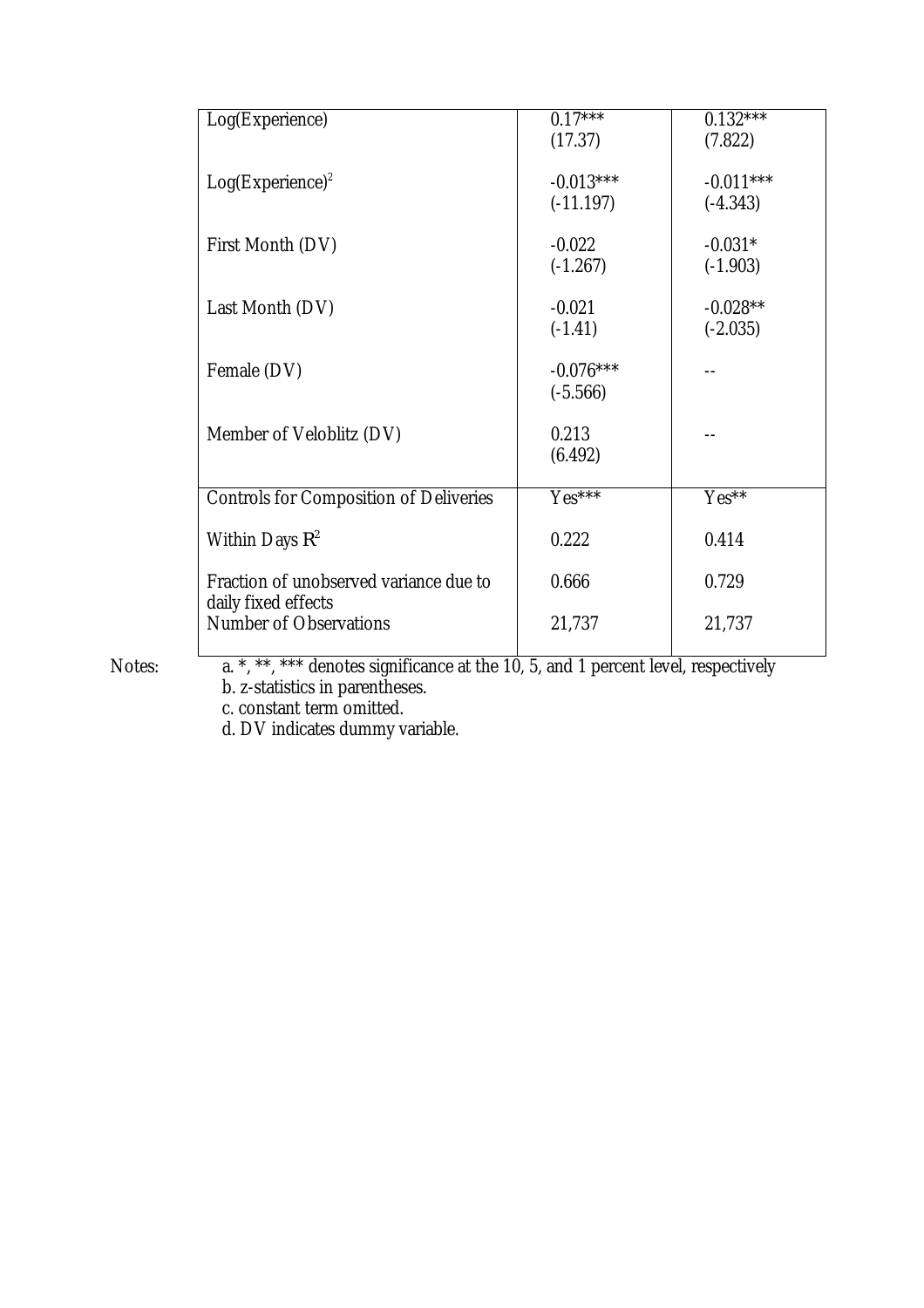### TABLE A2: ROBUSTNESS CHECK:

### EXPLAINING THE DIRECT TREATMENT EFFECT ON EFFORT

### DEPENDENT VARIABLE: LOG(# DELIVERIES PER SHIFT)

### OLS REGRESSIONS

|                                                           | Model(1)          | Model(2)             | Model (3)            |
|-----------------------------------------------------------|-------------------|----------------------|----------------------|
|                                                           | Interaction with: | Interaction with:    | Interaction with:    |
|                                                           | Loss Aversion     | <b>Loss Aversion</b> | <b>Loss Aversion</b> |
|                                                           | Measure 1         | Measure 2            | Measure 3            |
|                                                           | $N = 21,560$      | $N = 21,560$         | $N = 21,560$         |
| <b>Intertemporal Elasticity of</b><br><b>Substitution</b> |                   |                      |                      |
| Direct Treatment Effect (DTE)                             | $-0.273$          | $-0.238$             | $-.282*$             |
|                                                           | $(-1.6)$          | $(-1.468)$           | $(-1.677)$           |
| $DTE \times Loss$ Aversion Measure                        | $-0.21$           | $-0.175$             | $-0.134$             |
|                                                           | $(-1.057)$        | $(-1.369)$           | $(-0.995)$           |
| Test for joint significance                               | p < 0.01          | p < 0.01             | p < 0.01             |
| <b>Interaction alone</b>                                  | $-0.435***$       | $-0.295***$          | $-0.291***$          |
| $DTE \times Loss$ Aversion Measure                        | $(-2.998)$        | $(-3.033)$           | $(-2.934)$           |

Notes: a. \*, \*\*, \*\*\* denotes significance at the 10, 5, and 1 percent level, respectively. b. z-statistics in parenthesis.

c. same controls as in Table 2, column (1).

d. Tests for joint significance are F-tests testing whether both coefficients equal 0.

e. See text for an explanation of the Loss Aversion measures.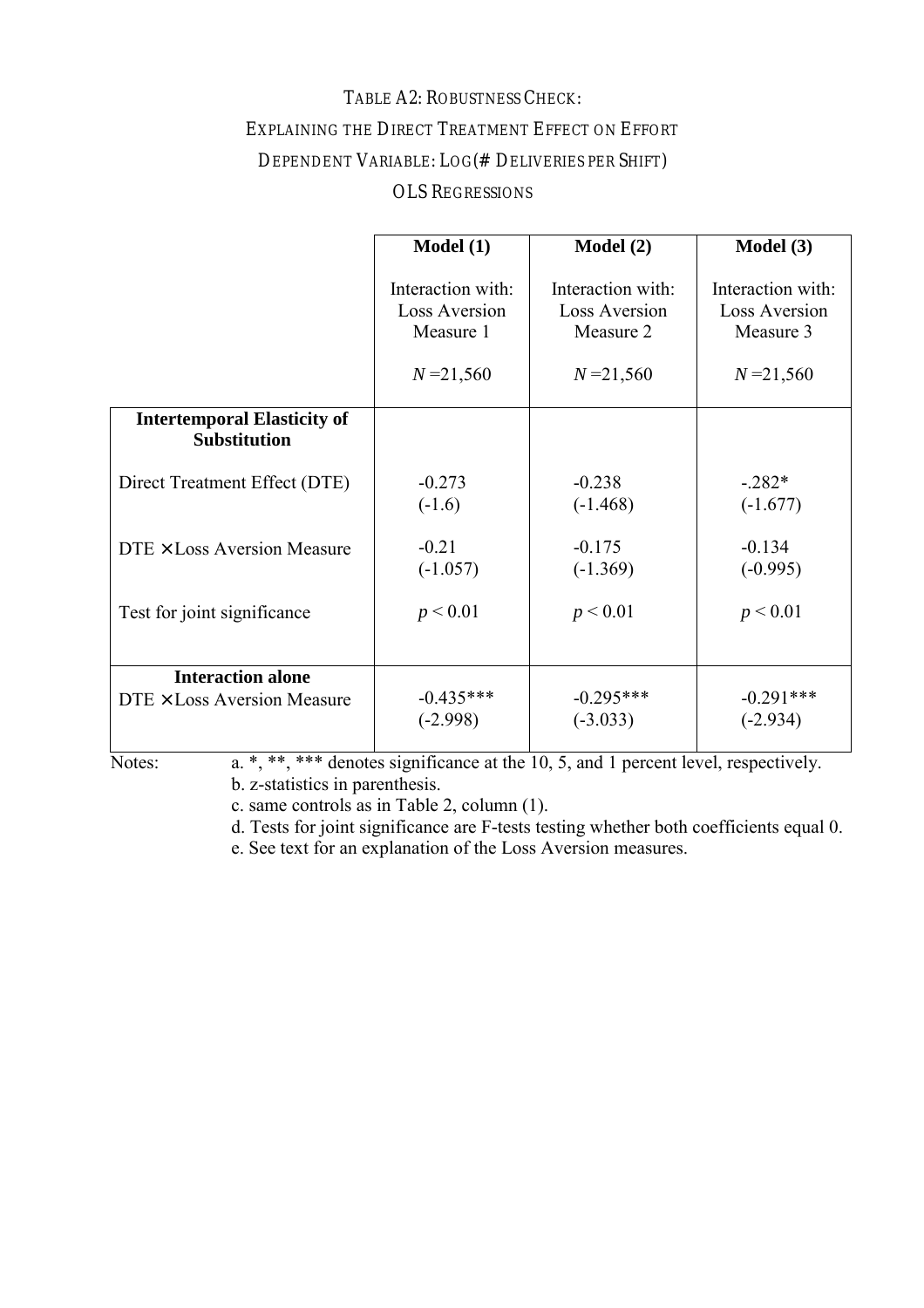# TABLE 1: BASELINE RESULTS FOR THE CHOICE OF SHIFTS COX REGRESSIONS: PROBABILITY OF WORKING, CONDITIONAL ON DAYS SINCE LAST SHIFT (CHANGES IN HAZARD RATES DISPLAYED)

|                                           | (1)           | (2)                      |
|-------------------------------------------|---------------|--------------------------|
| <b>Treatment Effects</b>                  |               |                          |
|                                           |               |                          |
| <b>Direct Treatment Effect</b>            | $1.205***$    | $1.18**$                 |
|                                           | (2.875)       | (2.462)                  |
|                                           |               |                          |
| <b>Implied Elasticity of Substitution</b> | 0.896         | 0.802                    |
|                                           |               |                          |
| <b>Indirect Treatment Effect</b>          | 0.946         | 0.921                    |
|                                           | $(-0.991)$    | $(-1.385)$               |
| <b>Announcement Effect</b>                | $1.438***$    | $1.381***$               |
|                                           | (7.692)       | (5.889)                  |
|                                           |               |                          |
| <b>Control Variables</b>                  |               |                          |
|                                           |               |                          |
|                                           |               |                          |
| Log(Experience)                           | $1.127***$    | $1.261***$               |
|                                           | (14.840)      | (10.083)                 |
| Log(Tenure)                               | $0.854***$    | $0.831***$               |
|                                           | $(-13.1)$     | $(-8.248)$               |
|                                           |               |                          |
| <b>First Month (DV)</b>                   | 0.967         | 1.01                     |
|                                           | $(-.775)$     | (0.193)                  |
|                                           |               |                          |
| Last Month (DV)                           | $0.885***$    | $0.884***$<br>$(-2.868)$ |
|                                           | $(-3.654)$    |                          |
| Female (DV)                               | $0.854***$    |                          |
|                                           | $(-5.26)$     |                          |
|                                           |               |                          |
| <b>Controls for Months (DVs)</b>          | $Yes***$      | $Yes***$                 |
|                                           |               |                          |
| Stratified according to                   | Firm          | Messenger                |
| Log Likelihood                            | $-182,677.36$ | $-93,408$                |
|                                           |               |                          |
| <b>Number of Failures</b>                 | 21,455        | 21,455                   |
|                                           |               |                          |

Notes: a. \*, \*\*, \*\*\* denotes significance at the 10, 5, and 1 percent level, respectively b. z-statistics in parenthesis. Z- statistics test whether the change in the hazard rate is significant. A coefficient of 1 implies that the hazard rate has not changed. c. DV indicates dummy variable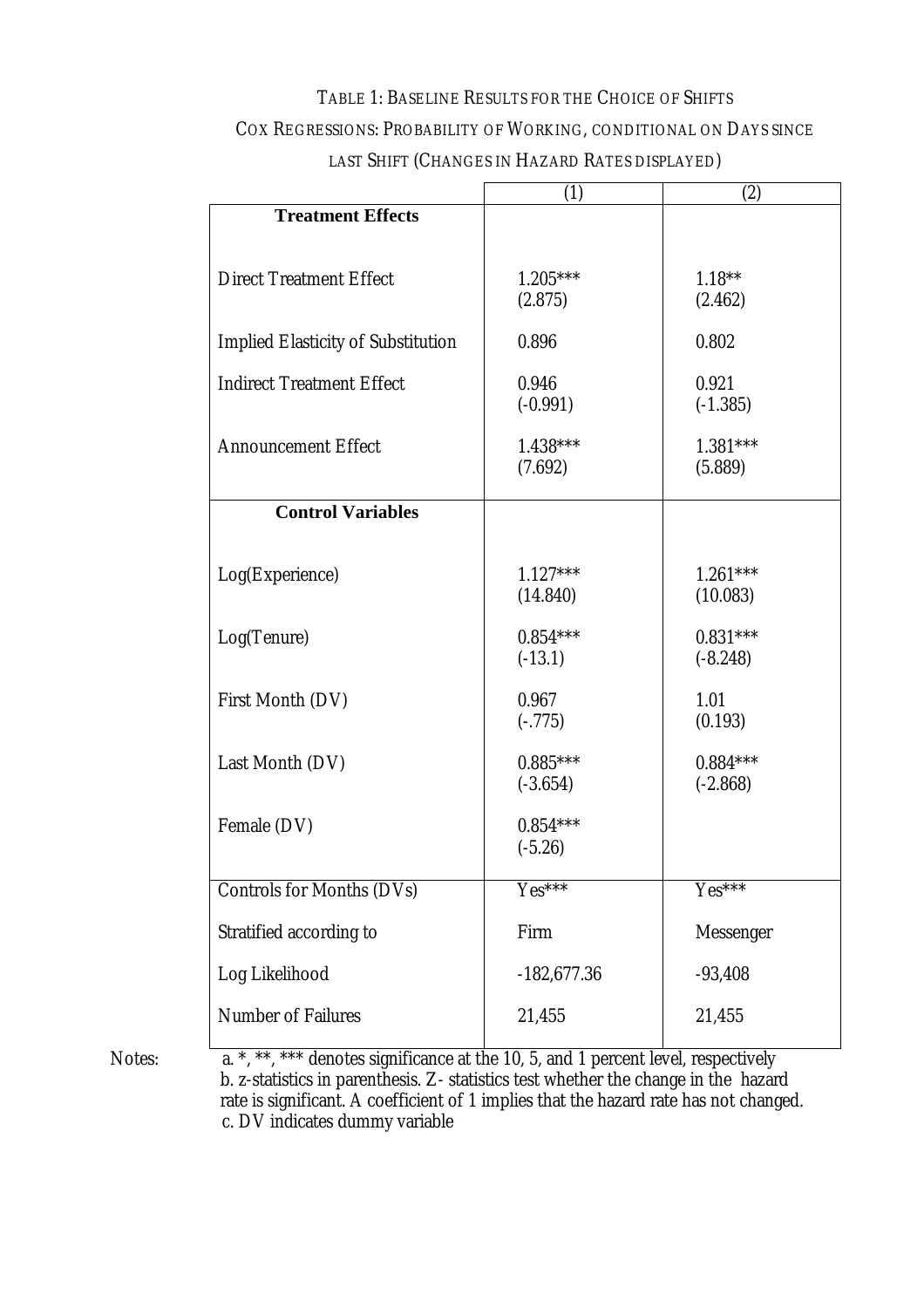# TABLE 2: BASELINE RESULTS FOR THE CHOICE OF EFFORT

# DEPENDENT VARIABLE: LOG(REVENUES PER SHIFT)

|                                                         | (1)                       | (2)                       | (3)                       |
|---------------------------------------------------------|---------------------------|---------------------------|---------------------------|
| <b>Treatment Effects</b>                                |                           |                           |                           |
| <b>Direct Treatment Effect (DTE)</b>                    | $-0.073***$<br>$(-3.521)$ | $-0.058***$<br>$(-2.689)$ |                           |
| <b>Implied Elasticity of Substitution</b>               | $-0.332$                  | $-0.255$                  |                           |
| $DTE \times Fixed Shift$                                |                           |                           | $-0.068***$               |
| $DTE \times Variable Shift$                             |                           |                           | $(-3.013)$<br>$-0.094**$  |
| <b>Indirect Treatment Effect</b>                        | 0.021                     | 0.031                     | $(-1.978)$<br>0.02        |
|                                                         | (0.994)                   | (1.268)                   | (0.939)                   |
| <b>Announcement Effect</b>                              | $0.046**$<br>(2.412)      | 0.028<br>(1.201)          | $0.046**$<br>(2.409)      |
| <b>Control Variables</b>                                |                           |                           |                           |
| Daily Fixed Effects                                     | Yes***                    | $Yes***$                  | Yes***                    |
| <b>Messenger Fixed Effects</b>                          | N <sub>o</sub>            | Yes***                    | N <sub>o</sub>            |
| # Competing Bicycle Messengers                          | $-0.036***$<br>$(-8.765)$ | $-0.034***$<br>$(-8.074)$ | $-0.036***$<br>$(-8.806)$ |
| # Competing Car Messengers                              | $-0.049***$<br>$(-9.181)$ | $-0.045***$<br>$(-7.228)$ | $-0.049***$<br>$(-9.773)$ |
| Will work on next day (DV)                              | $0.075***$<br>(8.778)     | $0.045***$<br>(5.099)     | $0.075***$<br>(8.096)     |
| Worked yesterday (DV)                                   | $0.028***$<br>(2.89)      | 0.001<br>(0.064)          | $0.028***$<br>(2.97)      |
| Will work on next day, and<br>has worked yesterday (DV) | $0.041***$<br>(3.274)     | $0.051***$<br>(4.223)     | $0.041***$<br>(3.204)     |

### OLS REGRESSIONS

(continued on next page)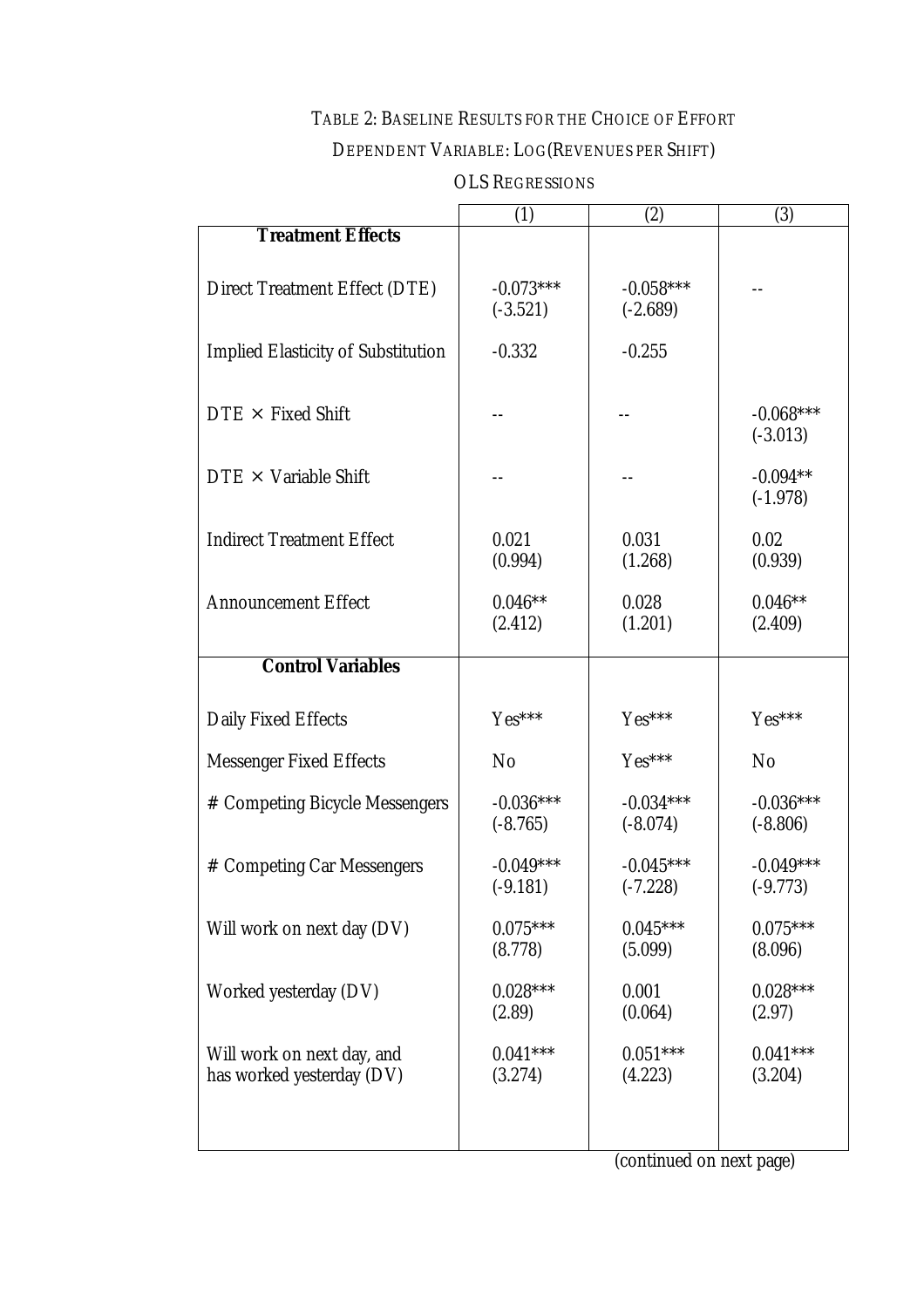| Log(Experience)                 | $0.187***$  | $0.095***$ | $0.187***$  |
|---------------------------------|-------------|------------|-------------|
|                                 | (14.4)      | (5.415)    | (13.956)    |
|                                 |             |            |             |
| $Log(Experiment)^2$             | $-0.014***$ | $-0.001$   | $-0.014***$ |
|                                 | $(-9.165)$  | $(-0.19)$  | $(-9.324)$  |
|                                 |             |            |             |
| First Month (DV)                | $-0.022$    | $-0.029*$  | $-0.022$    |
|                                 | $(-1.518)$  | $(-1.888)$ | $(-1.41)$   |
|                                 |             |            |             |
| Last Month (DV)                 | $-0.021$    | $-0.02$    | $-0.021$    |
|                                 | $(-1.485)$  | $(-1.444)$ | $(-1.272)$  |
|                                 |             |            |             |
| Female (DV)                     | $-0.085***$ |            | $-0.085***$ |
|                                 | $(-6.536)$  |            | $(-5.325)$  |
|                                 | $-0.035$    |            | $-0.035$    |
| Member of Veloblitz (DV)        |             |            |             |
|                                 | $(-1.098)$  |            | $(-1.239)$  |
| Within Days $R^2$               | 0.121       | 0.396      | 0.121       |
|                                 |             |            |             |
| Fraction of unobserved variance | 0.585       | 0.67       | 0.585       |
| due to                          |             |            |             |
| daily fixed effects             |             |            |             |
| <b>Number of Observations</b>   | 21,737      | 21,737     | 21,737      |
|                                 |             |            |             |

Notes: a. \*, \*\*, \*\*\* denotes significance at the 10, 5, and 1 percent level, respectively b. z-statistics in parentheses, adjusted for clustering on days.

c. constant term omitted.

d. DV indicates dummy variable.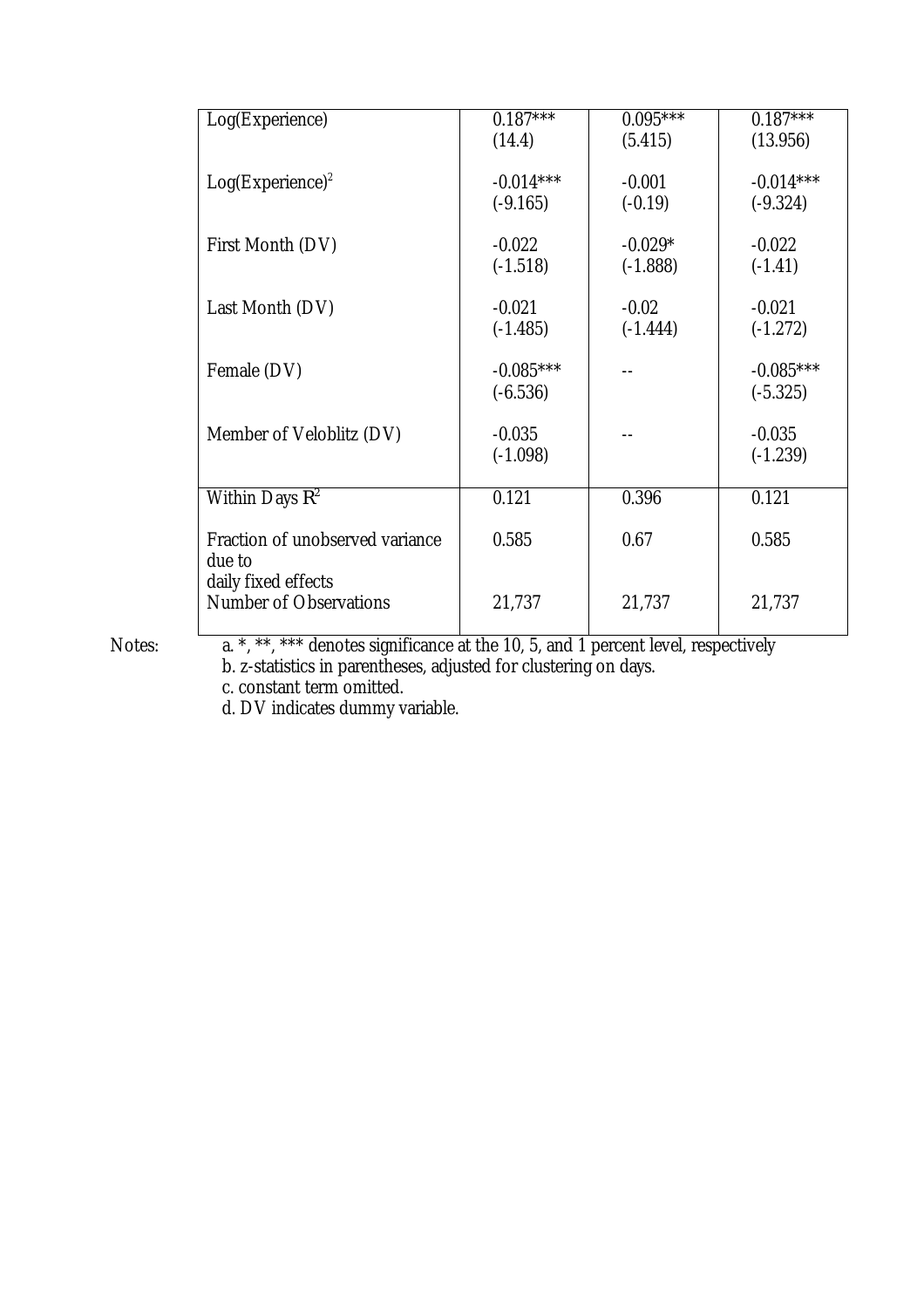| Percentage of messengers rejecting |      | Percentage of messengers rejecting |      |
|------------------------------------|------|------------------------------------|------|
| Lottery $A$                        | 54 % | Lottery $C$                        | 28 % |
| Lottery $B$                        | 42 % | Lottery $D$                        | 14%  |
| Lotteries $A$ or $B$               | 62 % | Lotteries $C$ or $D$               | 33 % |

# TABLE 3: OUTCOMES OF THE LOTTERY EXPERIMENTS

Notes: **a.** *N* = 72 messengers at Veloblitz and Flash Delivery Services.

b. See text for a description of the lotteries.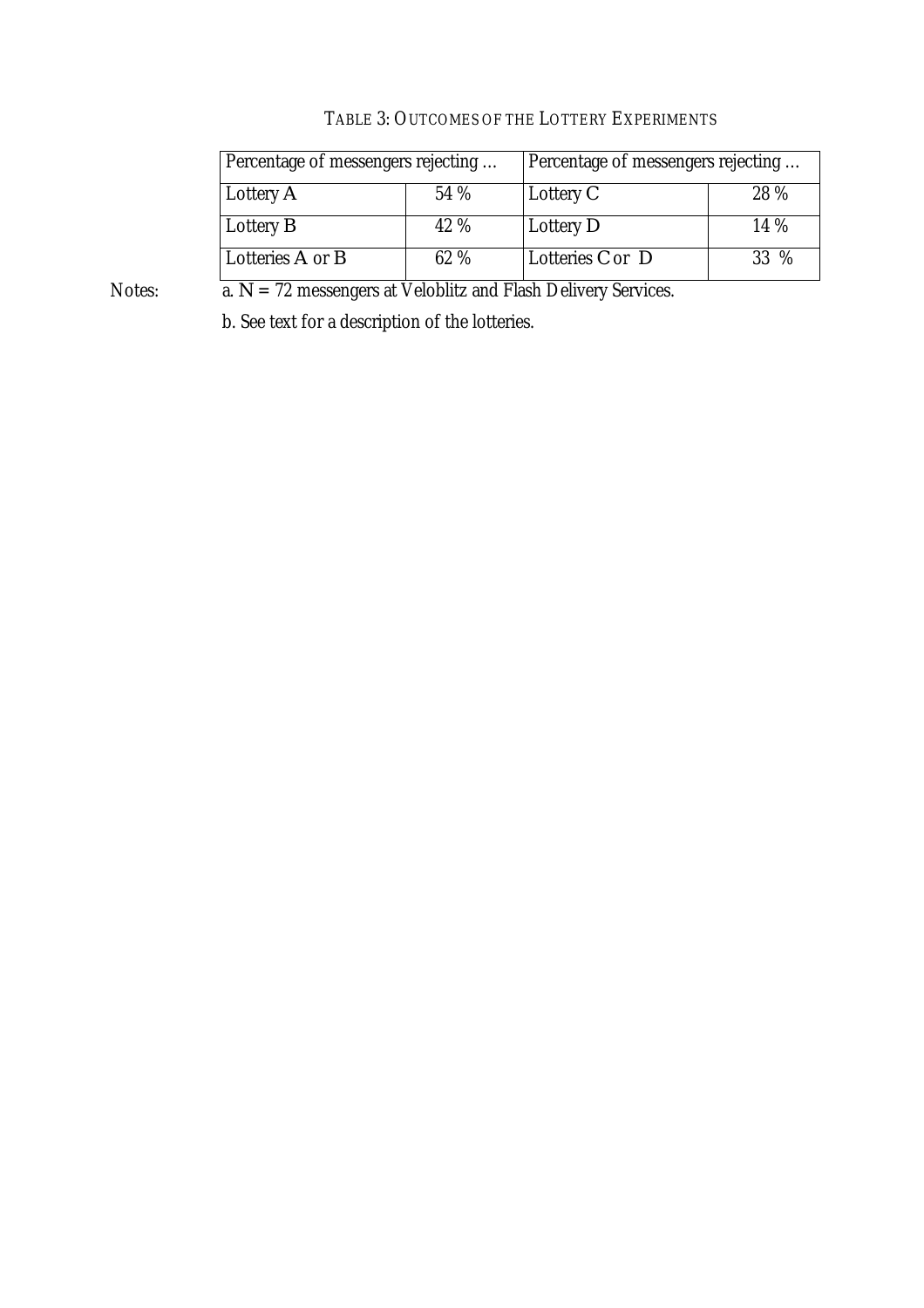# TABLE 4: EXPLAINING THE DIRECT TREATMENT EFFECT ON EFFORT DEPENDENT VARIABLE IN ALL MODELS: LOG(REVENUES PER SHIFT) OLS REGRESSIONS

|                                                                | Model(1)                  | Model(2)                  | Model (3)                 |
|----------------------------------------------------------------|---------------------------|---------------------------|---------------------------|
|                                                                |                           |                           |                           |
|                                                                | Interaction with:         | Interaction with:         | Interaction with:         |
|                                                                | <b>Loss Aversion</b>      | <b>Loss Aversion</b>      | <b>Loss Aversion</b>      |
|                                                                | Measure 1                 | Measure 2                 | Measure 3                 |
|                                                                | $N = 21,560$              | $N = 21,560$              | $N = 21,560$              |
| <b>Intertemporal Elasticity of</b>                             |                           |                           |                           |
| <b>Substitution</b>                                            |                           |                           |                           |
| Direct Treatment Effect (DTE)                                  | $-0.112$<br>$(-0.606)$    | $-0.099$<br>$(-0.543)$    | $-0.067$<br>(0.417)       |
| $DTE \times Loss$ Aversion Measure                             | $-0.385**$<br>$(-1.939)$  | $-0.273**$<br>$(-2.101)$  | $-0.318**$<br>$(-2.287)$  |
| Test for joint significance                                    | p < 0.01                  | p < 0.01                  | p < 0.01                  |
| <b>Interaction alone</b>                                       |                           |                           |                           |
| DTE × Loss Aversion Measure                                    | $-0.475***$<br>$(-3.66)$  | $-0.323***$<br>$(-3.788)$ | $-0.359***$<br>$(-3.627)$ |
| Interaction alone, including<br><b>Messenger Fixed Effects</b> |                           |                           |                           |
| DTE × Loss Aversion Measure                                    | $-0.345***$<br>$(-2.588)$ | $-0.229***$<br>$(-2.564)$ | $-0.273***$<br>$(-2.758)$ |

Notes: a. \*, \*\*, \*\*\* denotes significance at the 10, 5, and 1 percent level, respectively. b. z-statistics in parenthesis, adjusted for clustering on days.

c. same controls as in Table 2, column (1).

d. Tests for joint significance are F-tests testing whether both coefficients equal 0.

e. See text for an explanation of the Loss Aversion measures.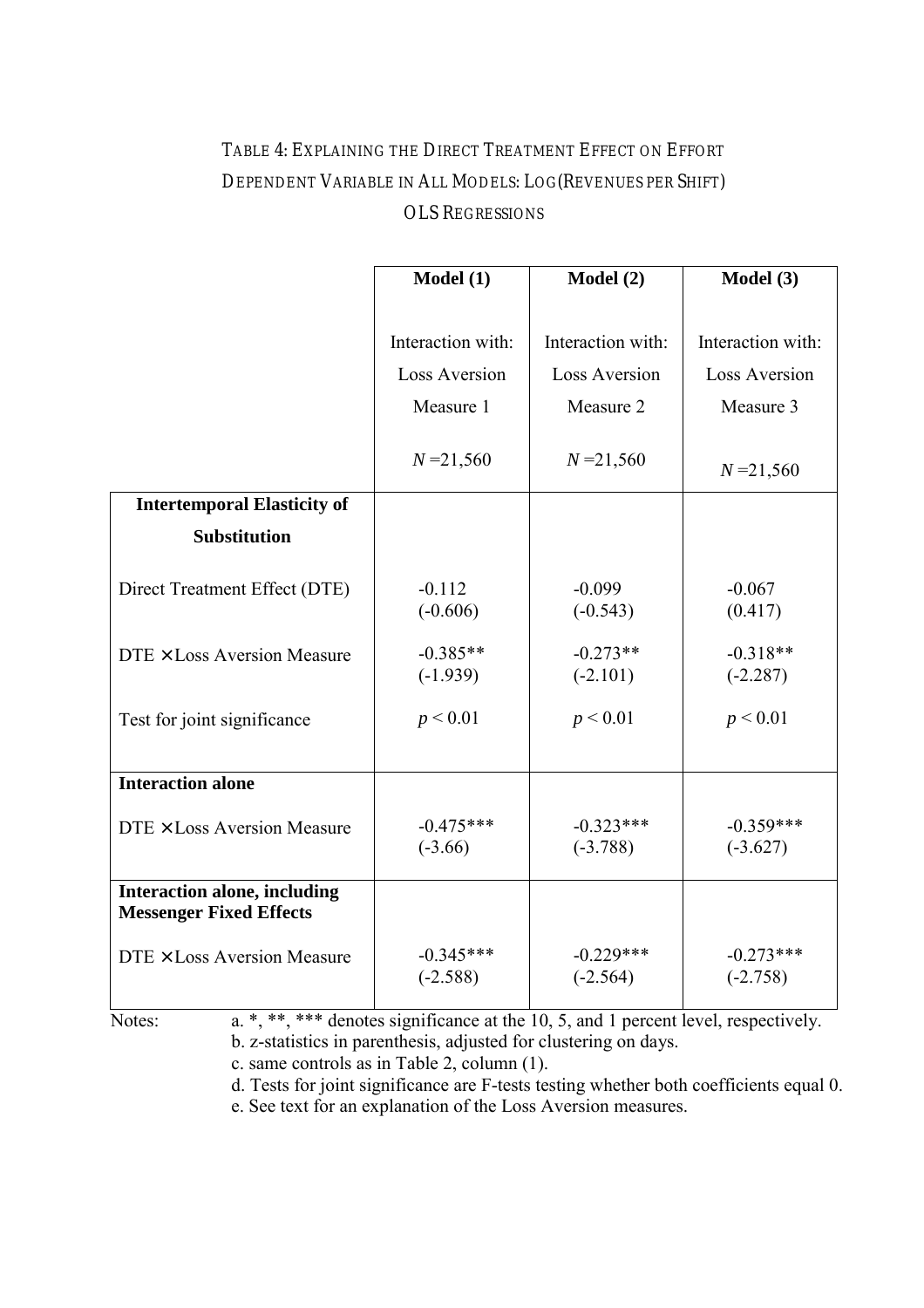### TABLE 5: EXPLAINING THE DIRECT TREATMENT EFFECT ON SHIFTS

DEPENDENT VARIABLE: PROBABILITY OF WORKING, CONDITIONAL ON DAYS SINCE LAST SHIFT

|                                    | Model(1)          | Model(2)          | Model (3)         |
|------------------------------------|-------------------|-------------------|-------------------|
|                                    | Interaction with: | Interaction with: | Interaction with: |
|                                    | Loss Aversion     | Loss Aversion     | Loss Aversion     |
|                                    | Measure 1         | Measure 2         | Measure 3         |
|                                    | $N = 21,278$      | $N = 21, 278$     | $N = 21,287$      |
|                                    | failures          | failures          | failures          |
| Direct Treatment Effect (DTE)      | $1.27**$          | $1.271**$         | $1.263**$         |
|                                    | (2.261)           | (2.426)           | (2.279)           |
| $DTE \times Loss$ Aversion Measure | 0.934             | 0.948             | 0.96              |
|                                    | $(-0.551)$        | $(-0.68)$         | $(-.515)$         |

### (CHANGES IN HAZARD RATES DISPLAYED) COX REGRESSIONS

Notes:  $\overline{a^*, *^*, *^*}$  denotes significance at the 10, 5, and 1 percent level, respectively. b. z-statistics in parenthesis. Z- statistics test whether the change in the hazard rate is significant. A coefficient of 1 implies that the hazard rate has not changed. A coefficient above one implies an increase in the hazard rate, a coefficient below one implies a decrease in the hazard rate.

c. same controls as in Table 1, column (2).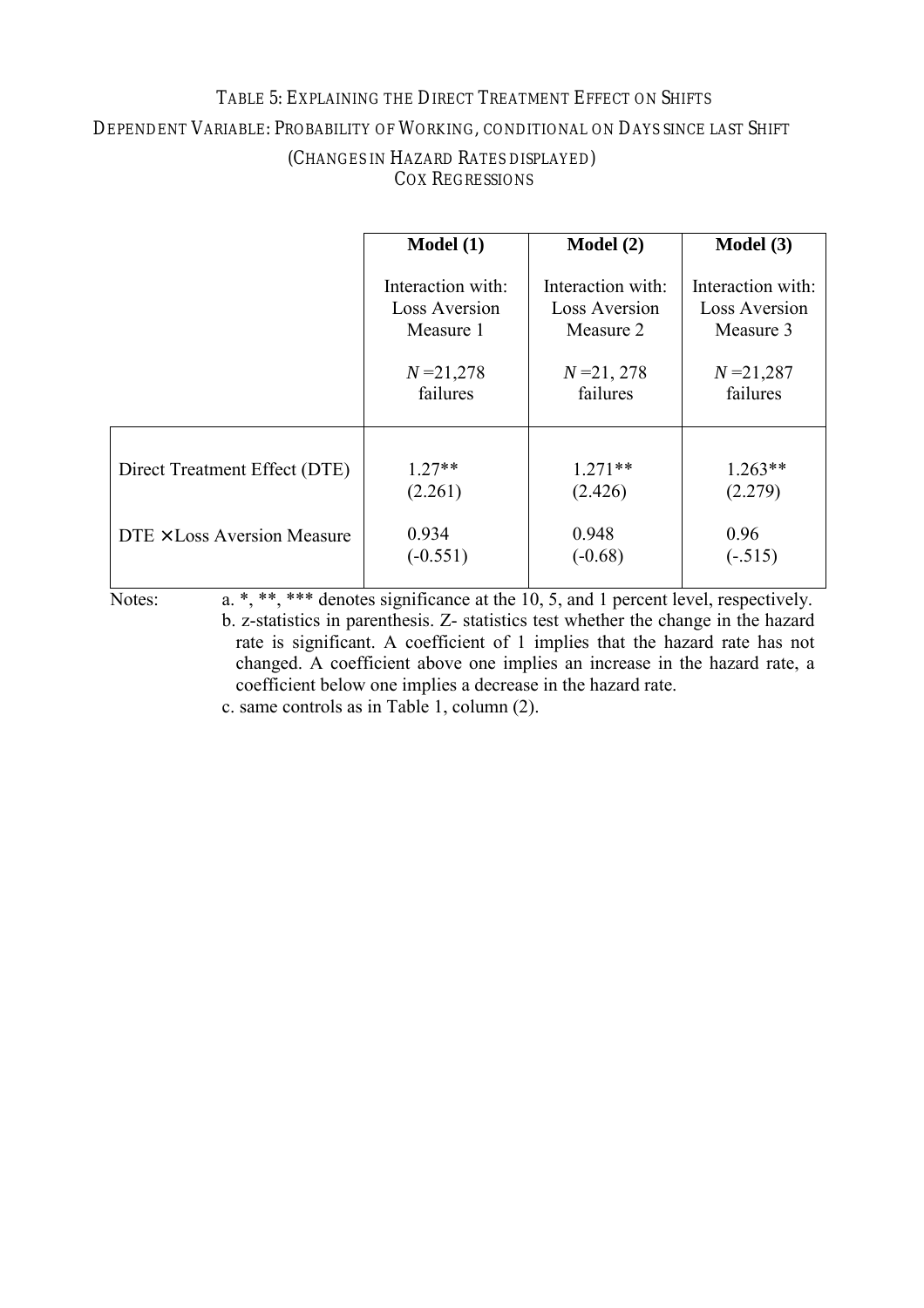

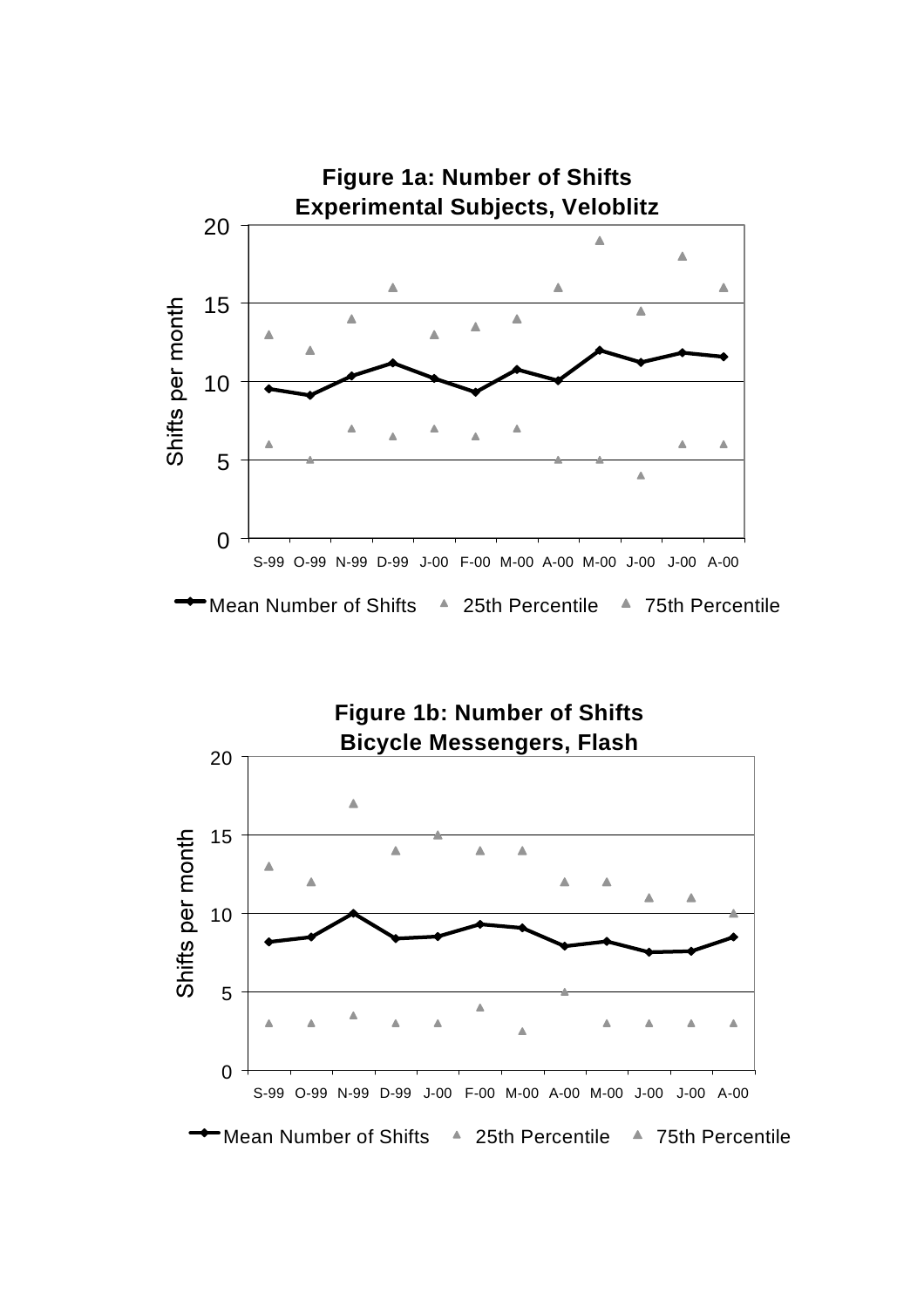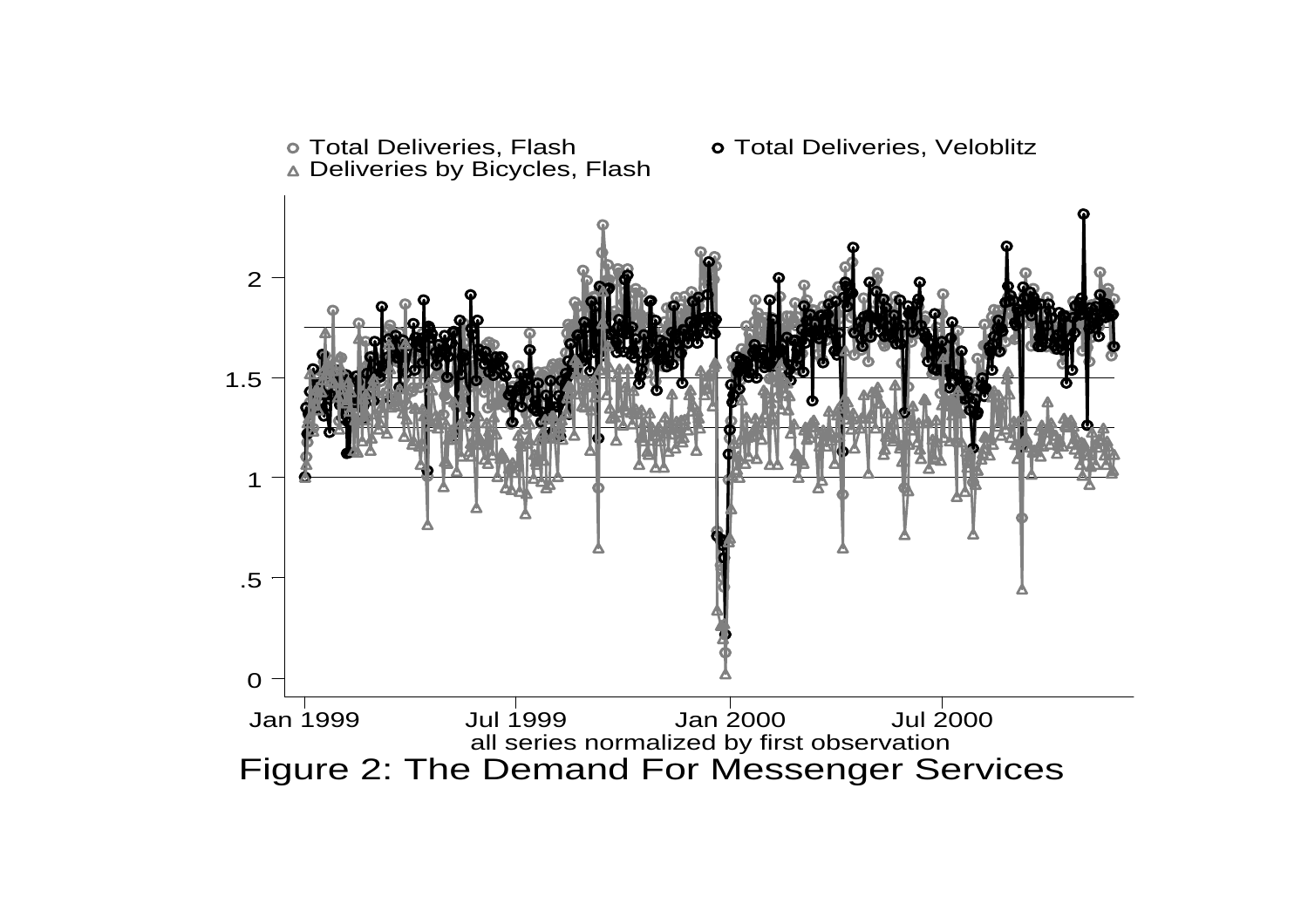

## **Figure 3a: Mean Revenues and Volatility of Revenues Experimental Subjects only, Veloblitz**



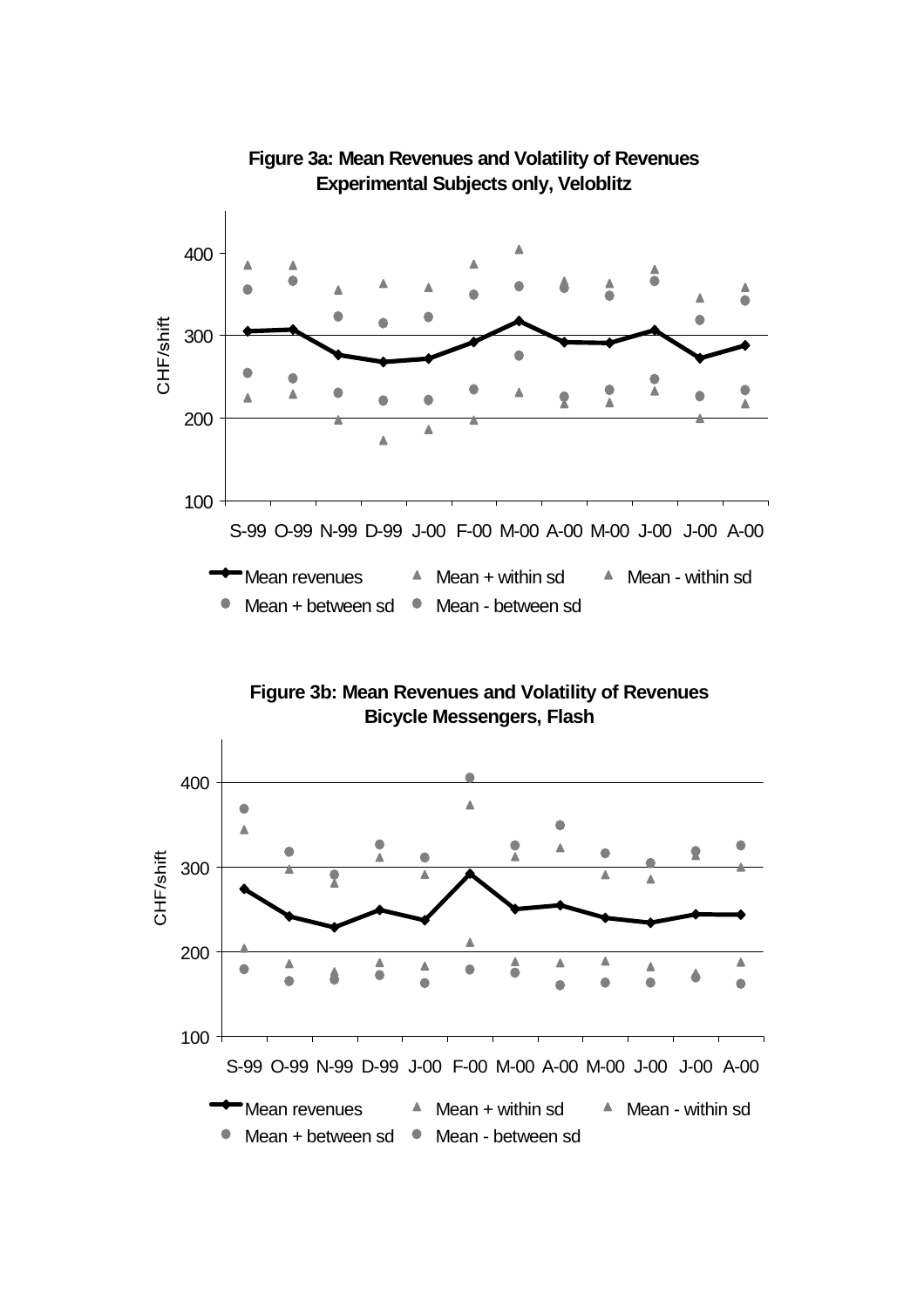

**FIGURE 4: THE TIMING OF EVENTS**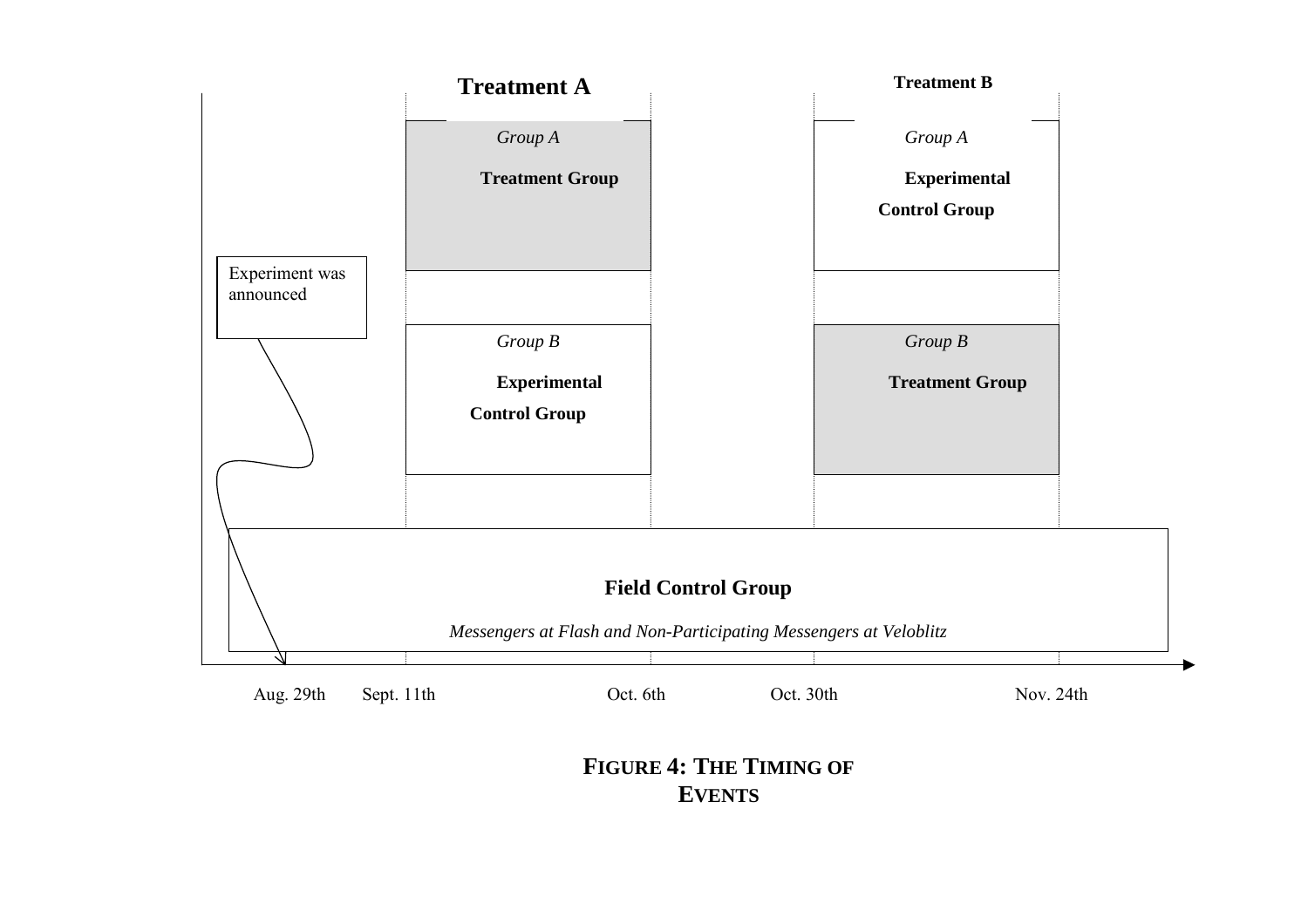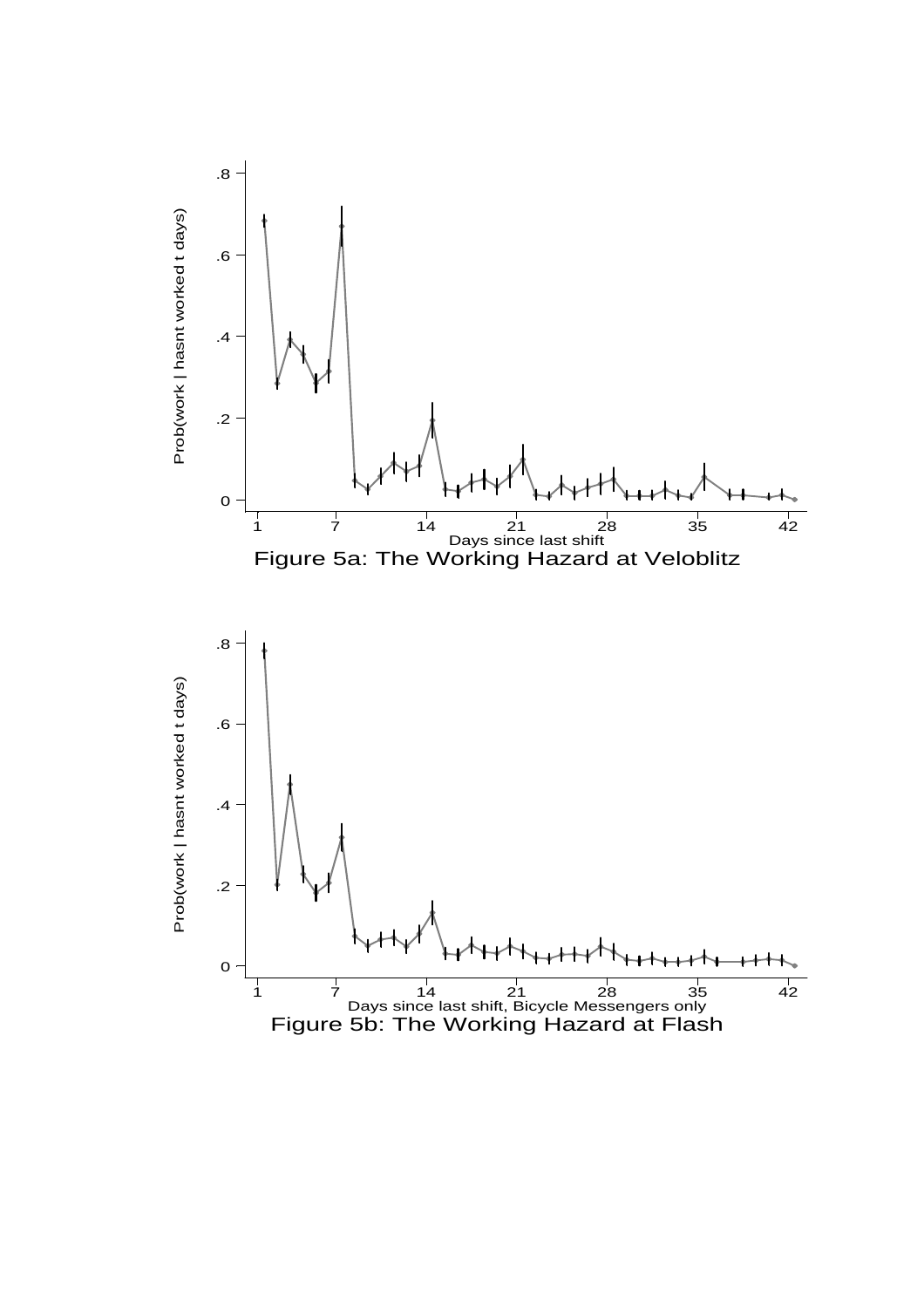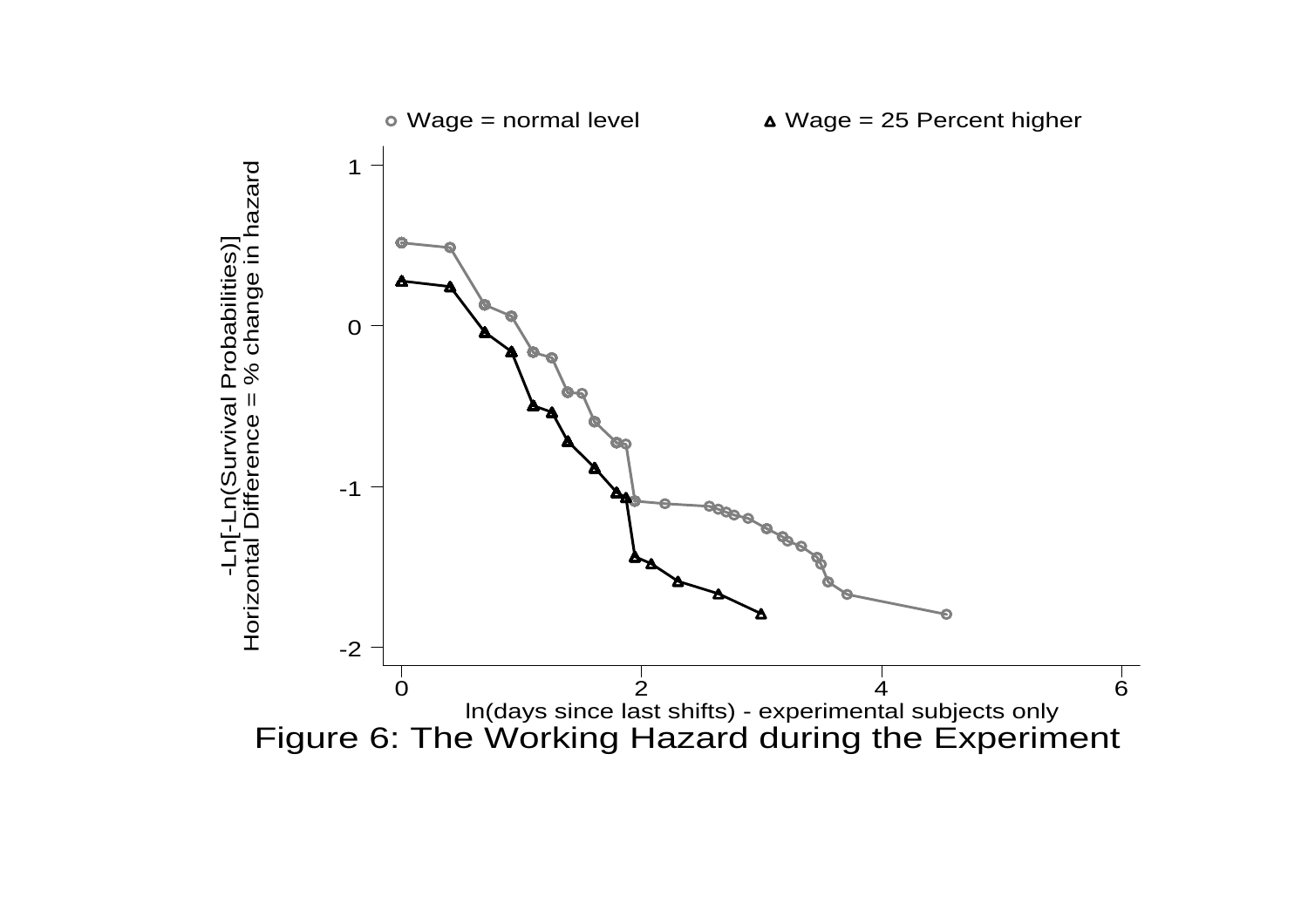